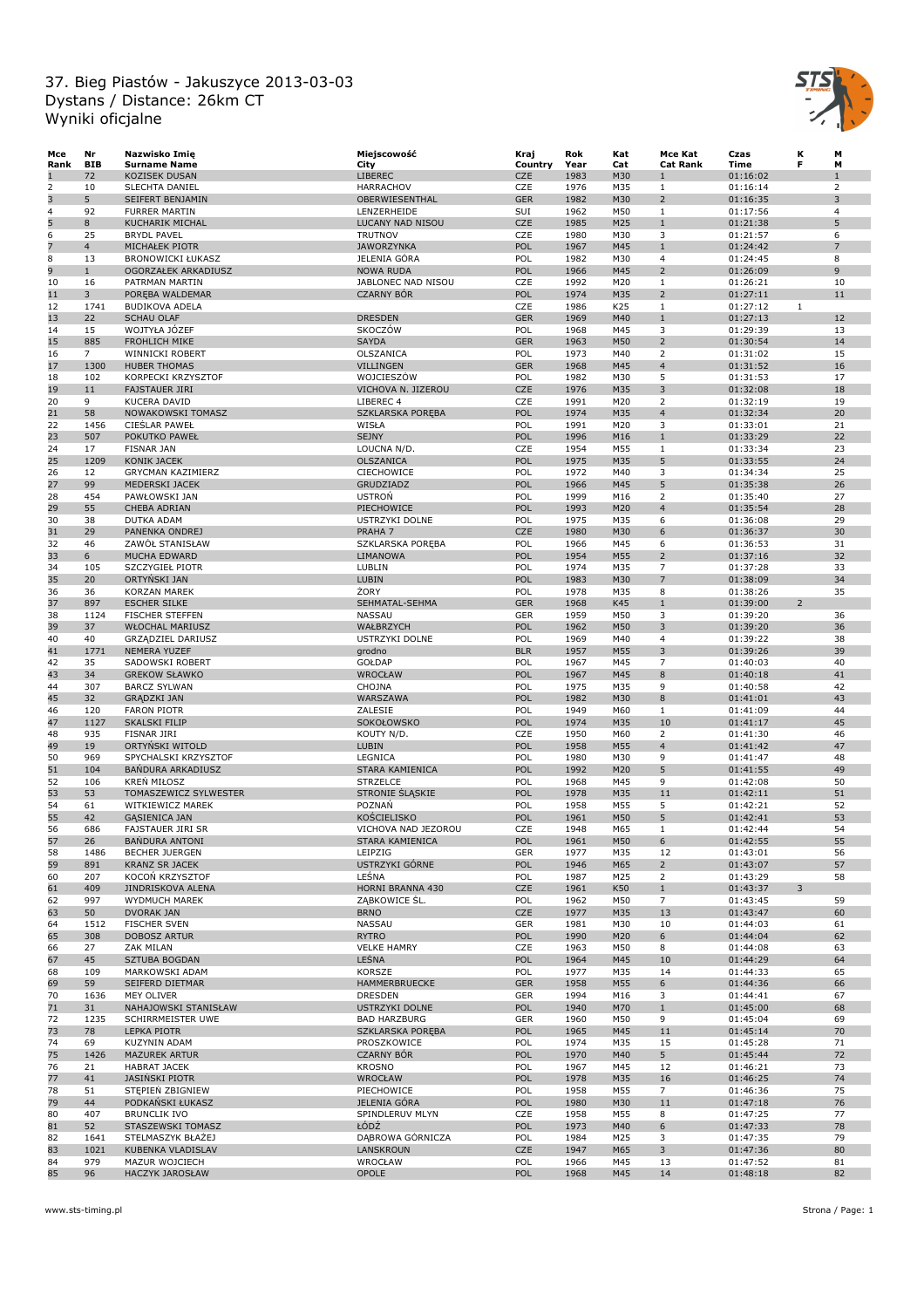

| Mce  | Nr         | Nazwisko Imię             | Miejscowość             | Kraj       | Rok  | Kat | Mce Kat         | Czas     | κ              | М   |
|------|------------|---------------------------|-------------------------|------------|------|-----|-----------------|----------|----------------|-----|
| Rank | <b>BIB</b> | <b>Surname Name</b>       | City                    | Country    | Year | Cat | <b>Cat Rank</b> | Time     | F              | М   |
| 86   | 63         | <b>GAJOWIAK LESZEK</b>    | <b>BOLESŁAWIEC</b>      | POL        | 1959 | M50 | 10              | 01:49:08 |                | 83  |
| 87   | 62         | <b>GRACZYK ZBIGNIEW</b>   | <b>SULECHOW</b>         | POL        | 1978 | M35 | 17              | 01:49:14 |                | 84  |
| 88   | 1102       | <b>KOCON IWONA</b>        | <b>UJSOŁY</b>           | POL        | 1975 | K35 | $\mathbf{1}$    | 01:49:14 | $\overline{4}$ |     |
| 89   | 107        | <b>CHRAPEK MARIUSZ</b>    | <b>KRAKÓW</b>           | POL        | 1977 | M35 | 18              | 01:49:18 |                | 85  |
| 90   | 125        | RINKEWICZIUS ŻILWINAS     | <b>JONAWA</b>           | LTU        | 1973 | M40 | $\overline{7}$  | 01:49:20 |                | 86  |
| 91   | 1576       | <b>LESINSKY JIRI</b>      | <b>KOPRIVNICE</b>       | CZE        | 1946 | M65 | $\overline{4}$  | 01:49:40 |                | 87  |
| 92   | 57         | WOŁOSKOWSKI EUGENIUSZ     | <b>BOGATYNIA</b>        | POL        | 1954 | M55 | 9               | 01:49:41 |                | 88  |
|      |            |                           |                         |            |      |     |                 |          |                |     |
| 93   | 1129       | MROSZCZAK DANUTA          | <b>NOWY TARG</b>        | POL        | 1961 | K50 | $\overline{2}$  | 01:49:59 | 5              |     |
| 94   | 953        | SÓJKA MIROSŁAW            | BRÓJCE-ŁÓDŹ             | POL        | 1968 | M45 | 15              | 01:50:10 |                | 89  |
| 95   | 939        | <b>SLIWA MATEUSZ</b>      | <b>KRAKÓW</b>           | POL        | 1987 | M25 | $\overline{4}$  | 01:50:30 |                | 90  |
| 96   | 1638       | <b>KLOSS LINDA</b>        | <b>DRESDEN</b>          | <b>GER</b> | 1995 | K16 | $\mathbf{1}$    | 01:50:32 | 6              |     |
| 97   | 1637       | <b>SCHULZE FRANCIS</b>    | <b>DRESDEN</b>          | GER        | 1995 | M16 | $\overline{4}$  | 01:50:33 |                | 91  |
| 98   | 1243       | TOKARCZYK WOJCIECH        | <b>RYTRO</b>            | POL        | 1998 | M16 | 5               | 01:50:44 |                | 92  |
| 99   | 305        | <b>BARTKOWIAK EDWARD</b>  | JELENIA GÓRA            | POL        | 1948 | M65 | 5               | 01:50:48 |                | 93  |
| 100  | 1014       | JAZDZEWSKI KRZYSZTOF      | <b>LUBAWKA</b>          | POL        | 1963 | M50 | 11              | 01:51:08 |                | 94  |
| 101  | 30         | ZABŁOCKI JAROSŁAW         | ŻARY                    | POL        | 1978 | M35 | 19              | 01:51:26 |                | 95  |
|      |            |                           | <b>USTRON</b>           | POL        |      |     | 12              |          |                | 96  |
| 102  | 54         | <b>KLIMCZAK JERZY</b>     |                         |            | 1959 | M50 |                 | 01:51:30 |                |     |
| 103  | 49         | NOWIŃSKI ANDRZEJ          | <b>USTRON</b>           | POL        | 1956 | M55 | 10              | 01:51:35 |                | 97  |
| 104  | 1056       | DOMINIAK JAROSŁAW         | WROCŁAW                 | POL        | 1975 | M35 | 20              | 01:51:52 |                | 98  |
| 105  | 56         | MARUSZCZAK KAROLINA       | JELENIA GÓRA            | POL        | 1991 | K20 | $\mathbf{1}$    | 01:51:58 | $\overline{7}$ |     |
| 106  | 1340       | SŁOWAKIEWICZ MARCIN       | <b>NOWY TARG</b>        | POL        | 1995 | M16 | 6               | 01:51:58 |                | 99  |
| 107  | 43         | <b>HABAS STEFAN</b>       | <b>BIAŁY DUNAJEC</b>    | POL        | 1971 | M40 | 8               | 01:52:01 |                | 100 |
| 108  | 990        | <b>GAZIK MILAN</b>        | <b>SUMPERK</b>          | <b>CZE</b> | 1953 | M60 | 3               | 01:52:06 |                | 101 |
| 109  | 143        | <b>FURS TEODOR</b>        | <b>CISNA</b>            | POL        | 1975 | M35 | 21              | 01:52:15 |                | 102 |
| 110  | 1470       | ZIEGENGEIST PAULINE       | <b>DRESDEN</b>          | <b>GER</b> | 1997 | K16 | $\overline{2}$  | 01:52:25 | 8              |     |
| 111  | 406        | NEDZA MARIA               | KOŚCIELISKO             | POL        | 1978 | K35 | 2               | 01:52:48 | 9              |     |
|      | 66         |                           | <b>NOWY TARG</b>        | POL        | 1961 | M50 | 13              | 01:52:58 |                | 103 |
| 112  |            | WESOŁ LESŁAW              |                         |            |      |     |                 |          |                |     |
| 113  | 226        | LEGOMSKI PIOTR            | <b>KRAKÓW</b>           | POL        | 1977 | M35 | 22              | 01:53:42 |                | 104 |
| 114  | 929        | ARMANOWICZ JAROSŁAW       | <b>SEJNY</b>            | POL        | 1985 | M25 | 5               | 01:54:06 |                | 105 |
| 115  | 79         | KREN MIKOŁAJ              | <b>STRZELCE</b>         | POL        | 1997 | M16 | $\overline{7}$  | 01:54:09 |                | 106 |
| 116  | 1352       | STEFAŃSKI TOMASZ          | MIEDZIANA GÓRA          | POL        | 1971 | M40 | 9               | 01:54:29 |                | 107 |
| 117  | 936        | <b>HANUS JAN</b>          | ZABREH                  | CZE        | 1944 | M65 | 6               | 01:54:45 |                | 108 |
| 118  | 1151       | <b>HAIDER ANNA</b>        | <b>LINZ</b>             | <b>AUT</b> | 1956 | K55 | $\mathbf{1}$    | 01:54:46 | 10             |     |
| 119  | 206        | <b>HONES JOSEF</b>        | LIEBENAU                | AUT        | 1954 | M55 | 11              | 01:54:46 |                | 109 |
| 120  | 415        | <b>OLIWA DANIEL</b>       | <b>SZKLARSKA POREBA</b> | POL        | 1991 | M20 | $\overline{7}$  | 01:54:50 |                | 110 |
| 121  | 1569       | SIENICKI PIOTR            | OBORNIKI SLĄSKIE        | POL        | 1959 | M50 | 14              | 01:54:51 |                | 111 |
|      | 64         | <b>WIECZOREK KRYSTIAN</b> | WARSZAWA                | POL        | 1975 | M35 | 23              |          |                | 111 |
| 122  |            |                           |                         |            |      |     |                 | 01:54:51 |                |     |
| 123  | 1837       | <b>WOLFRAM LUTZ</b>       | <b>HAMBURG</b>          | GER        | 1958 | M55 | 12              | 01:54:52 |                | 113 |
| 124  | 705        | KASZUBSKI ARTUR           | WAŁBRZYCH               | POL        | 1970 | M40 | 10              | 01:55:37 |                | 114 |
| 125  | 204        | KRAKIEWICZ JAKUB          | DŁUGOPOLE ZDRÓJ         | POL        | 1987 | M25 | 6               | 01:55:41 |                | 115 |
| 126  | 90         | <b>NYCZ RADOSŁAW</b>      | WŁOCŁAWEK               | POL        | 1995 | M16 | 8               | 01:55:42 |                | 116 |
| 127  | 48         | <b>TOMCZAK TOMASZ</b>     | ŻURAWINIEC              | POL        | 1969 | M40 | 11              | 01:55:54 |                | 117 |
| 128  | 89         | <b>WORWA GRZEGORZ</b>     | RABKA ZDRÓJ             | POL        | 1977 | M35 | 24              | 01:56:01 |                | 118 |
| 129  | 166        | <b>SŁOMSKI PIOTR</b>      | JELENIA GÓRA            | POL        | 1989 | M20 | 8               | 01:56:07 |                | 119 |
| 130  | 103        | USTOWSKI ZDZISŁAW         | <b>GDANSK</b>           | POL        | 1950 | M60 | $\overline{4}$  | 01:56:11 |                | 120 |
| 131  | 73         | <b>GMYREK WALDEMAR</b>    | STALOWA WOLA            | POL        | 1963 | M50 | 15              | 01:56:13 |                | 121 |
| 132  | 1634       | <b>MEY MANFRED</b>        | <b>DRESDEN</b>          | <b>GER</b> | 1960 | M50 | 16              | 01:56:22 |                | 122 |
|      |            |                           |                         |            |      |     |                 |          |                |     |
| 133  | 1632       | MEY STEFANIE              | <b>DRESDEN</b>          | GER        | 1989 | K20 | $\overline{2}$  | 01:56:25 | 11             |     |
| 134  | 81         | <b>KLIMCZAK PIOTR</b>     | <b>GŁUCHOŁAZY</b>       | POL        | 1969 | M40 | 12              | 01:56:34 |                | 123 |
| 135  | 60         | MACIUKIEWICZ WOJCIECH     | WROCŁAW                 | POL        | 1952 | M60 | 5               | 01:56:35 |                | 124 |
| 136  | 97         | SIEKIERSKI MATEUSZ        | ŚWIEBODZIN              | POL        | 1985 | M25 | $\overline{7}$  | 01:56:36 |                | 125 |
| 137  | 1257       | <b>KIPINSKI LECH</b>      | WROCŁAW                 | POL        | 1980 | M30 | 12              | 01:56:38 |                | 126 |
| 138  | 1801       | <b>HAUPT JAROSŁAW</b>     | <b>PRAHA</b>            | <b>CZE</b> | 1938 | M75 | $\mathbf{1}$    | 01:56:43 |                | 127 |
| 139  | 74         | GASZCZYK ROMAN            | <b>USTRON</b>           | POL        | 1969 | M40 | 13              | 01:56:57 |                | 128 |
| 140  | 138        | ZUBOWICZ ŁUKASZ           | <b>OKÓŁEK</b>           | POL        | 1991 | M20 | 9               | 01:57:02 |                | 129 |
| 141  | 1008       | CIEPAJ BARTŁOMIEJ         | OPOLE                   | POL        | 1981 | M30 | 13              | 01:57:03 |                | 130 |
| 142  | 136        | WITYK-SZUMNA PAULINA      | <b>ŚCINAWA</b>          | POL        | 1979 | K30 | $\mathbf{1}$    | 01:57:17 | 12             |     |
| 143  | 1628       | ROMBOCK JETTE             | <b>DRESDEN</b>          | GER        | 1997 | K16 | 3               | 01:57:23 | 13             |     |
| 144  | 84         | BRONOWICKI BOLESŁAW       | STARA KAMIENICA         | POL        | 1953 | M60 | 6               | 01:57:37 |                | 131 |
| 145  | 137        | KLATKA ANDRZEJ            | LUBAŃ                   | POL        | 1966 | M45 | 16              | 01:57:38 |                | 132 |
|      |            |                           |                         |            |      |     |                 |          |                |     |
| 146  | 1552       | POGORZELSKI MAREK         | WARSZAWA                | POL        | 1966 | M45 | 17              | 01:57:44 |                | 133 |
| 147  | 135        | <b>ŻUREK TOMASZ</b>       | <b>BOROWIANKA</b>       | POL        | 1979 | M30 | 14              | 01:57:52 |                | 134 |
| 148  | 196        | STETTNER WŁADYSŁAW        | LEŚNA                   | POL        | 1963 | M50 | 17              | 01:58:05 |                | 135 |
| 149  | 146        | <b>HACZYK NATALIA</b>     | OPOLE                   | POL        | 1973 | K40 | $\mathbf{1}$    | 01:58:06 | 14             |     |
| 150  | 913        | LIPEK ZBIGNIEW            | JELENIA GÓRA            | POL        | 1999 | M16 | 9               | 01:58:15 |                | 136 |
| 151  | 139        | ZUBOWICZ TOMASZ           | <b>OKÓŁEK</b>           | POL        | 1984 | M25 | 8               | 01:58:21 |                | 137 |
| 152  | 65         | <b>WALCZAK ROBERT</b>     | POZNAŃ                  | POL        | 1980 | M30 | 15              | 01:58:26 |                | 138 |
| 153  | 70         | <b>CHROSTEK STEFAN</b>    | SZKLARSKA PORĘBA        | POL        | 1959 | M50 | 18              | 01:58:30 |                | 139 |
| 154  | 144        | PATKOWSKI ROBERT          | WROCŁAW                 | POL        | 1971 | M40 | 14              | 01:58:31 |                | 140 |
| 155  | 122        | <b>BREGUŁA PAWEŁ</b>      | CHORZÓW                 | POL        | 1979 | M30 | 16              | 01:58:41 |                | 141 |
|      |            |                           |                         |            |      |     |                 |          |                |     |
| 156  | 1057       | DOMINIAK IZABELA          | <b>WROCŁAW</b>          | POL        | 1980 | K30 | $2^{\circ}$     | 01:58:41 | 15             |     |
| 157  | 1134       | DZIEDZIC KRYSTIAN         | WROCŁAW                 | POL        | 1982 | M30 | 17              | 01:59:06 |                | 142 |
| 158  | 1076       | SKACEL JINDRICH           | <b>BRNO</b>             | CZE        | 1974 | M35 | 25              | 01:59:10 |                | 143 |
| 159  | 126        | MRÓWKA LESZEK             | CZELADŹ                 | POL        | 1961 | M50 | 19              | 01:59:16 |                | 144 |
| 160  | 1002       | <b>BALCAR JAROSLAV</b>    | FRENATAT P.R.           | <b>CZE</b> | 1981 | M30 | 18              | 01:59:30 |                | 145 |
| 161  | 188        | KALITA DARIUSZ            | WAŁBRZYCH               | POL        | 1965 | M45 | 18              | 01:59:31 |                | 146 |
| 162  | 101        | TYC ZBIGNIEW              | PRUSZKÓW                | POL        | 1965 | M45 | 19              | 01:59:51 |                | 147 |
| 163  | 1162       | PELUCHA ŁUKASZ            | ZALESIE GÓRNE           | POL        | 1983 | M30 | 19              | 01:59:52 |                | 148 |
| 164  | 167        | NOWAK MACIEJ              | PIESZYCE                | POL        | 1980 | M30 | 20              | 02:00:01 |                | 149 |
| 165  | 171        | MAKS JANUSZ               | RADOMSKO                | POL        | 1962 | M50 | 20              | 02:00:03 |                | 150 |
|      |            |                           |                         |            |      |     |                 |          |                |     |
| 166  | 98         | <b>ROSNER ERWIN</b>       | <b>ENGABRUNN</b>        | <b>AUT</b> | 1963 | M50 | 21              | 02:00:10 |                | 151 |
| 167  | 187        | SÓJKA PIOTR               | WARSZAWA                | POL        | 1972 | M40 | 15              | 02:00:29 |                | 152 |
| 168  | 1259       | NEDOROST ANTONIN          | NERATOVICE              | <b>CZE</b> | 1962 | M50 | 22              | 02:00:40 |                | 153 |
| 169  | 118        | MYTNIK MICHAŁ             | <b>TARNÓW</b>           | POL        | 1997 | M16 | 10              | 02:00:48 |                | 154 |
| 170  | 291        | SMOLINSKI MARIUSZ         | LEŚNA                   | POL        | 1977 | M35 | 26              | 02:00:51 |                | 155 |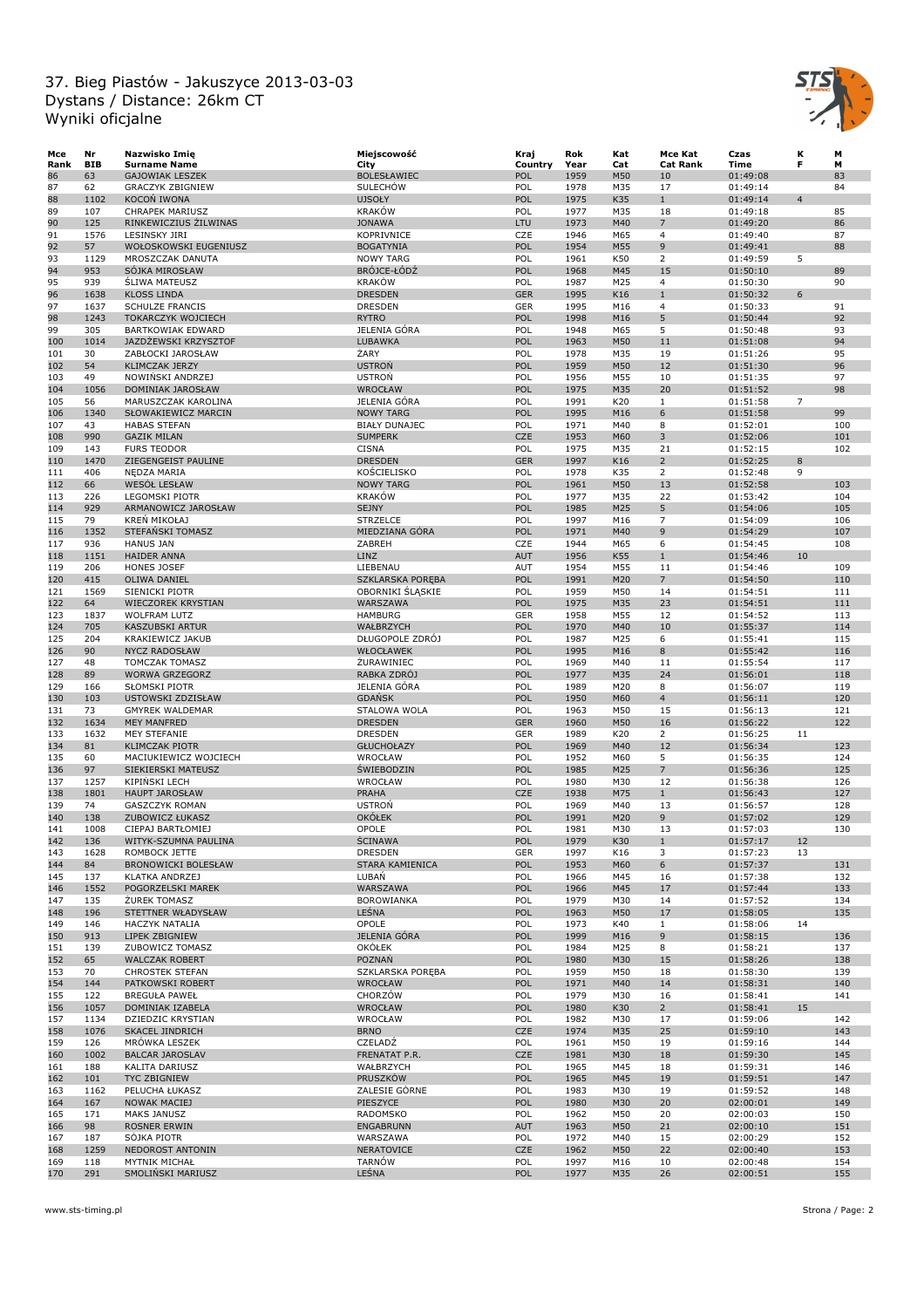

| Mce  | Nr         | Nazwisko Imię               | Miejscowość             | Kraj       | Rok  | Kat | Mce Kat         | Czas     | κ  | М   |
|------|------------|-----------------------------|-------------------------|------------|------|-----|-----------------|----------|----|-----|
| Rank | <b>BIB</b> | <b>Surname Name</b>         | City                    | Country    | Year | Cat | <b>Cat Rank</b> | Time     | F  | м   |
| 171  | 181        | WOJCIEKIEWICZ MAREK         | OSTRÓW WIELKOPOLSKI     | POL        | 1965 | M45 | 20              | 02:00:51 |    | 155 |
| 172  | 129        | ŁUKASZCZYK ŁUCJA            | MURZASICHLE             | POL        | 1985 | K25 | $\overline{2}$  | 02:00:55 | 16 |     |
| 173  | 114        | <b>KAŁASA JOANNA</b>        | ŻNIN                    | POL        | 1979 | K30 | 3               | 02:00:57 | 17 |     |
| 174  | 1712       | MIERCZAK ZBIGNIEW           | ZAKOPANE                | POL        | 1972 | M40 | 16              | 02:01:06 |    | 157 |
| 175  | 1567       | <b>SZULC JAROSŁAW</b>       | <b>SZKLARSKA POREBA</b> | POL        | 1984 | M25 | 9               | 02:01:09 |    | 158 |
| 176  | 966        | <b>TYSZKIEWICZ RAFAŁ</b>    | NADARZYN                | POL        | 1970 | M40 | 17              | 02:01:09 |    | 158 |
| 177  | 364        | <b>OBARSKI MIROSŁAW</b>     | JELENIA GÓRA            | POL        | 1982 | M30 | 21              | 02:01:13 |    | 160 |
| 178  | 288        | <b><i>ZELEK TADEUSZ</i></b> | <b>KOTOWICE</b>         | POL        | 1970 | M40 | 18              | 02:01:21 |    | 161 |
| 179  | 67         | <b>BONDIA JACEK</b>         | ZIELONA GÓRA            | POL        | 1969 | M40 | 19              | 02:01:28 |    | 162 |
|      |            |                             |                         | POL        |      |     | 22              |          |    |     |
| 180  | 108        | KOMAROWSKI KRZYSZTOF        | ŁOMIANKI                |            | 1983 | M30 |                 | 02:01:50 |    | 163 |
| 181  | 934        | <b>HODINA ALOIS</b>         | <b>SUMPERK</b>          | CZE        | 1949 | M60 | $7\overline{ }$ | 02:01:54 |    | 164 |
| 182  | 1083       | MAŁECKI MICHAŁ              | <b>STRZELCE</b>         | POL        | 1983 | M30 | 23              | 02:02:00 |    | 165 |
| 183  | 1135       | SZYMCZAK KRZYSZTOF          | RAWICZ                  | POL        | 1987 | M25 | 10              | 02:02:04 |    | 166 |
| 184  | 1348       | KAZDA JAN                   | LIBEREC                 | CZE        | 1967 | M45 | 21              | 02:02:20 |    | 167 |
| 185  | 578        | <b>BUCZAK MACIEJ</b>        | TORUŃ                   | POL        | 1979 | M30 | 24              | 02:02:22 |    | 168 |
| 186  | 1625       | <b>NALEPA ŁUKASZ</b>        | WARTA BOLESŁAWIECKA     | POL        | 1980 | M30 | 25              | 02:02:36 |    | 169 |
| 187  | 1635       | RIEDEL JULIA                | <b>DRESDEN</b>          | <b>GER</b> | 1996 | K16 | $\overline{4}$  | 02:02:36 | 18 |     |
| 188  | 68         | GSSIENICA MAŁGORZATA        | KOCIELISKO              | POL        | 1963 | K50 | 3               | 02:02:43 | 19 |     |
| 189  | 1233       | STAWIŃSKI ŁUKASZ            | <b>GŁUCHOŁAZY</b>       | POL        | 1992 | M20 | 10              | 02:02:47 |    | 170 |
| 190  | 95         | LUDKIEWICZ MARIUSZ          | STARY WĘGLINIEC         | POL        | 1971 | M40 | 20              | 02:02:54 |    | 171 |
| 191  | 1085       | HOLLÓ MIKLÓS                | <b>BUDAKESZI</b>        | <b>HUN</b> | 1943 | M70 | $\overline{2}$  | 02:02:56 |    | 172 |
| 192  | 160        | <b>BEZULSKI MICHAŁ</b>      | M. GORZÓW WIELKOPOLS    | POL        | 1971 | M40 | 21              | 02:03:06 |    | 173 |
| 193  | 161        | ZON ANDRZEJ                 | LUBLINIEC               | POL        | 1985 | M25 | 11              | 02:03:07 |    | 174 |
|      |            |                             |                         |            |      |     |                 |          |    |     |
| 194  | 467        | HRUŠWICKI WALDEMAR          | WOLSZTYN                | POL        | 1965 | M45 | 22              | 02:03:08 |    | 175 |
| 195  | 1036       | <b>RUMPF KLAUS</b>          |                         | <b>GER</b> | 1942 | K70 | $\mathbf{1}$    | 02:03:16 | 20 |     |
| 196  | 488        | KOSTKA KRZYSZTOF            | <b>WSCHOWA</b>          | POL        | 1955 | M55 | 13              | 02:03:20 |    | 176 |
| 197  | 1191       | <b>FRANOSZ TADEUSZ</b>      | <b>BIAŁY DUBAJEC</b>    | POL        | 1969 | M40 | 22              | 02:03:22 |    | 177 |
| 198  | 1055       | <b>BROZ JAROSLAV</b>        | <b>BRNO</b>             | CZE        | 1950 | M60 | 8               | 02:03:24 |    | 178 |
| 199  | 142        | BORKOWSKI WALDEMAR          | <b>CZĘSTOCHOWA</b>      | POL        | 1972 | M40 | 23              | 02:03:26 |    | 179 |
| 200  | 396        | <b>ZALEWSKI MAREK</b>       | <b>GŁUCHOŁAZY</b>       | POL        | 1972 | M40 | 24              | 02:03:28 |    | 180 |
| 201  | 130        | MANOWIECKI PIOTR            | MURZASICHLE             | POL        | 1980 | M30 | 26              | 02:03:30 |    | 181 |
| 202  | 338        | WILANOWSKI ALEKSANDER       | WROCŁAW                 | POL        | 1982 | M30 | 26              | 02:03:30 |    | 181 |
| 203  | 23         | PARYS STANISŁAW             | ZARZECZE                | POL        | 1939 | M70 | 3               | 02:03:42 |    | 183 |
| 204  | 83         | JIRAKOVA EVA                | <b>DESNA</b>            | CZE        | 1946 | K65 | $\mathbf{1}$    | 02:03:44 | 21 |     |
|      |            |                             |                         |            |      |     |                 |          |    |     |
| 205  | 71         | <b>LELEK MIROSLAV</b>       | <b>HARRACHOV</b>        | CZE        | 1961 | M50 | 23              | 02:03:46 |    | 184 |
| 206  | 100        | <b>WNEK MARIUSZ</b>         | <b>GŁUCHOŁAZY</b>       | POL        | 1969 | M40 | 25              | 02:03:57 |    | 185 |
| 207  | 119        | KAPSZEWICZ ROMAN            | ŚWIERADÓW-ZDRÓJ         | POL        | 1968 | M45 | 23              | 02:04:03 |    | 186 |
| 208  | 1590       | ZAGAN ANDRZEJ               | ZEBRZYDOWICE            | POL        | 1968 | M45 | 23              | 02:04:03 |    | 186 |
| 209  | 1478       | KOZŁOWSKI SŁAWOMIR          | <b>BYTÓW</b>            | POL        | 1983 | M30 | 28              | 02:04:04 |    | 188 |
| 210  | 116        | PISULA PIOTR                | <b>SANOK</b>            | POL        | 1965 | M45 | 25              | 02:04:05 |    | 189 |
| 211  | 110        | KWIATKOWSKI GRZEGORZ        | <b>BRODNICA</b>         | POL        | 1957 | M55 | 14              | 02:04:16 |    | 190 |
| 212  | 1197       | ADAMIEC NORBERT             | DĄBROWA TARNOWSKA       | POL        | 1984 | M25 | 12              | 02:04:21 |    | 191 |
| 213  | 888        | <b>KOCON TADEUSZ</b>        | LEŚNA                   | POL        | 1951 | M60 | 9               | 02:04:24 |    | 192 |
|      |            |                             |                         |            |      |     |                 |          |    |     |
| 214  | 1342       | KROTOWSKI TOMASZ            | SZKLARSKA POREBA        | POL        | 1980 | M30 | 29              | 02:04:57 |    | 193 |
| 215  | 113        | <b>OWCZAREK MACIEJ</b>      | OSTRÓW WIELKOPOLSKI     | POL        | 1968 | M45 | 26              | 02:05:00 |    | 194 |
| 216  | 1025       | CHLEBICKI RADOSŁAW          | KOMORÓW                 | POL        | 1960 | M50 | 24              | 02:05:07 |    | 195 |
| 217  | 946        | SZMIGIEL DANUTA             | SIEKIERCZYN             | POL        | 1974 | K35 | 3               | 02:05:15 | 22 |     |
| 218  | 916        | <b>SWIECA KATARZYNA</b>     | <b>GŁUCHOŁAZY</b>       | POL        | 1992 | K20 | 3               | 02:05:19 | 23 |     |
| 219  | 1475       | <b>CZECH TOMASZ</b>         | ZAGÓRZ                  | POL        | 1979 | M30 | 30              | 02:05:36 |    | 196 |
| 220  | 155        | STANCZYK ANDRZEJ            | <b>WOLA</b>             | POL        | 1960 | M50 | 25              | 02:05:36 |    | 196 |
| 221  | 156        | KREŻELOK IWONA              | <b>USTROŃ</b>           | POL        | 1975 | K35 | $\overline{4}$  | 02:05:40 | 24 |     |
| 222  | 153        | GADZINA MIECZYSŁAW          | <b>BUKOWIEC</b>         | POL        | 1959 | M50 | 26              | 02:05:42 |    | 198 |
| 223  | 278        | <b>GOLIS JERZY</b>          | IWINY                   | POL        | 1967 | M45 | 27              | 02:05:45 |    | 199 |
| 224  | 239        | MIROWSKI CZESŁAW            | JELENIA GÓRA            | POL        | 1957 | M55 | 15              | 02:05:46 |    | 200 |
| 225  | 131        | <b>ROMAN MAREK</b>          | <b>CHYNÓW</b>           | POL        | 1954 | M55 | 15              | 02:05:46 |    | 200 |
|      |            |                             |                         |            |      |     |                 |          |    |     |
| 226  | 208        | <b>BORKOWSKI MARCIN</b>     | <b>CZĘSTOCHOWA</b>      | POL        | 1979 | M30 | 31              | 02:05:50 |    | 202 |
| 227  | 141        | OPALIŃSKI ŁUKASZ            | <b>WROCŁAW</b>          | POL        | 1979 | M30 | 32              | 02:05:51 |    | 203 |
| 228  | 157        | NIEMIR ALEKSANDER           | POZNAŃ                  | POL        | 1965 | M45 | 28              | 02:05:54 |    | 204 |
| 229  | 194        | <b>BEBEN JAN</b>            | <b>KRAKÓW</b>           | POL        | 1976 | M35 | 27              | 02:05:58 |    | 205 |
| 230  | 1122       | POREBSKI ŁUKASZ             | WROCŁAW                 | POL        | 1986 | M25 | 13              | 02:06:00 |    | 206 |
| 231  | 358        | <b>GŁÓWCZAK DARIUSZ</b>     | OSTRÓW WLKP             | POL        | 1966 | M45 | 29              | 02:06:02 |    | 207 |
| 232  | 178        | <b>BISAGA KRZYSZTOF</b>     | <b>JELENIA GORA</b>     | POL        | 1972 | M40 | 26              | 02:06:08 |    | 208 |
| 233  | 1278       | <b>CLEMENZ OLIVER</b>       | <b>KURORT JONSDORF</b>  | <b>GER</b> | 1981 | M30 | 33              | 02:06:09 |    | 209 |
| 234  | 345        | ŻÓŁTANIECKI WALDEMAR        | JELENIA GÓRA            | POL        | 1941 | M70 | $\overline{4}$  | 02:06:14 |    | 210 |
| 235  | 210        | <b>BEDNAREK MATEUSZ</b>     | <b>GORZYCE WIELKIE</b>  | POL        | 1996 | M16 | 11              | 02:06:16 |    | 211 |
| 236  | 930        | NAPIERAŁA ANDRZEJ           | WŚ GOSTYŃ               | POL        | 1958 | M55 | 17              | 02:06:46 |    | 212 |
|      |            |                             |                         |            |      |     |                 |          |    |     |
| 237  | 248        | ADUGALSKA KRYSTYNA          | <b>KOWARY</b>           | POL        | 1951 | K60 | $\mathbf{1}$    | 02:06:59 | 25 |     |
| 238  | 86         | PYZIK MATEUSZ               | MYSLAKOWICE             | POL        | 1994 | M16 | 12              | 02:07:06 |    | 213 |
| 239  | 313        | JAROSZ WALDEMAR             | <b>WROCŁAW</b>          | POL        | 1963 | M50 | 27              | 02:07:12 |    | 214 |
| 240  | 915        | <b>GRACJASZ JAN</b>         | KRAKÓW                  | POL        | 1955 | M55 | 18              | 02:07:23 |    | 215 |
| 241  | 1175       | REDSTED OLE                 | <b>ROSKILDE</b>         | DAN        | 1956 | M55 | 19              | 02:07:26 |    | 216 |
| 242  | 150        | <b>WYSOCKI MAREK</b>        | MŁAWA                   | POL        | 1960 | M50 | 28              | 02:07:37 |    | 217 |
| 243  | 302        | SKORUPSKI ANDRZEJ           | <b>KAKOLEWO</b>         | POL        | 1958 | M55 | 20              | 02:07:48 |    | 218 |
| 244  | 128        | SZTUBA JACEK                | LEŚNA                   | POL        | 1977 | M35 | 28              | 02:07:49 |    | 219 |
| 245  | 1439       | <b>CHMIEL PAWEŁ</b>         | OPOLE                   | POL        | 1977 | M35 | 29              | 02:07:51 |    | 220 |
|      |            |                             |                         |            |      |     |                 |          |    |     |
| 246  | 1647       | ODROBINA MIROSŁAW           | POLKOWICE               | POL        | 1963 | M50 | 29              | 02:07:53 |    | 221 |
| 247  | 715        | <b>BARAN PIOTR</b>          | <b>KOSTRZYCA</b>        | POL        | 1978 | M35 | 30              | 02:08:01 |    | 222 |
| 248  | 884        | JIRAK PETR                  | <b>DESNA</b>            | CZE        | 1943 | M70 | 5               | 02:08:14 |    | 223 |
| 249  | 152        | KORYBO JANUSZ               | KUDOWA ZDRÓJ            | POL        | 1950 | M60 | 10              | 02:08:15 |    | 224 |
| 250  | 802        | STEPIEN ARKADIUSZ           | <b>SCINAWA</b>          | POL        | 1970 | M40 | 27              | 02:08:15 |    | 224 |
| 251  | 93         | MARCINOWSKI EUGENIUSZ       | <b>BIELAWA</b>          | POL        | 1956 | M55 | 21              | 02:08:16 |    | 226 |
| 252  | 245        | JAGIELSKI JANUSZ            | WARSZAWA                | POL        | 1960 | M50 | 30              | 02:08:17 |    | 227 |
| 253  | 191        | <b>ZIMON ROBERT</b>         | <b>CZĘSTOCHOWA</b>      | POL        | 1995 | M16 | 13              | 02:08:19 |    | 228 |
| 254  | 991        | <b>KRMELA FRANTISEK</b>     | RAPOTIN                 | CZE        | 1958 | M55 | 22              | 02:08:22 |    | 229 |
| 255  | 230        | <b>GORZYCKI MACIEJ</b>      | <b>KARPACZ</b>          | POL        | 1965 | M45 | 30              | 02:08:31 |    | 230 |
|      |            |                             |                         |            |      |     |                 |          |    |     |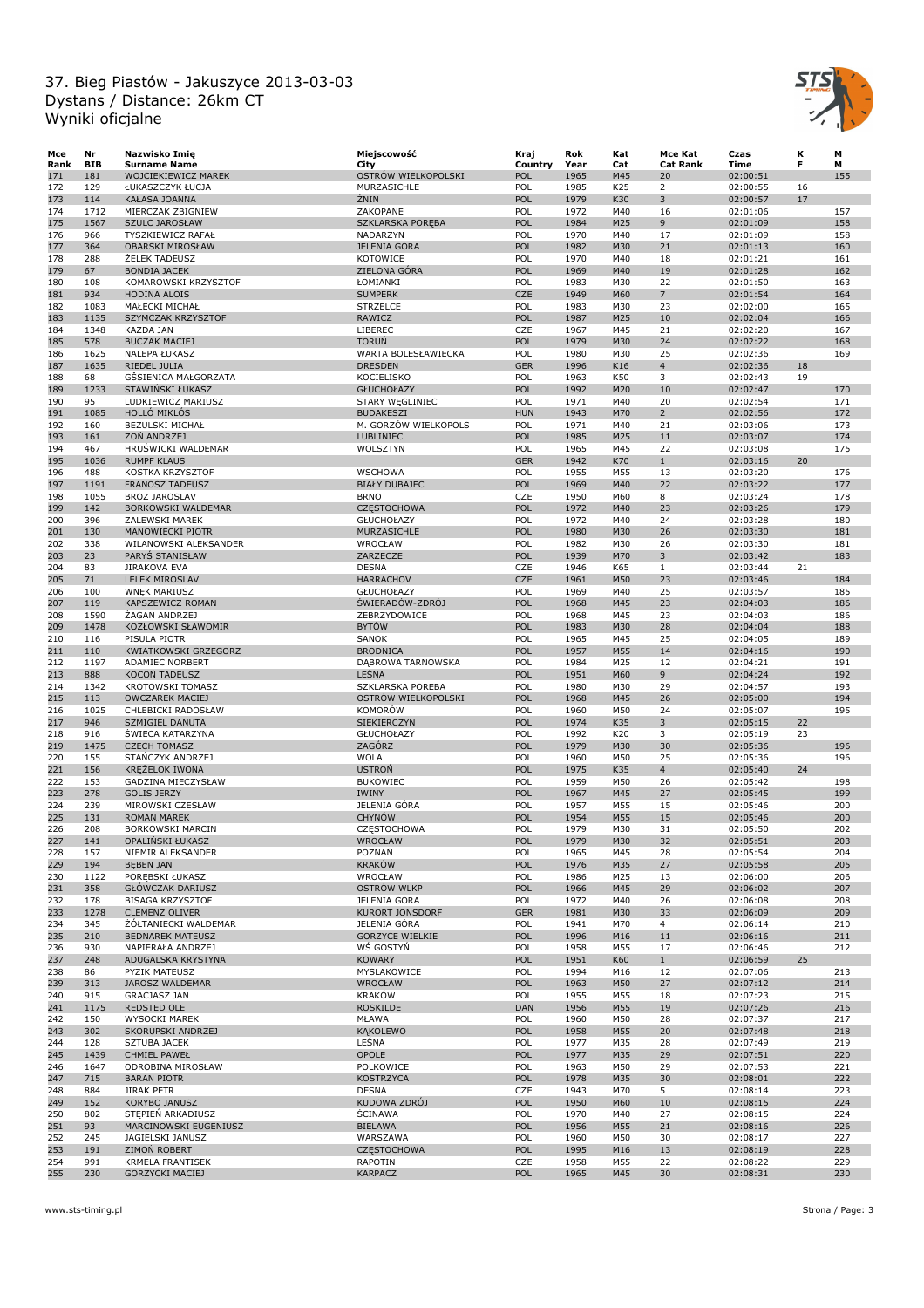

| Mce  | Nr         | Nazwisko Imię             | Miejscowość           | Kraj       | Rok  | Kat | Mce Kat         | Czas     | к  | М   |
|------|------------|---------------------------|-----------------------|------------|------|-----|-----------------|----------|----|-----|
| Rank | <b>BIB</b> | <b>Surname Name</b>       | City                  | Country    | Year | Cat | <b>Cat Rank</b> | Time     | F  | м   |
| 256  | 174        | <b>FARON WOJCIECH</b>     | <b>NOWA SOL</b>       | POL        | 1970 | M40 | 28              | 02:08:43 |    | 231 |
| 257  | 240        | <b>JASIK MARCIN</b>       | PIASECZNO             | POL        | 1977 | M35 | 31              | 02:08:43 |    | 231 |
|      |            |                           |                       |            |      |     |                 |          |    |     |
| 258  | 133        | TRAWINSKI WITOLD          | <b>SIERAKÓW</b>       | POL        | 1973 | M40 | 28              | 02:08:43 |    | 231 |
| 259  | 1829       | ZIEWIEC SERGIUSZ          | WARSZAWA              | POL        | 1990 | M20 | 11              | 02:08:59 |    | 234 |
| 260  | 127        | STEFANCZYK STANISŁAW      | JELENIA GÓRA          | POL        | 1949 | M60 | 11              | 02:09:08 |    | 235 |
| 261  | 987        | SPYCHALSKI STANISŁAW      | WAŁBRZYCH             | POL        | 1952 | M60 | 12              | 02:09:12 |    | 236 |
| 262  | 1228       | <b>GLOCKER PETER</b>      | HOF / SAALE           | <b>GER</b> | 1954 | M55 | 23              | 02:09:14 |    | 237 |
| 263  | 175        | CIEMIĘGA ADAM             | NOWOGRODZIEC          | POL        | 1956 | M55 | 24              | 02:09:16 |    | 238 |
| 264  | 117        | <b>SIKORA BRONISŁAW</b>   | LESZNO                | POL        | 1954 | M55 | 24              | 02:09:16 |    | 238 |
|      |            |                           |                       |            |      |     |                 |          |    |     |
| 265  | 1203       | GODLEWSKI BOGUSŁAW        | SOBIN                 | POL        | 1974 | M35 | 32              | 02:09:17 |    | 240 |
| 266  | 275        | PLUCINSKI DARIUSZ         | <b>KOŁOBRZEG</b>      | POL        | 1970 | M40 | 30              | 02:09:22 |    | 241 |
| 267  | 1099       | STADNICKI BARTŁOMIEJ      | ZAKOPANE              | POL        | 1973 | M40 | 30              | 02:09:22 |    | 241 |
| 268  | 94         | SKOLIK ARNOLD             | OPOLE                 | POL        | 1963 | M50 | 31              | 02:09:29 |    | 243 |
| 269  | 282        | MROCZEK MARCIN            | OPOLE                 | POL        | 1977 | M35 | 33              | 02:09:32 |    | 244 |
| 270  | 203        | <b>HES MICHAL</b>         | <b>BOGATYNIA</b>      | POL        | 1984 | M25 | 14              | 02:09:45 |    | 245 |
| 271  | 76         | KIJEWSKI BOGDAN           | KOŃSKIE               | POL        | 1952 | M60 | 13              | 02:09:45 |    | 245 |
|      |            | <b>OLSZOWSKI HENRYK</b>   | <b>KRAKÓW</b>         |            |      |     |                 |          |    |     |
| 272  | 1788       |                           |                       | POL        | 1960 | M50 | 32              | 02:09:46 |    | 247 |
| 273  | 1679       | <b>KOSONEN TAISTO</b>     | SOMERO                | <b>FIN</b> | 1941 | M70 | 6               | 02:09:49 |    | 248 |
| 274  | 173        | ROSTKOWSKI TOMASZ         | WARSZAWA              | POL        | 1975 | M35 | 34              | 02:09:51 |    | 249 |
| 275  | 263        | MARCHEWKA JAKUB           | LUBAWKA               | POL        | 1997 | M16 | 14              | 02:09:53 |    | 250 |
| 276  | 1774       | SCHIEROVA VERONIKA        | <b>JABLONEC</b>       | <b>CZE</b> | 1977 | K35 | 5               | 02:09:58 | 26 |     |
| 277  | 956        | SOBOL JERZY               | WROCŁAW               | POL        | 1954 | M55 | 26              | 02:09:58 |    | 251 |
| 278  | 1749       | <b>GRAF DURT</b>          | <b>DRESDEN</b>        | <b>GER</b> | 1975 | K35 | 6               | 02:10:09 | 27 |     |
| 279  | 1029       | <b>TOMES JIRI</b>         | SESTAJOVICE           | CZE        | 1958 | M55 | 27              | 02:10:17 |    | 252 |
|      |            |                           |                       |            |      |     |                 |          |    |     |
| 280  | 306        | MIROWSKA KLAUDIA          | <b>USTROŃ</b>         | POL        | 1974 | K35 | $\overline{7}$  | 02:10:32 | 28 |     |
| 281  | 169        | <b>FABJANSKI AUGUSTYN</b> | WROCŁAW               | POL        | 1957 | M55 | 28              | 02:10:34 |    | 253 |
| 282  | 1152       | MICHLEWICZ MICHAŁ         | <b>WROCŁAW</b>        | POL        | 1982 | M30 | 34              | 02:10:37 |    | 254 |
| 283  | 1189       | DUDA ARKADIUSZ            | WYDMINY               | POL        | 1994 | M16 | 15              | 02:10:46 |    | 255 |
| 284  | 872        | WOJEWODA DOMINIK          | <b>CZESTOCHOWA</b>    | POL        | 1996 | M16 | 16              | 02:10:47 |    | 256 |
| 285  | 134        | MROCZKOWSKI MIROSŁAW      | WARSZAWA              | POL        | 1950 | M60 | 14              | 02:10:49 |    | 257 |
| 286  | 1195       |                           | <b>KNURÓW</b>         | POL        | 1969 | M40 |                 |          |    | 257 |
|      |            | ŁADA MARIUSZ              |                       |            |      |     | 32              | 02:10:49 |    |     |
| 287  | 279        | MELICH ROMAN              | <b>TURNOV</b>         | CZE        | 1967 | M45 | 31              | 02:10:50 |    | 259 |
| 288  | 228        | <b>ONYSZKÓW PAWEŁ</b>     | <b>JELENIA GÓRA</b>   | POL        | 1980 | M30 | 35              | 02:10:55 |    | 260 |
| 289  | 258        | SZAREJKO JAROSŁAW         | DOLASZEWO             | POL        | 1972 | M40 | 33              | 02:10:59 |    | 261 |
| 290  | 652        | <b>FIBIGER TOMASZ</b>     | POZNAŃ                | POL        | 1980 | M30 | 36              | 02:11:04 |    | 262 |
| 291  | 190        | MIELNIK MONIKA            | POZNAŃ                | POL        | 1968 | K45 | $\overline{2}$  | 02:11:06 | 29 |     |
| 292  | 321        | <b>DRULIK BARTŁOMIEJ</b>  | <b>GŁUCHOŁAZY</b>     | POL        | 1986 | M25 | 15              | 02:11:07 |    | 263 |
|      |            |                           |                       |            |      |     |                 |          |    |     |
| 293  | 215        | FALKOWSKI SEBASTIAN       | <b>BOGUSZÓW GORCE</b> | POL        | 1982 | M30 | 37              | 02:11:08 |    | 264 |
| 294  | 1137       | MICIAK KRZYSZTOF          | ZERNIKI WROCLAWSKIE   | POL        | 1967 | M45 | 32              | 02:11:09 |    | 265 |
| 295  | 149        | KUBACKI ANDRZEJ           | JEDLICZE              | POL        | 1971 | M40 | 34              | 02:11:19 |    | 266 |
| 296  | 1071       | BOGDAJEWICZ GRZEGORZ      | OSTRÓW WLKP.          | POL        | 1975 | M35 | 35              | 02:11:29 |    | 267 |
| 297  | 886        | DURA MAGDALENA            | WROCŁAW               | POL        | 1971 | K40 | $\overline{2}$  | 02:11:29 | 30 |     |
| 298  | 145        | <b>BARTKOWIAK JACEK</b>   | JELENIA GÓRA          | POL        | 1971 | M40 | 35              | 02:11:32 |    | 268 |
| 299  | 177        | <b>KRÓL TOMASZ</b>        | PIESZYCE              | POL        | 1975 | M35 | 36              | 02:11:44 |    | 269 |
| 300  | 232        | ZDZIEBŁO LESZEK           | WROCŁAW               | POL        | 1960 | M50 | 33              | 02:11:50 |    | 270 |
|      |            |                           |                       |            |      |     |                 |          |    |     |
| 301  | 82         | ZUROWSKI MARCIN           | WROCŁAW               | POL        | 1972 | M40 | 36              | 02:12:05 |    | 271 |
| 302  | 197        | ŁACNY MARIUSZ             | <b>WROCŁAW</b>        | POL        | 1975 | M35 | 37              | 02:12:05 |    | 271 |
| 303  | 1782       | KANCZIAUSKAS ALFONSAS     | NIEMENCZYN            | LTU        | 1958 | M55 | 29              | 02:12:08 |    | 273 |
| 304  | 270        | PUŁAWSKI BOGUMIŁ          | POZNAŃ                | POL        | 1965 | M45 | 33              | 02:12:08 |    | 273 |
| 305  | 148        | SPUSTEK GRZEGORZ          | DZIERŻONIÓW           | POL        | 1982 | M30 | 38              | 02:12:15 |    | 275 |
| 306  | 1320       | <b>DEC JANUSZ</b>         | <b>WROCŁAW</b>        | POL        | 1962 | M50 | 34              | 02:12:19 |    | 276 |
|      |            |                           |                       |            |      |     |                 |          |    |     |
| 307  | 200        | SPITALNIAK MARCIN         | WROCŁAW               | POL        | 1984 | M25 | 16              | 02:12:20 |    | 277 |
| 308  | 273        | <b>CZABOK BRUNON</b>      | WARSZAWA              | POL        | 1967 | M45 | 34              | 02:12:21 |    | 278 |
| 309  | 510        | MAZUR WIESŁAW STEFAN      | WROCŁAW               | POL        | 1948 | M65 | $\overline{7}$  | 02:12:24 |    | 279 |
| 310  | 170        | DZIUBA KAZIMIERZ          | <b>SZCZECINEK</b>     | POL        | 1958 | M55 | 30              | 02:12:40 |    | 280 |
| 311  | 217        | KOŁODZIEJ KRZYSZTOF       | MARKI                 | POL        | 1949 | M60 | 15              | 02:12:41 |    | 281 |
| 312  | 1121       | <b>TAPEREK ROBERT</b>     | PIASECZNO             | POL        | 1983 | M30 | 39              | 02:12:42 |    | 282 |
| 313  | 238        | PIWOWAR MARCIN            | ZIELONA GÓRA          | POL        | 1979 | M30 | 40              | 02:12:43 |    | 283 |
| 314  | 659        | NOWAK PRZEMYSŁAW          | <b>POZNAN</b>         | POL        | 1967 | M45 | 35              |          |    | 284 |
|      |            |                           |                       |            |      |     |                 | 02:12:47 |    |     |
| 315  | 1009       | ŻÓŁTANIECKI ADAM          | WROCŁAW               | POL        | 1946 | M65 | 8               | 02:12:54 |    | 285 |
| 316  | 1046       | ŁAPCZYŃSKI KAZIMIERZ      | MANIOWY               | POL        | 1941 | M70 | $7\overline{ }$ | 02:12:58 |    | 286 |
| 317  | 382        | LENC JAN                  | DZIEMIANY             | POL        | 1986 | M25 | 17              | 02:13:02 |    | 287 |
| 318  | 968        | STRZAŁKOWSKI JERZY        | <b>DUEREN</b>         | <b>GER</b> | 1951 | M60 | 16              | 02:13:04 |    | 288 |
| 319  | 354        | <b>BOGDANIUK PIOTR</b>    | CZARNÓW               | POL        | 1965 | M45 | 36              | 02:13:08 |    | 289 |
| 320  | 189        | REPINSKI WIESŁAW          | KOŚCIERZYNA           | POL        | 1954 | M55 | 31              | 02:13:10 |    | 290 |
| 321  | 243        | <b>JEDRUCH MARTA</b>      | RĘDZINY               | POL        | 1972 | K40 | 3               | 02:13:12 | 31 |     |
|      |            |                           |                       |            |      |     |                 |          |    |     |
| 322  | 736        | <b>SZYMCZAK HUBERT</b>    | <b>FABIANÓW</b>       | POL        | 1993 | M20 | 12              | 02:13:14 |    | 291 |
| 323  | 227        | PEŁCZYNSKI KONRAD         | WAŁBRZYCH             | POL        | 1980 | M30 | 41              | 02:13:18 |    | 292 |
| 324  | 154        | <b>MASIN KAREL</b>        | <b>JABLONEC</b>       | <b>CZE</b> | 1947 | M65 | 9               | 02:13:27 |    | 293 |
| 325  | 251        | SZCZEPANIK TOMASZ         | <b>CZESTOCHOWA</b>    | POL        | 1967 | M45 | 37              | 02:13:31 |    | 294 |
| 326  | 326        | GRZYBOWSKI BARTOSZ        | ŁOMNICA               | POL        | 1976 | M35 | 38              | 02:13:34 |    | 295 |
| 327  | 165        | <b>OCHREM ZBIGNIEW</b>    | <b>KRAKÓW</b>         | POL        | 1953 | M60 | 17              | 02:13:35 |    | 296 |
|      |            |                           |                       |            |      |     |                 |          |    |     |
| 328  | 296        | POŁEĆ TOMASZ              | WAŁBRZYCH             | POL        | 1966 | M45 | 38              | 02:13:40 |    | 297 |
| 329  | 303        | KRAHL MICHAEL             | KRAUSCHWITZ           | <b>GER</b> | 1963 | M50 | 35              | 02:13:47 |    | 298 |
| 330  | 1823       | SKONECZNY PRZEMYSŁAW      | WARSZAWA              | POL        | 1993 | M20 | 13              | 02:13:52 |    | 299 |
| 331  | 1140       | MALANOWSKI JAROSŁAW       | <b>PŁOCK</b>          | POL        | 1959 | M50 | 36              | 02:13:59 |    | 300 |
| 332  | 268        | SZCZERBA JAN              | <b>GIŻYCKO</b>        | POL        | 1960 | M50 | 37              | 02:14:01 |    | 301 |
| 333  | 272        | GĘBALSKI ZBIGNIEW         | WARSZAWA              | POL        | 1954 | M55 | 32              | 02:14:14 |    | 302 |
|      |            |                           |                       |            |      |     |                 |          |    |     |
| 334  | 346        | <b>IMIELSKI TOMASZ</b>    | WROCŁAW               | POL        | 1978 | M35 | 39              | 02:14:14 |    | 302 |
| 335  | 671        | PAKOSZ IRENA              | JANUSZKOWICE          | POL        | 1966 | K45 | 3               | 02:14:14 | 32 |     |
| 336  | 740        | ŁĄTKOWSKI MARIUSZ         | <b>BYDGOSZCZ</b>      | POL        | 1959 | M50 | 38              | 02:14:18 |    | 304 |
| 337  | 917        | <b>SWIECA EDWARD</b>      | <b>GŁUCHOŁAZY</b>     | POL        | 1959 | M50 | 39              | 02:14:30 |    | 305 |
| 338  | 183        | SIENKAN MATEUSZ           | <b>BEDZIN</b>         | POL        | 1990 | M20 | 14              | 02:14:40 |    | 306 |
| 339  | 1754       | WISZNIEWSKI JAN-MICHAŁ    | WARSZAWA              | POL        | 1993 | M20 | 15              | 02:14:43 |    | 307 |
| 340  | 241        | OLSZEWSKI BARTŁOMIEJ      | <b>RASZYN</b>         | POL        | 1986 | M25 | 18              | 02:14:45 |    | 308 |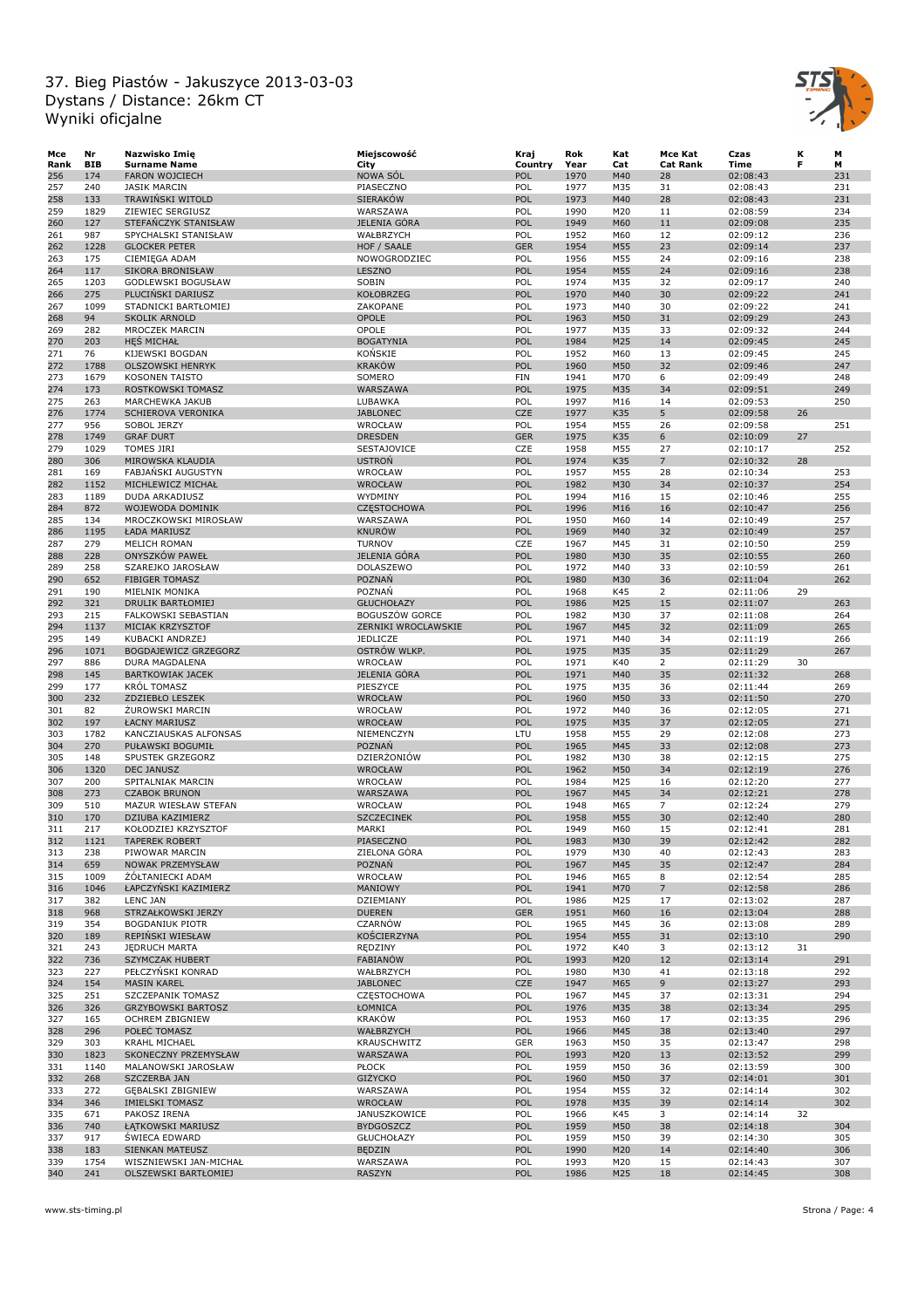

| Мсе  | Nr         | Nazwisko Imię                | Miejscowość              | Kraj       | Rok  | Kat | Mce Kat         | Czas     | к  | M   |
|------|------------|------------------------------|--------------------------|------------|------|-----|-----------------|----------|----|-----|
| Rank | <b>BIB</b> | <b>Surname Name</b>          | City                     | Country    | Year | Cat | <b>Cat Rank</b> | Time     | F  | м   |
| 341  | 280        | SIMINSKI MARIAN              | <b>WROCŁAW</b>           | POL        | 1945 | M65 | 10              | 02:14:53 |    | 309 |
| 342  | 199        | STYPCZYŃSKA ANNA             | JELENIA GÓRA             | POL        | 1991 | K20 | $\overline{4}$  | 02:14:53 | 33 |     |
| 343  | 330        | MASŁOWSKI MICHAŁ             | <b>WYSOKA</b>            | POL        | 1975 | M35 | 40              | 02:14:55 |    | 310 |
|      | 298        |                              |                          | POL        | 1976 | M35 | 41              |          |    | 311 |
| 344  |            | CZAJKOWSKI JACEK             | ŁANKIEJMY/KORSZE         |            |      |     |                 | 02:14:56 |    |     |
| 345  | 449        | <b>TRZECIAK LESZEK</b>       | SMOLEC                   | POL        | 1970 | M40 | 37              | 02:14:56 |    | 311 |
| 346  | 180        | STOJANOWSKA MAŁGORZATA       | MIASTKO                  | POL        | 1966 | K45 | $\overline{4}$  | 02:14:59 | 34 |     |
| 347  | 185        | <b>ZAJAC ROBERT</b>          | WITKOW SLASKI            | POL        | 1988 | M25 | 19              | 02:14:59 |    | 313 |
| 348  | 784        | FRASZCZAK PATRYK             | <b>KROTOSZYN</b>         | POL        | 1995 | M16 | 17              | 02:15:10 |    | 314 |
| 349  | 1034       | <b>STUDENNY RAFAŁ</b>        | GORZÓW WLKP.             | POL        | 1995 | M16 | 17              | 02:15:10 |    | 314 |
| 350  | 1561       | CHMIELOWIEC TOMASZ           | LUBIN                    | POL        | 1973 | M40 | 38              | 02:15:18 |    | 316 |
| 351  | 202        | <b>KASPRZAK ADAM</b>         | <b>WRONKI</b>            | POL        | 1986 | M25 | 20              | 02:15:20 |    | 317 |
|      | 259        |                              |                          | POL        |      |     |                 |          |    |     |
| 352  |            | RATAJCZYK GRZEGORZ           | WRZEŚNIA                 |            | 1969 | M40 | 39              | 02:15:23 |    | 318 |
| 353  | 318        | <b>JARON MICHAŁ</b>          | WARSZAWA                 | POL        | 1977 | M35 | 42              | 02:15:27 |    | 319 |
| 354  | 310        | <b>BUCZEK SŁAWOMIR</b>       |                          | POL        | 1962 | M50 | 40              | 02:15:32 |    | 320 |
| 355  | 1315       | KIULIAK PETER                | <b>GRODNO</b>            | <b>BLR</b> | 1991 | M20 | 16              | 02:15:32 |    | 320 |
| 356  | 1376       | <b>BOBRUK MICHAŁ</b>         | <b>BIAŁYSTOK</b>         | POL        | 1981 | M30 | 42              | 02:15:33 |    | 322 |
| 357  | 1040       | NEDZA KUBINIEC ANNA          | <b>KOŚCIELISKO</b>       | POL        | 1965 | K45 | 5               | 02:15:35 | 35 |     |
| 358  | 176        | STUDZIENNY LUCJAN            | LUBIN                    | POL        | 1950 | M60 | 18              | 02:15:37 |    | 323 |
| 359  | 880        | <b>TWARDY ZDZISŁAW</b>       | <b>STRZELCE OPOLSKIE</b> | POL        | 1949 | M60 | 18              | 02:15:37 |    | 323 |
|      | 299        |                              | ŻYWIEC                   | POL        |      |     |                 |          |    |     |
| 360  |            | DROŻDŻOWSKA GRAŻYNA          |                          |            | 1956 | K55 | $\overline{2}$  | 02:15:38 | 36 |     |
| 361  | 933        | SIWSKI STANISŁAW             |                          | LTU        | 1936 | M75 | $\overline{2}$  | 02:15:46 |    | 325 |
| 362  | 260        | BERNAS DARIUSZ               | MICHAŁOWICE              | POL        | 1957 | M55 | 33              | 02:15:55 |    | 326 |
| 363  | 430        | ROY MIROSŁAW                 | <b>BOGUSZÓW GORCE</b>    | POL        | 1960 | M50 | 41              | 02:16:04 |    | 327 |
| 364  | 1618       | LEHNUNG UTE                  | <b>OTTENDORF</b>         | <b>GER</b> | 1971 | K40 | $\overline{4}$  | 02:16:05 | 37 |     |
| 365  | 384        | SOLIWODA DARIUSZ             | POLKOWICE                | POL        | 1966 | M45 | 39              | 02:16:05 |    | 328 |
| 366  | 237        | BUDASZEWSKI KRZYSZTOF        | ŁEBA                     | POL        | 1962 | M50 | 42              | 02:16:09 |    | 329 |
| 367  | 905        | <b>JUDKA TOMASZ</b>          | <b>JELENIA GÓRA</b>      | POL        | 1972 | M40 | 40              | 02:16:10 |    | 330 |
|      |            |                              |                          |            |      |     |                 |          |    |     |
| 368  | 18         | <b>JUDKA WALTER</b>          | JELENIA GÓRA             | POL        | 1943 | M70 | 8               | 02:16:10 |    | 330 |
| 369  | 1818       | <b>CHRAPEK PAWEŁ</b>         | <b>KRAKOWIE</b>          | POL        | 1974 | M35 | 43              | 02:16:11 |    | 332 |
| 370  | 1114       | LIPINSKI MAREK               | KOZY                     | POL        | 1952 | M60 | 20              | 02:16:12 |    | 333 |
| 371  | 168        | MUSZYŃSKI BOGDAN             | JELENIA GÓRA             | POL        | 1969 | M40 | 41              | 02:16:19 |    | 334 |
| 372  | 213        | <b>SKRZYPIEC FILIP</b>       | JELENIA GÓRA             | POL        | 1979 | M30 | 43              | 02:16:23 |    | 335 |
| 373  | 242        | WOŁOCHOWSKI STANISŁAW        | <b>GŁUCHOŁAZY</b>        | POL        | 1960 | M50 | 43              | 02:16:23 |    | 335 |
|      |            | ADAMUS ZBYSZEK               |                          | POL        |      |     |                 |          |    |     |
| 374  | 289        |                              | WARSZAWA                 |            | 1978 | M35 | 44              | 02:16:31 |    | 337 |
| 375  | 223        | WÓJTOWICZ PAWEŁ              | LEGIONOWO                | POL        | 1973 | M40 | 42              | 02:16:37 |    | 338 |
| 376  | 1575       | ZALLMANNOVA PETRA            | KOPRIVNICE               | CZE        | 1978 | K35 | 8               | 02:16:39 | 38 |     |
| 377  | 505        | CZEKAJ WALDEMAR              | <b>KRAKÓW</b>            | POL        | 1973 | M40 | 43              | 02:16:43 |    | 339 |
| 378  | 1160       | KURZAWA KRZYSZTOF            | POZNAŃ                   | POL        | 1999 | M16 | 19              | 02:16:46 |    | 340 |
| 379  | 1825       | <b>JURKIEWICZ MATEUSZ</b>    | WARSZAWA                 | POL        | 1990 | M20 | 17              | 02:16:51 |    | 341 |
| 380  | 1582       | PAWŁOWSKI MAREK              | KOŚCIAN                  | POL        | 1964 | M45 | 40              | 02:16:53 |    | 342 |
|      |            |                              |                          |            |      |     |                 |          |    |     |
| 381  | 229        | STOLARCZYK - PAWŁOWSKA MAGDA | <b>USTRON</b>            | POL        | 1974 | K35 | 9               | 02:16:56 | 39 |     |
| 382  | 163        | <b>GRABOWSKI JACEK</b>       | WROCŁAW                  | POL        | 1962 | M50 | 44              | 02:17:00 |    | 343 |
| 383  | 1253       | WOJDYŁA MICHAŁ               | WARSZAWA                 | POL        | 1980 | M30 | 44              | 02:17:00 |    | 343 |
| 384  | 1528       | KLOSKA GRZEGORZ              | BOLESZKOWICE             | POL        | 1951 | M60 | 21              | 02:17:01 |    | 345 |
| 385  | 235        | <b>NAGLER JACEK</b>          | <b>WROCŁAW</b>           | POL        | 1950 | M60 | 21              | 02:17:01 |    | 345 |
| 386  | 317        | PACHUC GERARD                | RUDA MALENEICKA          | POL        | 1978 | M35 | 45              | 02:17:05 |    | 347 |
| 387  | 314        | JANIA JÓZEF                  | NADOLICE WIELKIE         | POL        | 1957 | M55 | 34              | 02:17:06 |    | 348 |
|      |            |                              |                          |            |      |     |                 |          |    |     |
| 388  | 389        | MIELNIK ANDRZEJ              | MYSZKOW                  | POL        | 1959 | M50 | 45              | 02:17:08 |    | 349 |
| 389  | 246        | <b>WRZESZCZ MARIUSZ</b>      | MILICZ                   | POL        | 1991 | M20 | 18              | 02:17:10 |    | 350 |
| 390  | 1448       | ROMANOW SZYMON               | <b>JASŁO</b>             | POL        | 1988 | M25 | 21              | 02:17:15 |    | 351 |
| 391  | 379        | CIUPIŃSKI JERZY              | <b>OLSZTYN</b>           | POL        | 1955 | M55 | 35              | 02:17:17 |    | 352 |
| 392  | 504        | JASKÓLSKI DARIUSZ            | <b>TORUN</b>             | POL        | 1973 | M40 | 44              | 02:17:17 |    | 352 |
| 393  | 1067       | KAWALEC PAWEŁ                | WROCŁAW                  | POL        | 1994 | M16 | 20              | 02:17:21 |    | 354 |
| 394  | 328        | KIERASZEWICZ WITOLD          | ŁABISZYN                 | POL        | 1958 | M55 | 36              | 02:17:23 |    | 355 |
|      |            |                              |                          |            |      |     |                 |          |    |     |
| 395  | 261        | DURA KAZIMIERZ               | WROCŁAW                  | POL        | 1939 | M70 | 9               | 02:17:25 |    | 356 |
| 396  | 112        | <b>GRADZKI PAWEŁ</b>         | WARSZAWA                 | POL        | 1953 | M60 | 23              | 02:17:26 |    | 357 |
| 397  | 182        | MAŚLANKA JAROSŁAW            | <b>WROCŁAW</b>           | POL        | 1973 | M40 | 45              | 02:17:27 |    | 358 |
| 398  | 616        | PUCIATO ANDRZEJ              | <b>AHUS</b>              | <b>SWE</b> | 1956 | M55 | 37              | 02:17:27 |    | 358 |
| 399  | 403        | STALIS MACIEJ                | JELENIA GÓRA             | POL        | 1974 | M35 | 46              | 02:17:27 |    | 358 |
| 400  | 262        | SZYMENDERSKI WŁADYSŁAW       | ZIELONA GÓRA             | POL        | 1948 | M65 | 11              | 02:17:31 |    | 361 |
| 401  | 421        | CHYCIŃSKI MARCIN             | WAŁBRZYCH                | POL        | 1978 | M35 | 47              | 02:17:36 |    | 362 |
| 402  | 286        | <b>FUTOMA JAN</b>            | JELENIA GÓRA             | POL        | 1960 | M50 | 46              | 02:17:36 |    | 362 |
|      |            |                              |                          |            |      |     |                 |          |    |     |
| 403  | 862        | OLEJNICZAK HENRYK            | KOŚCIELISKO              | POL        | 1953 | M60 | 24              | 02:17:39 |    | 364 |
| 404  | 374        | NENUTIL ARKADIUSZ            | <b>KRAKÓW</b>            | POL        | 1978 | M35 | 48              | 02:17:41 |    | 365 |
| 405  | 293        | GÓRNY JÓZEF                  | RZESZÓW                  | POL        | 1949 | M60 | 25              | 02:17:43 |    | 366 |
| 406  | 1396       | MOKIJEWSKI ARTUR             | WROCLAW                  | POL        | 1965 | M45 | 41              | 02:17:43 |    | 366 |
| 407  | 218        | <b>MUSUR ADAM</b>            | <b>OLEŚNICA</b>          | POL        | 1953 | M60 | 26              | 02:17:45 |    | 368 |
| 408  | 341        | <b>GORSKI JERZY</b>          | JELENIA GÓRA             | POL        | 1946 | M65 | 12              | 02:17:46 |    | 369 |
| 409  | 1058       | KACPRZYŃSKI GRZEGORZ         | SRODA SLĄSKA             | POL        | 1977 | M35 | 49              | 02:17:47 |    | 370 |
|      |            |                              |                          |            |      |     |                 |          |    |     |
| 410  | 247        | PACEK MARCIN                 | GDYNIA                   | POL        | 1976 | M35 | 49              | 02:17:47 |    | 370 |
| 411  | 365        | MICHAJLUK JOLANTA            | POLKOWICE                | POL        | 1969 | K40 | 5               | 02:17:52 | 40 |     |
| 412  | 395        | <b>LARWA PIOTR</b>           | LEŻAJSK                  | POL        | 1984 | M25 | 22              | 02:17:55 |    | 372 |
| 413  | 445        | <b>GONIA DARIUSZ</b>         | WARSZAWA                 | POL        | 1975 | M35 | 51              | 02:18:00 |    | 373 |
| 414  | 706        | KURCZYŃSKI CEZARY            | <b>BOGATYNIA</b>         | POL        | 1962 | M50 | 47              | 02:18:08 |    | 374 |
| 415  | 359        | WOJCIK JULIAN                | STARGARD SZCZECIŃSKI     | POL        | 1954 | M55 | 38              | 02:18:12 |    | 375 |
|      | 1153       | SKRZYPEK TOMASZ              | ZIELONKA                 | POL        |      |     |                 |          |    | 376 |
| 416  |            |                              |                          |            | 1969 | M40 | 46              | 02:18:19 |    |     |
| 417  | 663        | KLIMCZAK FRANCISZEK          | <b>GŁUCHOŁAZY</b>        | POL        | 1997 | M16 | 21              | 02:18:22 |    | 377 |
| 418  | 1359       | ZUKOWSKI TOMASZ              | <b>DWIERZUTY</b>         | POL        | 1972 | M40 | 47              | 02:18:24 |    | 378 |
| 419  | 1095       | FURMANOWSKI FRANCISZEK       | PUSZCZYKOWO              | POL        | 1997 | M16 | 22              | 02:18:26 |    | 379 |
| 420  | 1188       | OLAS RYSZARD                 | SZKLARSKA PORĘBA         | POL        | 1980 | M30 | 45              | 02:18:32 |    | 380 |
| 421  | 297        | <b>FARNIK WANDA</b>          | <b>CZESKI CIESZYN</b>    | <b>CZE</b> | 1958 | K55 | 3               | 02:18:35 | 41 |     |
| 422  | 329        | OGÓREK JACEK                 | JELENIA GÓRA             | POL        | 1971 | M40 | 48              | 02:18:47 |    | 381 |
| 423  | 413        | FUJAK MICHAŁ                 | MAKÓW PODHALAŃSKI        | POL        | 1994 | M16 | 23              | 02:18:49 |    | 382 |
|      |            |                              |                          |            |      |     |                 |          |    |     |
| 424  | 355        | DYMOWSKI MATEUSZ             | <b>LIGOTA</b>            | POL        | 1990 | M20 | 19              | 02:18:51 |    | 383 |
| 425  | 961        | NIEDBALSKA JADWIGA           | PIECHOWICE               | POL        | 1961 | K50 | $\overline{4}$  | 02:18:53 | 42 |     |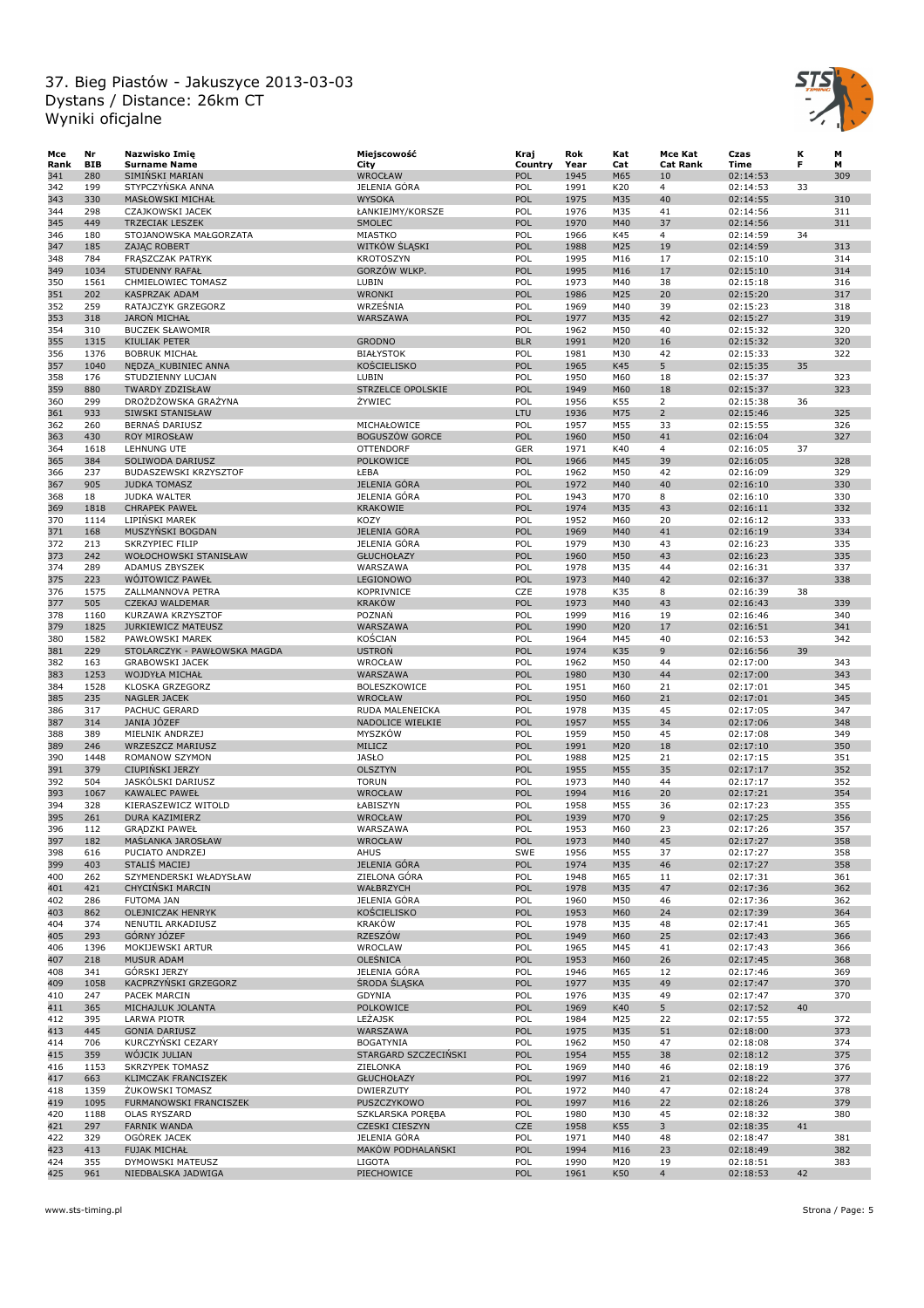

| Mce  | Nr         | Nazwisko Imię           | Miejscowość           | Kraj       | Rok  | Kat | Mce Kat         | Czas     | к  | М   |
|------|------------|-------------------------|-----------------------|------------|------|-----|-----------------|----------|----|-----|
| Rank | <b>BIB</b> | <b>Surname Name</b>     | City                  | Country    | Year | Cat | <b>Cat Rank</b> | Time     | F  | м   |
| 426  | 1824       | HILLER JOZEF            | WARSZAWA              | POL        | 1993 | M20 | 20              | 02:18:54 |    | 384 |
| 427  | 87         | BĘDKOWSKI GRZEGORZ      | <b>TARNÓW</b>         | POL        | 1980 | M30 | 46              | 02:18:55 |    | 385 |
| 428  | 487        | BARTOSZEWSKI SŁAWOMIR   | <b>RZESZÓW</b>        | POL        | 1962 | M50 | 48              | 02:18:56 |    | 386 |
| 429  | 918        | REIZER WOJCIECH JERZY   | JELENIA GÓRA          | POL        | 1965 | M45 | 42              | 02:19:04 |    | 387 |
| 430  | 334        | GAWROŃSKI DARIUSZ       | <b>CZESTOCHOWA</b>    | POL        | 1969 | M40 | 49              | 02:19:05 |    | 388 |
| 431  | 1756       | <b>KARZEŁ TADEUSZ</b>   | <b>CZESKI CIESZYN</b> | CZE        | 1947 | M65 | 13              | 02:19:06 |    | 389 |
|      |            |                         |                       |            |      |     |                 |          |    |     |
| 432  | 295        | PIOTROWSKI MIROSŁAW     | JELENIA GÓRA          | POL        | 1971 | M40 | 50              | 02:19:10 |    | 390 |
| 433  | 1425       | <b>GLUZA PAWEŁ</b>      | CIEPŁOWODY            | POL        | 1980 | M30 | 47              | 02:19:11 |    | 391 |
| 434  | 315        | RAMANAUSKIENE ROMALDA   | <b>ELEKTRENAI</b>     | LTU        | 1959 | K50 | 5               | 02:19:15 | 43 |     |
| 435  | 1078       | <b>GUGULSKI ANTONI</b>  | WARSZAWA              | POL        | 1962 | M50 | 49              | 02:19:16 |    | 392 |
| 436  | 1157       | <b>LOBEDANN DORIS</b>   | <b>SCHOPSTAL</b>      | <b>GER</b> | 1962 | K50 | 6               | 02:19:17 | 44 |     |
| 437  | 1064       | <b>NOWAK TOMASZ</b>     | <b>BOCHNIA</b>        | POL        | 1963 | M50 | 50              | 02:19:19 |    | 393 |
| 438  | 491        | <b>CHŁOPAS ARTUR</b>    | <b>LUBINIEC</b>       | POL        | 1973 | M40 | 51              | 02:19:21 |    | 394 |
| 439  | 224        | TWARDZISZEWSKI RYSZARD  | JELENIA GÓRA          | POL        | 1960 | M50 | 51              | 02:19:24 |    | 395 |
| 440  | 162        | MRÖZEK GRZEGORZ         | <b>LINNA</b>          | POL        | 1977 | M35 | 52              | 02:19:27 |    | 396 |
|      |            |                         |                       |            |      |     |                 |          |    |     |
| 441  | 339        | DOBROWOLSKI ROBERT      | JELENIA GÓRA          | POL        | 1957 | M55 | 39              | 02:19:44 |    | 397 |
| 442  | 898        | ZON MARIUSZ             | LUBLINIEC             | POL        | 1982 | M30 | 48              | 02:19:50 |    | 398 |
| 443  | 1713       | <b>BIERNACKI PAWEŁ</b>  | <b>KROSNO</b>         | POL        | 1978 | M35 | 53              | 02:19:52 |    | 399 |
| 444  | 1015       | <b>FABJANSKI ARTUR</b>  | LEŚNA                 | POL        | 1966 | M45 | 43              | 02:19:53 |    | 400 |
| 445  | 266        | TROJAN RADOSŁAW         | JEŻÓW SUDECKI         | POL        | 1975 | M35 | 54              | 02:19:57 |    | 401 |
| 446  | 608        | MOSKAL MARCIN           | WARSZAWA              | POL        | 1981 | M30 | 49              | 02:20:10 |    | 402 |
| 447  | 244        | STUDNIAREK DAWID        | MYSŁAKOWICE           | POL        | 1984 | M25 | 23              | 02:20:11 |    | 403 |
| 448  | 1318       | <b>BROJ ADRIAN</b>      | ZLINICE               | POL        | 1968 | M45 | 44              | 02:20:13 |    | 404 |
| 449  | 1001       | KOSIAK WOJCIECH         | <b>GLIWICE</b>        | POL        | 1940 | M70 | 10              | 02:20:14 |    | 405 |
|      |            |                         |                       | POL        | 1958 |     |                 |          |    |     |
| 450  | 350        | SIERPINSKI JERZY        | JELENIA GÓRA          |            |      | M55 | 40              | 02:20:16 |    | 406 |
| 451  | 1832       | <b>BILSKI DARIUSZ</b>   | WARSZAWA              | POL        | 1989 | M20 | 21              | 02:20:19 |    | 407 |
| 452  | 368        | <b>BRANDT PIOTR</b>     | <b>KRAKÓW</b>         | POL        | 1986 | M25 | 24              | 02:20:21 |    | 408 |
| 453  | 1511       | <b>KNOP KRZYSZTOF</b>   | ŻARY                  | POL        | 1957 | M55 | 41              | 02:20:24 |    | 409 |
| 454  | 271        | PIATEK ZENON            | PIŁA                  | POL        | 1954 | M55 | 41              | 02:20:24 |    | 409 |
| 455  | 284        | RADZIK ALEKSANDER       | GORAJOWICE 76         | POL        | 1950 | M60 | 27              | 02:20:24 |    | 409 |
| 456  | 473        | KUTKIEWICZ BARTOSZ      | <b>SIECHNICE</b>      | POL        | 1982 | M30 | 50              | 02:20:25 |    | 412 |
| 457  | 209        | PISARKIEWICZ SŁAWOMIR   | <b>SŁUPSK</b>         | POL        | 1957 | M55 | 43              | 02:20:27 |    | 413 |
|      |            | <b>KROTOSKI ROBERT</b>  |                       |            |      |     |                 |          |    |     |
| 458  | 1395       |                         | <b>POZNAŃ</b>         | POL        | 1983 | M30 | 51              | 02:20:28 |    | 414 |
| 459  | 607        | JEDRZEJEWSKA KATARZYNA  | OPOLE                 | POL        | 1986 | K25 | 3               | 02:20:31 | 45 |     |
| 460  | 432        | DZIEMASZKIEWICZ BARTOSZ | WROCŁAW               | POL        | 1976 | M35 | 55              | 02:20:36 |    | 415 |
| 461  | 834        | MINNICH WALTER          |                       | GER        | 1938 | M75 | 3               | 02:20:39 |    | 416 |
| 462  | 1022       | <b>SALACH RADOSŁAW</b>  | <b>LUBSKO</b>         | POL        | 1972 | M40 | 52              | 02:20:43 |    | 417 |
| 463  | 252        | WALKOWIAK KRZYSZTOF     | POZNAŃ                | POL        | 1967 | M45 | 45              | 02:20:44 |    | 418 |
| 464  | 375        | <b>BERNACKI TOMASZ</b>  | GORZÓW WLKP.          | POL        | 1981 | M30 | 52              | 02:20:46 |    | 419 |
| 465  | 371        | <b>WOŻNY JACEK</b>      | LESZNO                | POL        | 1971 | M40 | 53              | 02:20:50 |    | 420 |
|      | 516        |                         | OSTRÓW WIELKOPOLSKI   | POL        | 1962 | M50 | 52              |          |    | 421 |
| 466  |            | NIJAKOWSKI ALEKSANDER   |                       |            |      |     |                 | 02:20:55 |    |     |
| 467  | 378        | TRZEPADŁEK IRENEUSZ     | PIOTRKÓW TRYBUNALSKI  | POL        | 1960 | M50 | 53              | 02:20:56 |    | 422 |
| 468  | 333        | <b>CWIKOWSKI RAFAŁ</b>  | WROCŁAW               | POL        | 1965 | M45 | 46              | 02:21:01 |    | 423 |
| 469  | 1308       | LOSKA ROMUALD           | <b>KATOWICE</b>       | POL        | 1955 | M55 | 44              | 02:21:02 |    | 424 |
| 470  | 404        | <b>SIWIK KONRAD</b>     | ZŁOTORYJA             | POL        | 1979 | M30 | 53              | 02:21:02 |    | 424 |
| 471  | 192        | <b>TYRNA TOMASZ</b>     | GRONAU-EPE            | GER        | 1973 | M40 | 54              | 02:21:06 |    | 426 |
| 472  | 1096       | PAWŁOWSKI RADOSŁAW      | <b>USTRON</b>         | POL        | 1973 | M40 | 55              | 02:21:07 |    | 427 |
| 473  | 211        | STOLARSKI ARKADIUSZ     | <b>GDANSK</b>         | POL        | 1970 | M40 | 56              | 02:21:11 |    | 428 |
| 474  | 982        | <b>MIAZGA MARCIN</b>    | OSTRÓW WIELKOPOLSKI   | POL        | 1977 | M35 | 56              | 02:21:13 |    | 429 |
| 475  | 1620       | HAJKOWICZ GRZEGORZ      | OŚNO LUBUSKIE         | POL        | 1966 | M45 | 47              | 02:21:14 |    | 430 |
| 476  | 337        | <b>KUPCZYK MARIAN</b>   | <b>JELENIA GÓRA</b>   | POL        | 1950 | M60 | 28              | 02:21:14 |    | 430 |
|      |            |                         |                       |            |      |     |                 |          |    |     |
| 477  | 980        | TOMASZEK ARTUR          | WARSZAWA              | POL        | 1970 | M40 | 57              | 02:21:16 |    | 432 |
| 478  | 285        | WISEŁKA ANDRZEJ         | <b>CZĘSTOCHOWA</b>    | POL        | 1939 | M70 | 11              | 02:21:17 |    | 433 |
| 479  | 1491       | ZARZYCKA MONIKA         | NOWY DWÓR MAZOWIECKI  | POL        | 1988 | K25 | $\overline{4}$  | 02:21:17 | 46 |     |
| 480  | 201        | MORYL MATEUSZ           | ZIELONA GÓRA          | POL        | 1986 | M25 | 25              | 02:21:21 |    | 434 |
| 481  | 899        | ROMANICZ SEBASTIAN      | RYCERKA GÓRNA         | POL        | 1996 | M16 | 24              | 02:21:26 |    | 435 |
| 482  | 159        | POHL ARKADIUSZ          | <b>ROKIETNICA</b>     | POL        | 1976 | M35 | 57              | 02:21:30 |    | 436 |
| 483  | 212        | SZYMURA WŁODZIMIERZ     | <b>TARNÓW</b>         | POL        | 1957 | M55 | 45              | 02:21:31 |    | 437 |
| 484  | 520        | EMILIAŃCZYK DARIUSZ     | WASOSZ                | POL        | 1960 | M50 | 54              | 02:21:39 |    | 438 |
| 485  | 1758       | <b>FARNIK TADEUSZ</b>   | CZESKI CIESZYN        | CZE        | 1955 | M55 | 46              | 02:21:40 |    | 439 |
|      |            | SZCZEPAŃSKI PIOTR       |                       |            |      |     |                 |          |    |     |
| 486  | 422        |                         | CZĘSTOCHOWA           | POL        | 1971 | M40 | 58              | 02:21:40 |    | 439 |
| 487  | 1142       | KASZYŃSKI MACIEJ        | BYSTRZYCA KŁODZKA     | POL        | 1975 | M35 | 58              | 02:21:42 |    | 441 |
| 488  | 943        | RAGIEL TOMASZ           | ZŁOCIENIEC            | POL        | 1973 | M40 | 59              | 02:21:44 |    | 442 |
| 489  | 221        | DUSZYŃSKI PIOTR         | WROCŁAW               | POL        | 1974 | M35 | 59              | 02:21:45 |    | 443 |
| 490  | 503        | <b>GOCYŁA ANNA</b>      | <b>POSTEP</b>         | POL        | 1983 | K30 | $\overline{4}$  | 02:21:46 | 47 |     |
| 491  | 352        | SOŁODUCHA JAROSŁAW      | LUBAN                 | POL        | 1959 | M50 | 55              | 02:21:46 |    | 444 |
| 492  | 195        | <b>BRYŁKA MARIUSZ</b>   | SOSNÓWKA              | POL        | 1988 | M25 | 26              | 02:21:48 |    | 445 |
| 493  | 1329       | <b>OLEKSAK ARTUR</b>    | <b>BOGATYNIA</b>      | POL        | 1972 | M40 | 60              | 02:21:51 |    | 446 |
|      |            |                         |                       |            |      |     |                 |          |    |     |
| 494  | 277        | SZAJERKA MACIEJ         | <b>RAWICZ</b>         | POL        | 1959 | M50 | 56              | 02:21:51 |    | 446 |
| 495  | 854        | <b>EKIERT PIOTR</b>     | GARWOLIN              | POL        | 1947 | M65 | 14              | 02:21:52 |    | 448 |
| 496  | 216        | <b>NYCZ GERARD</b>      | WŁOCŁAWEK             | POL        | 1963 | M50 | 57              | 02:21:52 |    | 448 |
| 497  | 485        | ŁYCZYWEK MARCIN         | ŻABOKLIKI             | POL        | 1966 | M45 | 48              | 02:21:56 |    | 450 |
| 498  | 475        | FILAK JERZY             | WROCŁAW               | POL        | 1950 | M60 | 29              | 02:22:00 |    | 451 |
| 499  | 1138       | MULARCZYK MARCIN        | ŁÓDŹ                  | POL        | 1976 | M35 | 60              | 02:22:00 |    | 451 |
| 500  | 362        | SALACH BOGUSŁAW         | <b>LUBSKO</b>         | POL        | 1980 | M30 | 54              | 02:22:01 |    | 453 |
| 501  | 1270       | WALCZAK ZYGMUNT         | INWAŁD                | POL        | 1964 | M45 | 49              | 02:22:01 |    | 453 |
| 502  | 1678       |                         | <b>BIELSKO-BIAŁA</b>  | POL        | 1953 | M60 | 30              | 02:22:04 |    | 455 |
|      |            | BESKIDZKI RYSZARD       |                       |            |      |     |                 |          |    |     |
| 503  | 388        | KALETKA STANISŁAW       | <b>GRYFINO</b>        | POL        | 1955 | M55 | 47              | 02:22:04 |    | 455 |
| 504  | 214        | <b>GIERAS MIROSŁAW</b>  | <b>WROCŁAW</b>        | POL        | 1973 | M40 | 61              | 02:22:05 |    | 457 |
| 505  | 456        | JANOWICZ MARCIN         | <b>SWIECIECHOWA</b>   | POL        | 1978 | M35 | 61              | 02:22:05 |    | 457 |
| 506  | 1051       | KNAPIŃSKI JERZY         | WROCŁAW               | POL        | 1966 | M45 | 50              | 02:22:05 |    | 457 |
| 507  | 542        | KOPEC TOMASZ            | WARSZAWA              | POL        | 1976 | M35 | 62              | 02:22:06 |    | 460 |
| 508  | 1221       | MOTEL PAWEŁ             | WARSZAWA              | POL        | 1979 | M30 | 55              | 02:22:08 |    | 461 |
| 509  | 1244       | WAGNER JAKUB            | WARSZAWA              | POL        | 1978 | M35 | 63              | 02:22:08 |    | 461 |
| 510  | 1727       | <b>WALCZAK FILIP</b>    | INWAŁD                | POL        | 1997 | M16 | 25              | 02:22:12 |    | 463 |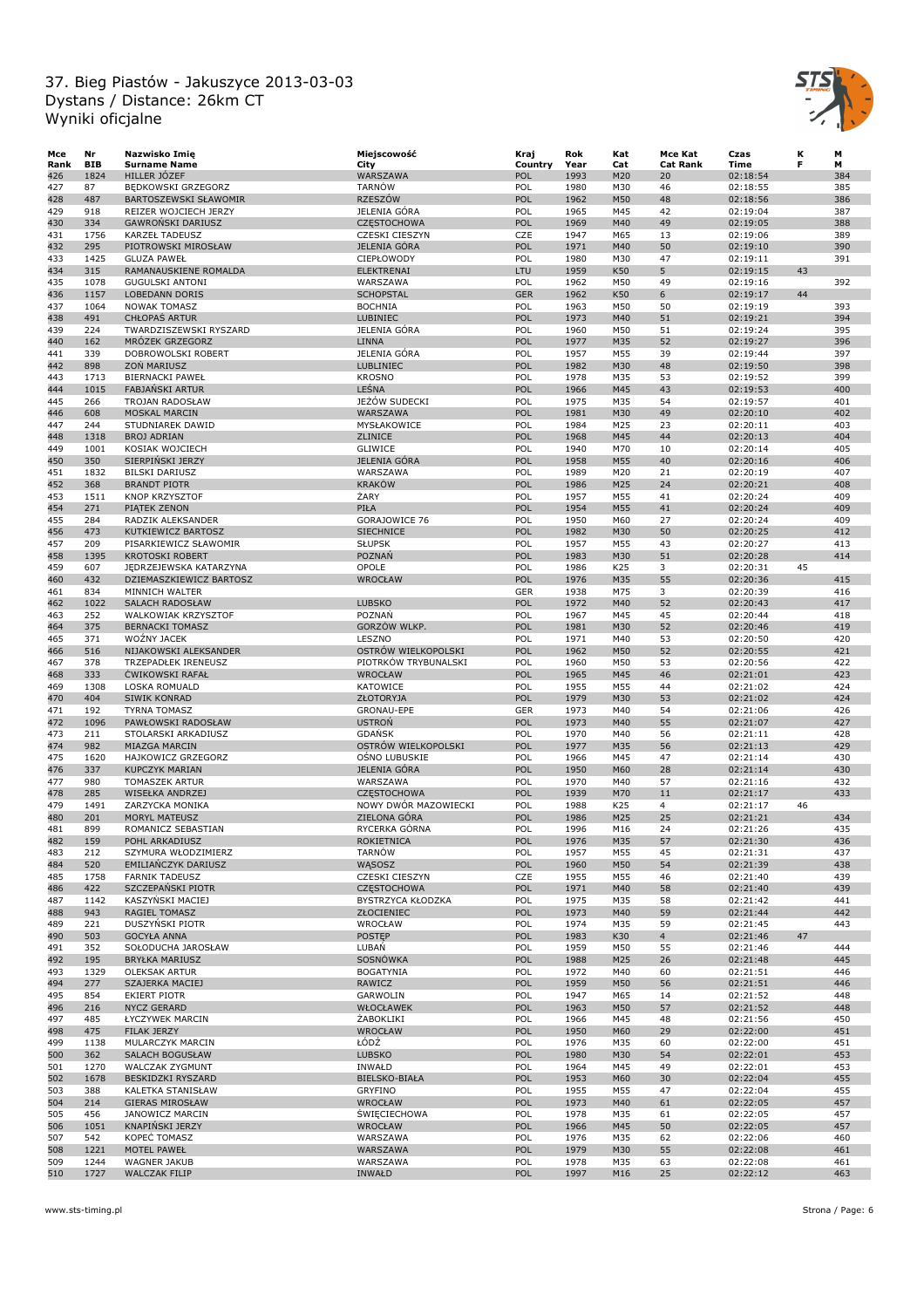

| Мсе  | Nr         | Nazwisko Imię             | Miejscowość                  | Kraj       | Rok  | Kat | Mce Kat         | Czas     | К  | М   |
|------|------------|---------------------------|------------------------------|------------|------|-----|-----------------|----------|----|-----|
| Rank | <b>BIB</b> | <b>Surname Name</b>       | City                         | Country    | Year | Cat | <b>Cat Rank</b> | Time     | F  | м   |
| 511  | 292        | ŁAWECKI SZYMON            | ZIELONKA                     | POL        | 1978 | M35 | 64              | 02:22:14 |    | 464 |
| 512  | 267        | ZIELEWSKI PAWEŁ           | SIERADZ                      | POL        | 1951 | M60 | 31              | 02:22:15 |    | 465 |
| 513  | 632        | ZIMNOWODZKI PAWEŁ         | WAŁBRZYCH                    | POL        | 1979 | M30 | 56              | 02:22:15 |    | 465 |
| 514  | 304        | WIĘCKOWSKI JERZY          | KOŃSKIE                      | POL        | 1957 | M55 | 48              | 02:22:18 |    | 467 |
| 515  | 234        | LASKOWSKI JAN             | WARSZAWA                     | POL        | 1944 | M65 | 15              | 02:22:23 |    | 468 |
| 516  | 198        | <b>ADAMUS TOMASZ</b>      | CZĘSTOCHOWA                  | POL        | 1965 | M45 | 51              | 02:22:31 |    | 469 |
| 517  | 264        | OWCZORZ ANDRZEJ           | <b>RUDY</b>                  | POL        | 1959 | M50 | 58              | 02:22:35 |    | 470 |
| 518  | 593        | <b>CERAZY IRENEUSZ</b>    | <b>JUGÓW</b>                 | POL        | 1963 | M50 | 59              | 02:22:36 |    | 471 |
| 519  | 184        | MALARA ZBIGNIEW           | WROCŁAW                      | POL        | 1951 | M60 | 32              | 02:22:39 |    | 472 |
| 520  | 1238       | OPPELT MELANIE            | <b>DRESDEN</b>               | GER        | 1985 | K25 | 5               | 02:22:41 | 48 |     |
|      |            |                           |                              | POL        |      |     | 52              |          |    | 473 |
| 521  | 1783       | GAJEWSKI JAROSŁAW         | <b>BYDGOSZCZ</b>             |            | 1968 | M45 |                 | 02:22:48 |    |     |
| 522  | 1452       | ŁOWICKI PIOTR             | LUBLIN                       | POL        | 1979 | M30 | 57              | 02:22:49 |    | 474 |
| 523  | 220        | <b>BLASZKO ANDRZEJ</b>    | <b>KIEKRZ</b>                | POL        | 1984 | M25 | 27              | 02:22:51 |    | 475 |
| 524  | 1128       | SINDELAROVA JANA          | PRAHA 3                      | CZE        | 1961 | K50 | $\overline{7}$  | 02:22:53 | 49 |     |
| 525  | 908        | <b>KAJDAS TERESA</b>      | WIEDEN                       | <b>AUT</b> | 1956 | K55 | $\overline{4}$  | 02:22:57 | 50 |     |
| 526  | 1645       | <b>KOWAL ARTUR</b>        | <b>BORZECHOW</b>             | POL        | 1986 | M25 | 28              | 02:22:58 |    | 476 |
| 527  | 287        | <b>BOROWSKI PIOTR</b>     | <b>KŁOBUCK</b>               | POL        | 1976 | M35 | 65              | 02:23:03 |    | 477 |
| 528  | 1549       | <b>BOCZAR MIROSŁAW</b>    | <b>BRZEG</b>                 | POL        | 1976 | M35 | 66              | 02:23:05 |    | 478 |
| 529  | 585        | PAWŁUSIÓW JERZY           | <b>STAROPOLE</b>             | POL        | 1978 | M35 | 67              | 02:23:06 |    | 479 |
| 530  | 425        | BERNACKI GRZEGORZ         | LUBAN                        | POL        | 1954 | M55 | 49              | 02:23:07 |    | 480 |
| 531  | 253        | DREWNIAK JACEK            | <b>BIELSKO-BIAŁA</b>         | POL        | 1968 | M45 | 53              | 02:23:10 |    | 481 |
| 532  | 172        | SOSIŃSKA BARBARA          | <b>NYSA</b>                  | POL        | 1976 | K35 | 10              | 02:23:16 | 51 |     |
| 533  | 219        | PIOTROWICZ JAN            | ZŁOTORYJA                    | POL        | 1945 | M65 | 16              | 02:23:36 |    | 482 |
|      |            |                           |                              |            |      |     | 50              |          |    |     |
| 534  | 461        | HAWLICZEK GRZEGORZ        | SAMSONÓW<br>WARSZAWA         | POL        | 1956 | M55 |                 | 02:23:37 |    | 483 |
| 535  | 397        | <b>CEREGRA PIOTR</b>      |                              | POL        | 1973 | M40 | 62              | 02:23:38 |    | 484 |
| 536  | 1813       | PALIGA JANUSZ             | GŁUCHOŁAZY                   | POL        | 1974 | M35 | 68              | 02:23:39 |    | 485 |
| 537  | 257        | <b>BOROWIEC KRZYSZTOF</b> | <b>DRZONKÓW</b>              | POL        | 1969 | M40 | 63              | 02:23:46 |    | 486 |
| 538  | 439        | <b>JANISZ AGATA</b>       | <b>KRAKÓW</b>                | POL        | 1975 | K35 | 11              | 02:23:46 | 52 |     |
| 539  | 1527       | RAJ MICHAŁ                | <b>KARPACZ</b>               | POL        | 1985 | M25 | 29              | 02:23:46 |    | 486 |
| 540  | 193        | KOWAL ADAM                | <b>BIESTRZYKÓW</b>           | POL        | 1999 | M16 | 26              | 02:23:51 |    | 488 |
| 541  | 1338       | SIEROCKI STANISŁAW        | <b>BIAŁYSTOK</b>             | POL        | 1981 | M30 | 58              | 02:23:57 |    | 489 |
| 542  | 890        | KLĄSKAŁA RADOSŁAW         | BIELSKO-BIAŁA                | POL        | 1971 | M40 | 64              | 02:24:02 |    | 490 |
| 543  | 1398       | <b>URBAN MAREK</b>        | <b>NOWY SACZ</b>             | POL        | 1958 | M55 | 51              | 02:24:04 |    | 491 |
| 544  | 319        | MŁYNARCZYK MARCIN         | <b>GORZYCE WIELKIE / OST</b> | POL        | 1989 | M20 | 22              | 02:24:06 |    | 492 |
| 545  | 222        | SOBON JACEK               | <b>KRZANOWICE</b>            | POL        | 1973 | M40 | 65              | 02:24:10 |    | 493 |
| 546  | 309        | <b>CICHOR MIROSŁAW</b>    | <b>ANDRYCHOW</b>             | POL        | 1966 | M45 | 54              | 02:24:18 |    | 494 |
|      |            |                           |                              |            |      |     |                 |          |    |     |
| 547  | 1006       | KOWAL JEDRZEJ             | <b>BIESTRZYKÓW</b>           | POL        | 1999 | M16 | 27              | 02:24:19 |    | 495 |
| 548  | 249        | <b>DUDKO ROMAN</b>        | <b>DYWITY</b>                | POL        | 1949 | M60 | 33              | 02:24:22 |    | 496 |
| 549  | 344        | WÓJCIK ZBIGNIEW           | <b>BRODY ZARSKIE</b>         | POL        | 1963 | M50 | 60              | 02:24:25 |    | 497 |
| 550  | 539        | ADAMUS JOLANTA            | CZĘSTOCHOWA                  | POL        | 1969 | K40 | 6               | 02:24:29 | 53 |     |
| 551  | 606        | <b>WINCZA KRZYSZTOF</b>   | <b>LUBIN</b>                 | POL        | 1962 | M50 | 61              | 02:24:29 |    | 498 |
| 552  | 294        | TOMASZEWSKI STANISŁAW     | SŁUBICE                      | POL        | 1957 | M55 | 52              | 02:24:33 |    | 499 |
| 553  | 1799       | <b>NOWAK ŁUKASZ</b>       | WROCŁAW                      | POL        | 1990 | M20 | 23              | 02:24:35 |    | 500 |
| 554  | 1156       | <b>FELSKA ANNA</b>        | MIASTKO                      | POL        | 1968 | K45 | 6               | 02:24:40 | 54 |     |
| 555  | 331        | PAWLAK GRZEGORZ           | SKIERNIEWICE                 | POL        | 1971 | M40 | 66              | 02:24:42 |    | 501 |
| 556  | 269        | ZIARNIK JANUSZ            | <b>DOBRON</b>                | POL        | 1954 | M55 | 53              | 02:24:48 |    | 502 |
| 557  | 1610       | SZCZYGIEŁ WOJCIECH        | ŁAZY                         | POL        | 1973 | M40 | 67              | 02:24:54 |    | 503 |
| 558  | 410        | <b>DUDZIC KAROL</b>       | ZAGNAŃSK                     | POL        | 1995 | M16 | 28              | 02:24:59 |    | 504 |
| 559  | 121        | SZYMAŃSKI PRZEMYSŁAW      | ŻMIGRÓD                      | POL        | 1967 | M45 | 55              | 02:24:59 |    | 504 |
| 560  | 1662       | KOWAL PRZEMYSŁAW          | <b>BORZECHÓW</b>             | POL        | 1988 | M25 | 30              | 02:25:00 |    | 506 |
|      |            |                           |                              |            |      |     |                 |          |    |     |
| 561  | 357        | MROCZKOWSKA MARTA         | WARSZAWA                     | POL        | 1983 | K30 | 5               | 02:25:05 | 55 |     |
| 562  | 265        | <b>TOKARZ ADAM</b>        | OSIR STRZELCE OPOLSK         | POL        | 1948 | M65 | 17              | 02:25:09 |    | 507 |
| 563  | 327        | WÖJCIK WIESŁAW            | CHOCIWEL                     | POL        | 1959 | M50 | 62              | 02:25:14 |    | 508 |
| 564  | 907        | <b>GAWRONSKI MARIAN</b>   | DZIERŻONIÓW                  | POL        | 1947 | M65 | 18              | 02:25:15 |    | 509 |
| 565  | 1507       | SADOWSKI MACIEJ           | <b>OLSZTYN</b>               | POL        | 1973 | M40 | 68              | 02:25:19 |    | 510 |
| 566  | 381        | TWARDZISZEWSKI LESZEK     | JELENIA GÓRA                 | POL        | 1957 | M55 | 54              | 02:25:21 |    | 511 |
| 567  | 28         | PROCHAZKOVA MICHAELA      | PRAHA 4                      | CZE        | 1995 | K16 | 5               | 02:25:27 | 56 |     |
| 568  | 1312       | KRENZ-KUROWSKA JOANNA     | PRZESIEKA                    | POL        | 1979 | K30 | 6               | 02:25:30 | 57 |     |
| 569  | 423        | <b>OSINSKI BOGDAN</b>     | <b>JASTROWIE</b>             | POL        | 1954 | M55 | 55              | 02:25:30 |    | 512 |
| 570  | 506        | SKOWROŃSKI JERZY          | PRZASNYSZ                    | POL        | 1957 | M55 | 56              | 02:25:35 |    | 513 |
| 571  | 530        | WOŹNY MICHAŁ              | <b>SWIECIECHOWA</b>          | POL        | 1975 | M35 | 69              | 02:25:37 |    | 514 |
| 572  | 300        | WOJDYŁA PAWEŁ             | PIŁAWA GÓRNA                 | POL        | 1985 | M25 | 31              | 02:25:41 |    | 515 |
| 573  | 1081       | ŁOŚ SARA                  | LUBIN                        | POL        | 1990 | K20 | 5               | 02:25:41 | 58 |     |
|      |            |                           |                              |            |      |     |                 |          |    |     |
| 574  | 558        | HANISZEWSKI KACPER        | <b>RATOWICE</b>              | POL        | 1993 | M20 | 24              | 02:25:43 |    | 516 |
| 575  | 1393       | POSADZY PIOTR             | <b>POZNAN</b>                | POL        | 1983 | M30 | 59              | 02:25:43 |    | 516 |
| 576  | 460        | BERNACKA JOANNA           | LUBAŃ                        | POL        | 1992 | K20 | 6               | 02:25:44 | 59 |     |
| 577  | 450        | <b>TYRKA LILIANA</b>      | ZAMOŚĆ                       | POL        | 1967 | K45 | $\overline{7}$  | 02:25:49 | 60 |     |
| 578  | 1658       | JANGAS ANDRZEJ            | KOŹMINEK                     | POL        | 1964 | M45 | 56              | 02:25:53 |    | 518 |
| 579  | 363        | <b>WEDMAN JERZY</b>       | WARSZAWA                     | POL        | 1953 | M60 | 34              | 02:26:02 |    | 519 |
| 580  | 1261       | <b>GAJDA TOMASZ</b>       | JELENIA GÓRA                 | POL        | 1976 | M35 | 70              | 02:26:11 |    | 520 |
| 581  | 356        | ŁABUZ MAREK               | WROCŁAW                      | POL        | 1956 | M55 | 57              | 02:26:11 |    | 520 |
| 582  | 301        | MITKO GRZEGORZ            | RYBNIK                       | POL        | 1974 | M35 | 71              | 02:26:15 |    | 522 |
| 583  | 465        | ZIEMBA KRZYSZTOF          | <b>OPOLE</b>                 | POL        | 1969 | M40 | 69              | 02:26:16 |    | 523 |
| 584  | 1219       | SCHWAKE WOLFGANG          | <b>BAD HARZBURG</b>          | GER        | 1932 | M80 | $\mathbf{1}$    | 02:26:17 |    | 524 |
| 585  | 844        |                           | OBORNIKI ŚLĄSKIE             | POL        | 1975 | M35 |                 | 02:26:18 |    | 525 |
|      |            | MAŁKIEWICZ BARTOSZ        |                              |            |      |     | 72              |          |    |     |
| 586  | 484        | <b>KWOLEK JAROSŁAW</b>    | BOLESŁAWIEC                  | POL        | 1964 | M45 | 57              | 02:26:23 |    | 526 |
| 587  | 1256       | STYŁA ANDRZEJ             | <b>KRAKÓW</b>                | POL        | 1953 | M60 | 35              | 02:26:23 |    | 526 |
| 588  | 316        | ŁABUZ EWA                 | WROCŁAW                      | POL        | 1955 | K55 | 5               | 02:26:27 | 61 |     |
| 589  | 1492       | DROZD PAWEŁ               | MROZÓW                       | POL        | 1964 | M45 | 58              | 02:26:29 |    | 528 |
| 590  | 478        | WAWRZYNIAK JACEK          | ŁEBA                         | POL        | 1968 | M45 | 59              | 02:26:30 |    | 529 |
| 591  | 1720       | ŁUCZYŃSKI PIOTR           |                              | POL        | 1989 | M20 | 25              | 02:26:31 |    | 530 |
| 592  | 945        | IGNAS KRYSTIAN            | RZESZÓW                      | POL        | 1940 | M70 | 12              | 02:26:33 |    | 531 |
| 593  | 962        | WIEZOREK KLAUS-DIETER     | ULM/DONAU                    | <b>GER</b> | 1941 | M70 | 13              | 02:26:36 |    | 532 |
| 594  | 1505       | <b>GRABIEC MACIEJ</b>     | KALISZ POMORSKI              | POL        | 1975 | M35 | 73              | 02:26:38 |    | 533 |
| 595  | 476        | DAHRENDORF DOROTA         | SZKLARSKA PORĘBA             | POL        | 1967 | K45 | 8               |          | 62 |     |
|      |            |                           |                              |            |      |     |                 | 02:26:42 |    |     |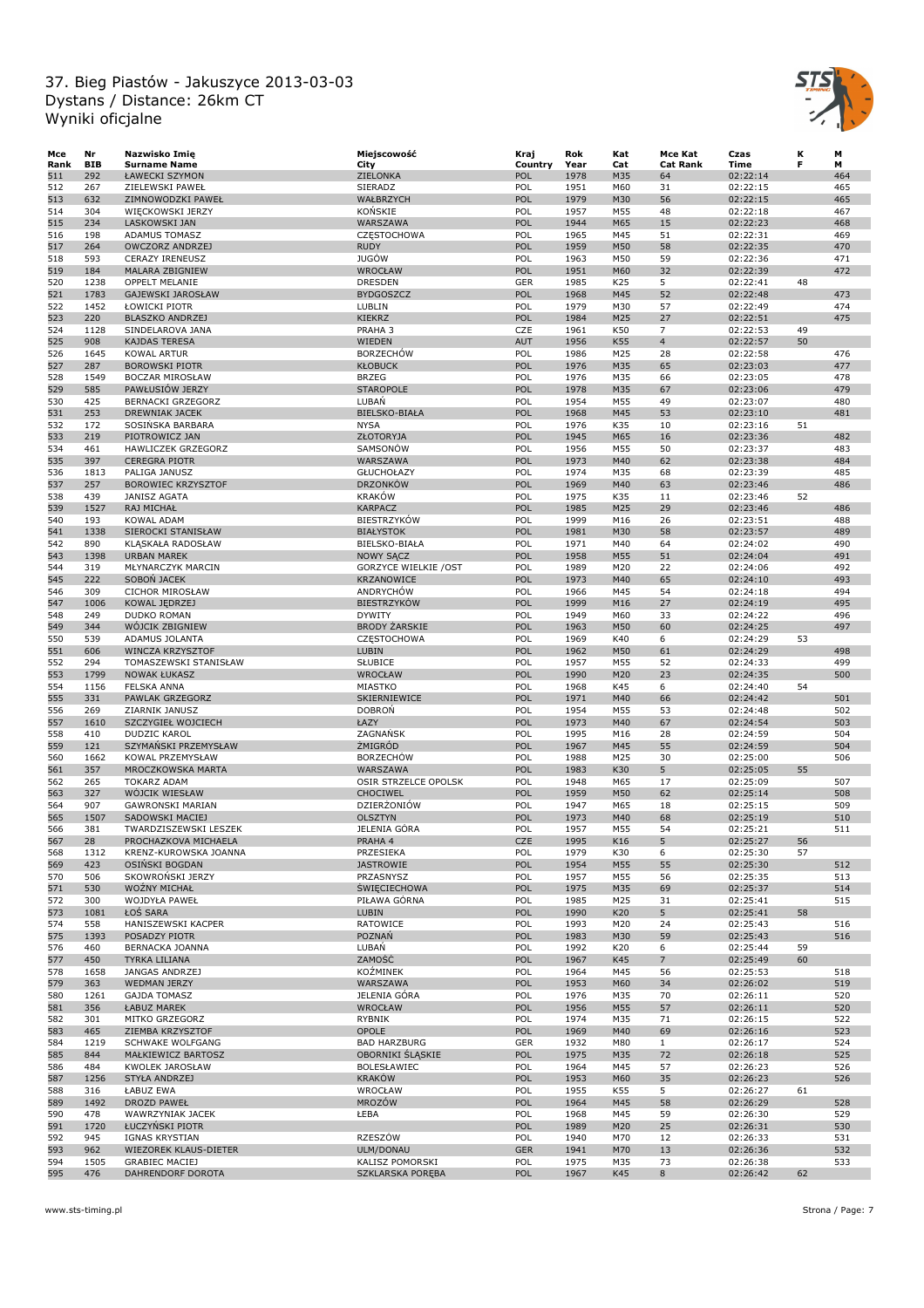

| Mce  | Nr         | Nazwisko Imię                               | Miejscowość        | Kraj       | Rok  | Kat             | Mce Kat         | Czas     | к  | М   |
|------|------------|---------------------------------------------|--------------------|------------|------|-----------------|-----------------|----------|----|-----|
| Rank | <b>BIB</b> | <b>Surname Name</b>                         | City               | Country    | Year | Cat             | <b>Cat Rank</b> | Time     | F  | M   |
| 596  | 231        | <b>INGLOT JACEK</b>                         | <b>JAWOR</b>       | POL        | 1964 | M45             | 60              | 02:26:42 |    | 534 |
| 597  | 250        | <b>JANC KRZYSZTOF</b>                       | WOJCIESZÓW         | POL        | 1956 | M55             | 58              | 02:26:44 |    | 535 |
| 598  | 1466       | FABIJAŃCZYK PAWEŁ                           | <b>KRAKÓW</b>      | POL        | 1973 | M40             | 70              | 02:26:47 |    | 536 |
| 599  | 426        | CIOSK ANDRZEJ                               | GRYFÓW ŚLĄSKI      | POL        | 1981 | M30             | 60              | 02:26:52 |    | 537 |
| 600  | 283        | BUCZYŃSKI ZBIGNIEW                          | JELENIA GÓRA       | POL        | 1952 | M60             | 36              | 02:26:56 |    | 538 |
| 601  | 1805       | SZCZEKOCKI PAWEŁ                            | <b>KRAKÓW</b>      | POL        | 1957 | M55             | 59              | 02:26:58 |    | 539 |
| 602  | 1564       | <b>WALCZAK WOJCIECH</b>                     | <b>RADZYMIN</b>    | POL        | 1976 | M35             | 74              | 02:27:02 |    | 540 |
| 603  | 1079       | HRYNIEWICZ ANDRZEJ                          | <b>GRZYBOWO</b>    | POL        | 1960 | M50             | 63              | 02:27:04 |    | 541 |
| 604  | 1299       | ARTAMONOVA IRINA                            | <b>MOSCOW</b>      | <b>RUS</b> | 1963 | K50             | 8               | 02:27:09 | 63 |     |
| 605  | 486        | SAWKO KAZIMIERZ                             | WAŁBRZYCH          | POL        | 1953 | M60             | 37              | 02:27:09 |    | 542 |
| 606  | 1115       | CYMBALISTA STANISŁAW                        | <b>NYSA</b>        | POL        | 1964 | M45             | 61              | 02:27:11 |    | 543 |
| 607  | 1571       | SEWERYN GRZEGORZ                            | <b>RYBNIK</b>      | POL        | 1972 | M40             | 71              | 02:27:11 |    | 543 |
| 608  | 922        | <b>GRABOWSKA KRYSTYNA</b>                   | <b>KRAKÓW</b>      | POL        | 1962 | K50             | 9               | 02:27:14 | 64 |     |
| 609  | 904        | JAGIELSKI JAN                               | JELENIA GÓRA       | POL        | 1946 | M65             | 19              | 02:27:20 |    | 545 |
| 610  | 1785       | <b>GUDINIENE WITA</b>                       | <b>WILNO</b>       | LTU        | 1980 | K30             | $\overline{7}$  | 02:27:23 | 65 |     |
| 611  | 399        | JEZUIT JERZY                                | KOLBUSZOWA         | POL        | 1967 | M45             | 62              | 02:27:33 |    | 546 |
| 612  | 463        | <b>LEGUTKI ANDRZEJ</b>                      | <b>KRAKÓW</b>      | POL        | 1952 | M60             | 38              | 02:27:34 |    | 547 |
| 613  | 1389       | RUTKOWSKI MICHAŁ                            | ŚWIERADÓW ZDRÓJ    | POL        | 1953 | M60             | 38              | 02:27:34 |    | 547 |
| 614  | 1106       | <b>MUSIAŁ PIOTR</b>                         | <b>SWIDNICA</b>    | POL        | 1959 | M50             | 64              | 02:27:37 |    | 549 |
| 615  | 1325       | <b>SLUSARCZYK PAWEŁ</b>                     | OPOLE              | POL        | 1971 | M40             | 72              | 02:27:37 |    | 549 |
|      | 1230       |                                             |                    | POL        | 1966 |                 | 63              |          |    | 551 |
| 616  |            | DYMANOWSKI OLGIERD                          | ZDZIESZOWICE       |            |      | M45             |                 | 02:27:38 |    |     |
| 617  | 361        | LACHOWICZ PRZEMYSŁAW                        | SZKLARSKA PORĘBA   | POL        | 1978 | M35             | 75              | 02:27:38 |    | 551 |
| 618  | 1722       | OWCZARSKI KRZYSZTOF                         | <b>CZELADŻ</b>     | POL        | 1965 | M45             | 64              | 02:27:39 |    | 553 |
| 619  | 1018       | SYCZEWSKI ANDRZEJ                           | PRZELEWICE         | POL        | 1958 | M55             | 60              | 02:27:43 |    | 554 |
| 620  | 387        | <b>BORSKI EDMUND</b>                        | JELENIA GÓRA       | POL        | 1960 | M50             | 65              | 02:27:46 |    | 555 |
| 621  | 347        | DOBOSZ ANNA                                 | <b>RYTRO</b>       | POL        | 1993 | K20             | 7               | 02:27:51 | 66 |     |
| 622  | 852        | KUCHARSKI KRZYSZTOF                         | GŁOGÓW             | POL        | 1980 | M30             | 61              | 02:27:54 |    | 556 |
| 623  | 575        | SIKORSKA ANNA                               | LALIKI             | POL        | 1994 | K16             | 6               | 02:27:57 | 67 |     |
| 624  | 469        | MOSKWA ROBERT                               | JELENIA GÓRA       | POL        | 1972 | M40             | 73              | 02:28:04 |    | 557 |
| 625  | 576        | CYRWUS MARZANNA                             | <b>JAWOR</b>       | POL        | 1970 | K40             | $\overline{7}$  | 02:28:20 | 68 |     |
| 626  | 1360       | <b>WIEZIK DARIUSZ</b>                       | POLANICA ZDRÓJ     | POL        | 1962 | M50             | 66              | 02:28:26 |    | 558 |
| 627  | 957        | <b>WALECKI MAREK</b>                        | OPOLE              | POL        | 1963 | M50             | 67              | 02:28:33 |    | 559 |
| 628  | 1363       | WOJTKIEWICZ ZENON                           | <b>GLIWICE</b>     | POL        | 1950 | M60             | 40              | 02:28:34 |    | 560 |
| 629  | 1313       | SWIRNIAK BERNARD                            | <b>STRZEGOM</b>    | POL        | 1955 | M55             | 61              | 02:28:35 |    | 561 |
| 630  | 698        | <b>TKOCZ ADAM</b>                           | <b>KATOWICE</b>    | POL        | 1993 | M20             | 26              | 02:28:40 |    | 562 |
| 631  | 1474       | BRZEMIŃSKI DAWID                            | MIŁOSNA            | POL        | 1994 | M16             | 29              | 02:28:43 |    | 563 |
| 632  | 370        | FIJAŁKOWSKI ADAM ANDRZEJ                    | KOZIENICE          | POL        | 1949 | M60             | 41              | 02:28:45 |    | 564 |
| 633  | 804        | ŻAGAN DOMINIKA                              | ZEBRZYDOWICE       | POL        | 1995 | K16             | $\overline{7}$  | 02:28:45 | 69 |     |
| 634  | 1654       | SAKWERDA PATRYCJA                           | WROCŁAW            | POL        | 1976 | K35             | 12              | 02:28:51 | 70 |     |
| 635  | 380        | OSINSKI ANDRZEJ                             | JELENIA GÓRA       | POL        | 1948 | M65             | 20              | 02:28:53 |    | 565 |
| 636  | 1091       | POCIECHA WOJTEK                             | WARSZAWA           | POL        | 1980 | M30             | 62              | 02:28:53 |    | 565 |
| 637  | 900        | NAŚCISZEWSKI GERARD                         | BIELSKO-BIAŁA      | POL        | 1946 | M65             | 21              | 02:28:55 |    | 567 |
| 638  | 1214       | <b>BIAŁY ALEKSANDER</b>                     | WROCŁAW            | POL        | 1958 | M55             | 62              | 02:28:56 |    | 568 |
| 639  | 1119       |                                             |                    | POL        | 1964 | M45             | 65              |          |    | 569 |
|      |            | <b>TOPOLEWSKI PAWEŁ</b>                     | WARSZAWA           | POL        |      |                 |                 | 02:28:58 |    |     |
| 640  | 1454       | WOŁODKIEWICZ MARCIN                         | ZBYCHOWO           |            | 1982 | M30             | 63              | 02:28:58 |    | 569 |
| 641  | 322        | MARCINÓW RYSZARD                            | <b>OPOLE</b>       | POL        | 1960 | M50             | 68              | 02:29:01 |    | 571 |
| 642  | 470        | <b>NOWAK ADAM</b>                           | SOSNOWIEC          | POL        | 1954 | M55             | 63              | 02:29:02 |    | 572 |
| 643  | 1379       | PIĘTKA KAZIMIERZ                            | WROCŁAW            | POL        | 1956 | M55             | 64              | 02:29:04 |    | 573 |
| 644  | 1520       | ZASUCHA GRZEGORZ                            | <b>KATOWICE</b>    | POL        | 1962 | M50             | 69              | 02:29:05 |    | 574 |
| 645  | 712        | WNEK ZDZISŁAW                               | WROCŁAW            | POL        | 1957 | M55             | 65              | 02:29:09 |    | 575 |
| 646  | 433        | KRAKIEWICZ ADAM                             | <b>SPALONA</b>     | POL        | 1959 | M50             | 70              | 02:29:11 |    | 576 |
| 647  | 1030       | <b>HAŁUPKA MACIEJ</b>                       | WIELUŃ             | POL        | 1971 | M40             | 74              | 02:29:12 |    | 577 |
| 648  | 599        | <b>DUDEK JACEK</b>                          | <b>RYBNIK</b>      | POL        | 1967 | M45             | 66              | 02:29:14 |    | 578 |
| 649  | 587        | <b>GROT MICHAŁ</b>                          | WROCŁAW            | POL        | 1976 | M35             | 76              | 02:29:17 |    | 579 |
| 650  | 414        | ZIELINSKI ADAM                              | <b>BRZOZA</b>      | POL        | 1967 | M45             | 67              | 02:29:17 |    | 579 |
| 651  | 1208       | <b>BRZESKI LESZEK</b>                       | <b>PŁOCK</b>       | POL        | 1963 | M50             | 71              | 02:29:18 |    | 581 |
| 652  | 785        | <b>GEBALSKA AGNIESZKA</b>                   | WARSZAWA           | POL        | 1988 | K <sub>25</sub> | 6               | 02:29:22 | 71 |     |
| 653  | 442        | KOWAL PAWEŁ                                 | <b>BIESTRZYKÓW</b> | POL        | 1962 | M50             | 72              | 02:29:28 |    | 582 |
| 654  | 393        | SADOWSKI ADAM                               | SUWAŁKI            | POL        | 1958 | M55             | 66              | 02:29:28 |    | 582 |
| 655  | 560        | GRONDECKI ANDRZEJ                           | JELENIA GÓRA       | POL        | 1950 | M60             | 42              | 02:29:30 |    | 584 |
| 656  | 360        | KACZMAREK MACIEJ                            | JELENIA GÓRA       | POL        | 1969 | M40             | 75              | 02:29:30 |    | 584 |
| 657  | 1193       | DOBIASOVA SARKA                             | PRAHA 2            | CZE        | 1979 | K30             | 8               | 02:29:35 | 72 |     |
| 658  | 704        | SZPĄDROWSKI PIOTR                           | NOWA IWICZNA       | POL        | 1959 | M50             | 73              | 02:29:39 |    | 586 |
| 659  | 1462       | <b>CHYC MAREK</b>                           | WASILKÓW           | POL        | 1969 | M40             | 76              | 02:29:42 |    | 587 |
| 660  | 782        | RYPINA SYLWESTER                            | WARSZAWA           | POL        | 1978 | M35             | 77              | 02:29:44 |    | 588 |
| 661  | 604        | GĘBALSKA KATARZYNA                          | WARSZAWA           | POL        | 1994 | K16             | 8               | 02:29:47 | 73 |     |
| 662  | 1103       | POPPITZ MARCO                               | <b>GOERLITZ</b>    | <b>GER</b> | 1962 | M50             | 74              | 02:29:51 |    | 589 |
| 663  | 480        | <b>SLIWKA RYSZARD</b>                       | <b>NOWA RUDA</b>   | POL        | 1952 | M60             | 43              | 02:29:52 |    | 590 |
| 664  | 1072       | PISAREK JOANNA                              | POLANICA ZDROJ     | POL        | 1977 | K35             | 13              | 02:29:54 | 74 |     |
| 665  | 864        | PIETRUKANIEC MARIUSZ                        | GIŻYCKO            | POL        | 1969 | M40             | 77              | 02:29:56 |    | 591 |
|      | 620        | MĄCZKOWIAK DARIUSZ                          | POZNAŃ             | POL        | 1965 | M45             | 68              | 02:29:58 |    | 592 |
| 666  |            |                                             |                    | POL        |      |                 |                 |          |    |     |
| 667  | 1130       | <b>WNĘK DAWID</b><br>BRZOZA-BRZEZINA MICHAŁ | WROCŁAW            |            | 1995 | M16             | 30              | 02:30:01 |    | 593 |
| 668  | 1331       |                                             | WARSZAWA           | POL        | 1978 | M35             | 78              | 02:30:12 |    | 594 |
| 669  | 424        | <b>BERTEL ALICJA</b>                        | OLSZTYN            | POL        | 1980 | K30             | 9               | 02:30:26 | 75 |     |
| 670  | 1558       | REINERT DAMIAN                              | TARNÓW OPOLSKI     | POL        | 1968 | M45             | 69              | 02:30:27 |    | 595 |
| 671  | 559        | WIERZBICKA MARTA                            | <b>TRZEBNICA</b>   | POL        | 1972 | K40             | 8               | 02:30:31 | 76 |     |
| 672  | 989        | <b>SIDOR MARCIN</b>                         | JELENIA GÓRA       | POL        | 1978 | M35             | 79              | 02:30:35 |    | 596 |
| 673  | 1703       | WÖJCICKI MATEUSZ                            | JELENIA GÓRA       | POL        | 1973 | M40             | 78              | 02:30:37 |    | 597 |
| 674  | 807        | MIELCAREK EWA                               | WROCŁAW            | POL        | 1981 | K30             | 10              | 02:30:41 | 77 |     |
| 675  | 369        | NOWIŃSKA EWA                                | <b>USTROŃ</b>      | POL        | 1956 | K55             | 6               | 02:30:43 | 78 |     |
| 676  | 912        | JURKIEWICZ KATARZYNA                        | POZNAŃ             | POL        | 1978 | K35             | 14              | 02:30:44 | 79 |     |
| 677  | 386        | PLESKOT TOMASZ                              | CYCÓW              | POL        | 1980 | M30             | 64              | 02:30:45 |    | 598 |
| 678  | 1719       | <b>KOŁAT SZYMON</b>                         | WROCŁAW            | POL        | 1971 | M40             | 79              | 02:30:47 |    | 599 |
| 679  | 985        | ZALEWSKI MIROSŁAW                           | GARWOLIN           | POL        | 1979 | M30             | 65              | 02:30:47 |    | 599 |
| 680  | 1158       | KOPYTKO KRZYSZTOF                           | <b>CZĘSTOCHOWA</b> | POL        | 1972 | M40             | 80              | 02:30:49 |    | 601 |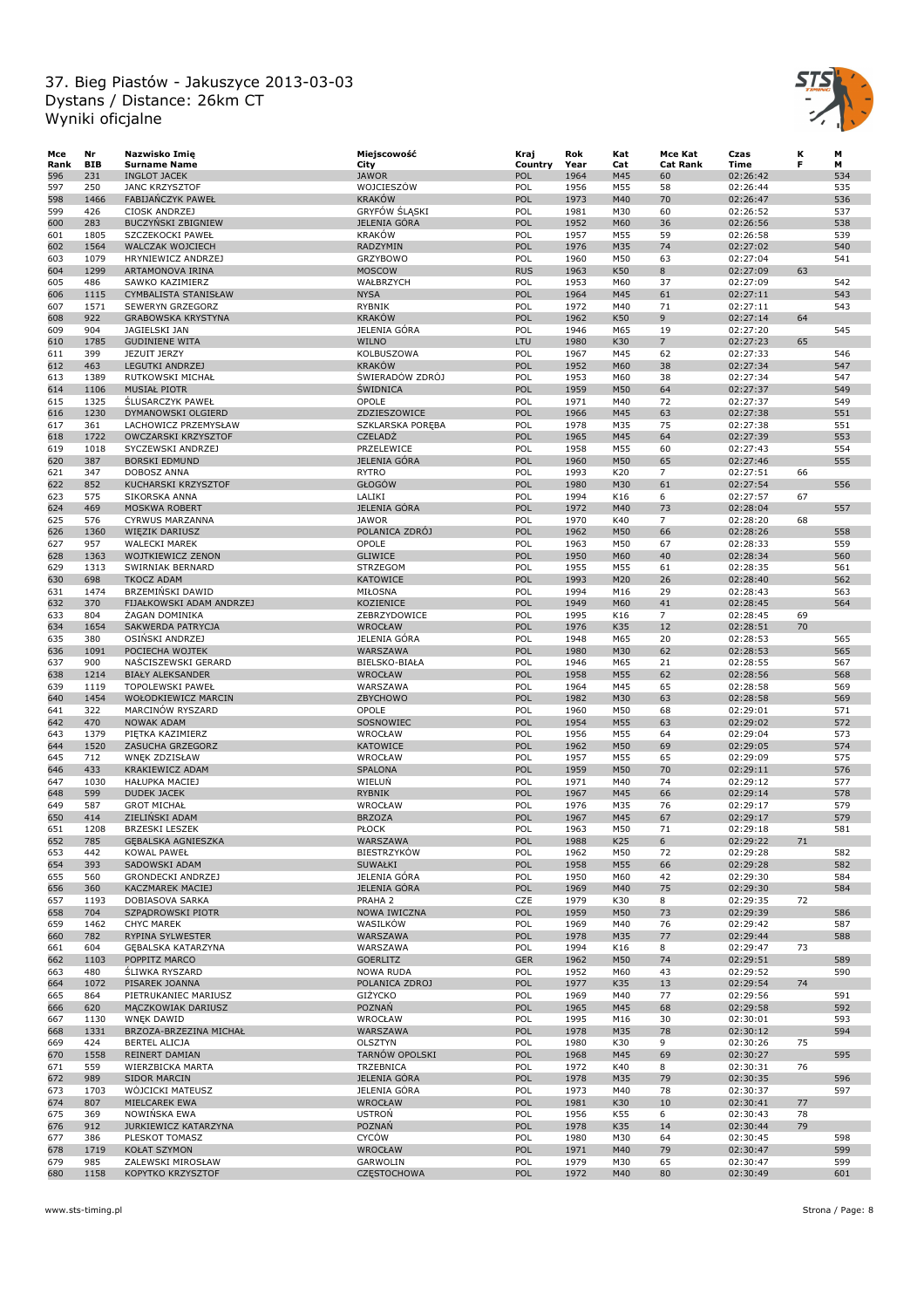

| Mce  | Nr         | Nazwisko Imię             | Miejscowość            | Kraj       | Rok  | Kat | Mce Kat         | Czas     | к  | М   |
|------|------------|---------------------------|------------------------|------------|------|-----|-----------------|----------|----|-----|
| Rank | <b>BIB</b> | <b>Surname Name</b>       | City                   | Country    | Year | Cat | <b>Cat Rank</b> | Time     | F  | м   |
| 681  | 1172       | <b>WIDUCH KAMIL</b>       | PEWEL LEMIENSKA        | POL        | 1994 | M16 | 31              | 02:30:50 |    | 602 |
| 682  | 533        | CHABIERA GRZEGORZ         | <b>BYTOM</b>           | POL        | 1980 | M30 | 66              | 02:30:53 |    | 603 |
|      | 353        |                           | <b>BYTOM</b>           | POL        | 1964 | M45 | 70              | 02:30:54 |    | 604 |
| 683  |            | KOZAK MAREK               |                        |            |      |     |                 |          |    |     |
| 684  | 994        | KUCIA SEBASTIAN           | JELENIA GÓRA           | POL        | 1980 | M30 | 67              | 02:30:58 |    | 605 |
| 685  | 1031       | ZAWICHOWSKI TOMASZ        | WAŁBRZYCH              | POL        | 1978 | M35 | 80              | 02:30:59 |    | 606 |
| 686  | 923        | DZIEDZIC JULIA            | <b>STARY SACZ</b>      | POL        | 1960 | K50 | 10              | 02:31:03 | 80 |     |
| 687  | 1547       | <b>CZAICKI SEBASTIAN</b>  | OLEŚNICA               | POL        | 1977 | M35 | 81              | 02:31:05 |    | 607 |
| 688  | 528        | <b>SZAWARA DANIEL</b>     | ŻAGAŃ                  | POL        | 1981 | M30 | 68              | 02:31:10 |    | 608 |
| 689  | 392        | LASKOWSKA OLGA            | WARSZAWA               | POL        | 1956 | K55 | $\overline{7}$  | 02:31:14 | 81 |     |
| 690  | 351        | ZAWADZKI TADEUSZ          | <b>SWIEBODZICE</b>     | POL        | 1948 | M65 | 22              | 02:31:17 |    | 609 |
| 691  | 1806       | <b>BERNAT ANTONI</b>      | <b>PUCK</b>            | POL        | 1949 | M60 | 44              | 02:31:20 |    | 610 |
|      |            |                           |                        |            |      |     |                 |          |    |     |
| 692  | 584        | HANISZEWSKI BŁAŻEJ        | RATOWICE               | POL        | 1989 | M20 | 27              | 02:31:20 |    | 610 |
| 693  | 490        | KAPOŁKA KORNELIUSZ        | <b>USTRON</b>          | POL        | 1947 | M65 | 23              | 02:31:20 |    | 610 |
| 694  | 325        | SIDOR SZCZEPAN            | JELENIA GÓRA           | POL        | 1948 | M65 | 23              | 02:31:20 |    | 610 |
| 695  | 1739       | <b>ŻALIŃSKI ZBIGNIEW</b>  | <b>JAWORZNO</b>        | POL        | 1962 | M50 | 75              | 02:31:23 |    | 614 |
| 696  | 1087       | MATUSZEWSKI BŁAŻEJ        | OSTRÓW WIELKOPOLSKI    | POL        | 1991 | M20 | 28              | 02:31:24 |    | 615 |
| 697  | 586        | <b>OBAJTEK HENRYK</b>     | <b>SWIEBODZICE</b>     | POL        | 1956 | M55 | 67              | 02:31:25 |    | 616 |
| 698  | 1258       | GÓŹDŹ WOJCIECH            | KIELCE                 | POL        | 1974 | M35 | 82              | 02:31:27 |    | 617 |
| 699  | 996        | WYSOKINSKI ANDRZEJ        | LESZNO                 | POL        | 1957 | M55 | 68              | 02:31:27 |    | 617 |
| 700  | 431        | KOLESINSKI DARIUSZ        | WAŁBRZYCH              | POL        | 1974 | M35 | 83              | 02:31:31 |    | 619 |
|      |            |                           |                        |            |      |     |                 |          |    |     |
| 701  | 764        | MORAWSKI JAROSŁAW         | <b>LEGNICA</b>         | POL        | 1973 | M40 | 81              | 02:31:35 |    | 620 |
| 702  | 1822       | NOSZCZYK PIOTR            | WARSZAWA               | POL        | 1993 | M20 | 29              | 02:31:35 |    | 620 |
| 703  | 502        | RADOMSKI JÓZEF            | DZIEMIANY              | POL        | 1985 | M25 | 32              | 02:31:36 |    | 622 |
| 704  | 446        | WAWRZYNIAK KATARZYNA      | <b>GORZYCE WIELKIE</b> | POL        | 1969 | K40 | 9               | 02:31:36 | 82 |     |
| 705  | 1686       | <b>GOŁDA DARIUSZ</b>      | JELENIA GÓRA           | POL        | 1971 | M40 | 82              | 02:31:37 |    | 623 |
| 706  | 613        | PILARSKA MAGDALENA        | POZNAŃ                 | POL        | 1982 | K30 | 11              | 02:31:39 | 83 |     |
| 707  | 483        | KIEDRZYN MARIUSZ          | ŚWIERADÓW-ZDRÓJ        | POL        | 1963 | M50 | 76              | 02:31:40 |    | 624 |
| 708  | 1416       | WACLAWEK URSZULA          | <b>BUKOVEC</b>         | CZE        | 1979 | K30 | 12              | 02:31:43 | 84 |     |
|      |            |                           |                        |            |      |     |                 |          |    |     |
| 709  | 614        | <b>KLEMES IVO</b>         | <b>BRNO</b>            | CZE        | 1953 | M60 | 45              | 02:31:47 |    | 625 |
| 710  | 1705       | <b>GREGOR MARTA</b>       | <b>SULECHOW</b>        | POL        | 1981 | K30 | 13              | 02:31:48 | 85 |     |
| 711  | 1041       | <b>VUCH JAN</b>           | <b>MIROSOV</b>         | <b>CZE</b> | 1976 | M35 | 84              | 02:31:49 |    | 626 |
| 712  | 557        | LEWICZ ZENON              | <b>BOGACZÓW</b>        | POL        | 1957 | M55 | 69              | 02:31:52 |    | 627 |
| 713  | 535        | <b>BORODYN SYLWIA</b>     | PIECHOWICE             | POL        | 1986 | K25 | $\overline{7}$  | 02:31:53 | 86 |     |
| 714  | 688        | CYTAWA ARKADIUSZ          | WROCŁAW                | POL        | 1971 | M40 | 83              | 02:32:10 |    | 628 |
| 715  | 553        | <b>FISCHER ANDRZEJ</b>    | OLEŚNICA               | POL        | 1977 | M35 | 85              | 02:32:12 |    | 629 |
| 716  | 1807       | <b>GRZES ZBIGNIEW</b>     | <b>BYDGOSZCZ</b>       | POL        | 1968 | M45 | 71              | 02:32:12 |    | 629 |
|      |            |                           |                        |            |      |     |                 |          |    |     |
| 717  | 88         | <b>JURKOWLANIEC RAFAŁ</b> |                        | POL        | 1967 | M45 | 72              | 02:32:14 |    | 631 |
| 718  | 713        | KOWALCZYK ZBIGNIEW        | OSTRÓW WIELKOPOLSKI    | POL        | 1964 | M45 | 72              | 02:32:14 |    | 631 |
| 719  | 312        | KACIŁOWICZ JACEK          | OPOLE                  | POL        | 1953 | M60 | 46              | 02:32:18 |    | 633 |
| 720  | 1093       | MEDYNSKI SŁAWEK           | LUBAŃ                  | POL        | 1971 | M40 | 84              | 02:32:19 |    | 634 |
| 721  | 1298       | <b>SCHWITTERS PETER</b>   | <b>BERLIN</b>          | <b>GER</b> | 1971 | M40 | 85              | 02:32:27 |    | 635 |
| 722  | 236        | PUSTOWARUK LECHOSŁAW      | PIECHOWICE             | POL        | 1953 | M60 | 47              | 02:32:34 |    | 636 |
| 723  | 324        | <b>WRONICZ ZYGMUNT</b>    | <b>KRAKÓW</b>          | POL        | 1944 | M65 | 25              | 02:32:34 |    | 636 |
| 724  | 523        | <b>KLIMEK SŁAWOMIR</b>    |                        | POL        | 1973 | M40 | 86              |          |    | 638 |
|      |            |                           | CZĘSTOCHOWA            |            |      |     |                 | 02:32:39 |    |     |
| 725  | 666        | MICHALSKI GRZEGORZ        | LESZNO                 | POL        | 1964 | M45 | 74              | 02:32:43 |    | 639 |
| 726  | 336        | PIENKO DAMIAN             | LUBIN                  | POL        | 1977 | M35 | 86              | 02:32:43 |    | 639 |
| 727  | 385        | WILCZYNSKI ANDRZEJ        | <b>JELENIA GÓRA</b>    | POL        | 1964 | M45 | 74              | 02:32:43 |    | 639 |
| 728  | 323        | LELKOVA MARIE             | <b>HARRACHOV</b>       | CZE        | 1968 | K45 | 9               | 02:32:46 | 87 |     |
| 729  | 1734       | PIEDEL SZYMON             | <b>ZŁOTORYJA</b>       | POL        | 1977 | M35 | 87              | 02:32:47 |    | 642 |
| 730  | 550        | KRUPA KRZYSZTOF           | <b>SZCZECIN</b>        | POL        | 1973 | M40 | 87              | 02:32:51 |    | 643 |
| 731  | 928        | RĘKA WIESŁAW              | GORZÓW WLKP.           | POL        | 1960 | M50 | 77              | 02:32:51 |    | 643 |
| 732  | 1644       | SAWICKI LUKASZ            | WROCŁAW                | POL        | 1979 | M30 | 69              | 02:32:54 |    | 645 |
|      |            |                           |                        |            |      |     |                 |          |    |     |
| 733  | 892        | JAŚKOWSKI ZBIGNIEW        | <b>KOWARY</b>          | POL        | 1950 | M60 | 48              | 02:32:56 |    | 646 |
| 734  | 1499       | ADAMCZAK JOANNA           | MINSK MAZOWIECKI       | POL        | 1983 | K30 | 14              | 02:33:02 | 88 |     |
| 735  | 441        | ANTOCHOWSKI JAN           | <b>OSTRÓDA</b>         | POL        | 1953 | M60 | 49              | 02:33:02 |    | 647 |
| 736  | 1196       | DALKVIST TOM              | COPENHAGEN             | DAN        | 1962 | M50 | 78              | 02:33:02 |    | 647 |
| 737  | 400        | RUSNAK ANDRZEI            | ŁĄCKO                  | <b>POL</b> | 1955 | M55 | 70              | 02:33:03 |    | 649 |
| 738  | 348        | WIKTOROWICZ ZBIGNIEW      | JELENIA GÓRA           | POL        | 1965 | M45 | 76              | 02:33:04 |    | 650 |
| 739  | 1333       | <b>BROJ MARCEL</b>        | ZLINICE                | POL        | 2000 | M16 | 32              | 02:33:06 |    | 651 |
| 740  | 1350       | <b>GRYGIEL TOMASZ</b>     | OSTRÓW WIELKOPOLSKI    | POL        | 1993 | M20 | 30              | 02:33:09 |    | 652 |
| 741  | 1464       | NOWAK SYLWESTER           | ŁAZY                   | POL        | 1977 | M35 | 88              | 02:33:09 |    | 652 |
|      |            |                           |                        |            |      |     |                 |          |    |     |
| 742  | 532        | LISIECKI HENRYK           | MIKOŁÓW                | POL        | 1961 | M50 | 79              | 02:33:12 |    | 654 |
| 743  | 1167       | KORDASIEWICZ JAN          | <b>BOLESŁAWIEC</b>     | POL        | 1986 | M25 | 33              | 02:33:13 |    | 655 |
| 744  | 158        | STOLARSKI MARCIN          | <b>GDAŃSK</b>          | POL        | 1980 | M30 | 70              | 02:33:16 |    | 656 |
| 745  | 419        | <b>LWOW PAWEŁ</b>         | <b>SZCZECIN</b>        | POL        | 1956 | M55 | 71              | 02:33:18 |    | 657 |
| 746  | 435        | NOWORYTA ANDRZEJ          | <b>KRAKÓW</b>          | POL        | 1960 | M50 | 80              | 02:33:22 |    | 658 |
| 747  | 881        | KORABLEWSKI ADAM          | <b>BRZEG DOLNY</b>     | POL        | 1946 | M65 | 26              | 02:33:24 |    | 659 |
| 748  | 582        | BIEDROŃSKI STANISŁAW      | <b>BOGATYNIA</b>       | POL        | 1960 | M50 | 81              | 02:33:29 |    | 660 |
| 749  | 405        | PAJEWSKI JERZY            | <b>KRAKÓW</b>          | POL        | 1968 | M45 | 77              | 02:33:29 |    | 660 |
|      |            |                           |                        |            |      |     |                 |          |    |     |
| 750  | 497        | HABRAT JÓZEF              | <b>KROSNO</b>          | POL        | 1953 | M60 | 50              | 02:33:30 |    | 662 |
| 751  | 377        | ZARĘBSKI ROBERT           | ZGORZELEC              | POL        | 1964 | M45 | 78              | 02:33:30 |    | 662 |
| 752  | 547        | GRYGIER-MICHALSKA RENATA  | LESZNO                 | POL        | 1964 | K45 | 10              | 02:33:36 | 89 |     |
| 753  | 1147       | LENSSINCK ELŻBIETA        | WARSZAWA               | POL        | 1971 | K40 | 10              | 02:33:36 | 89 |     |
| 754  | 1623       | <b>OLEJNIK ANNA</b>       | DOBRZEŃ WIELKI         | POL        | 1989 | K20 | 8               | 02:33:36 | 89 |     |
| 755  | 391        | NIEZGODA MAŁGORZATA       | WIELICZKA              | POL        | 1958 | K55 | 8               | 02:33:38 | 92 |     |
| 756  | 529        | LEWANDOWSKI SEBASTIAN     | BOGUSZÓW-GORCE         | POL        | 1988 | M25 | 34              | 02:33:44 |    | 664 |
| 757  | 692        | <b>KOWAL JAKUB</b>        | <b>BIESTRZYKÓW</b>     | POL        | 1996 | M16 | 33              | 02:33:49 |    | 665 |
|      |            |                           |                        |            |      |     |                 |          |    |     |
| 758  | 1716       | KUCHNIA KRZYSZTOF         | JELENIA GÓRA           | POL        | 1961 | M50 | 82              | 02:33:52 |    | 666 |
| 759  | 742        | <b>GAŁACH PAWEŁ</b>       | WARSZAWA               | POL        | 1965 | M45 | 79              | 02:33:54 |    | 667 |
| 760  | 1461       | GAWRONSKI PAWEŁ           | <b>CZESTOCHOWA</b>     | POL        | 1975 | M35 | 89              | 02:33:56 |    | 668 |
| 761  | 1682       | ROLECZEK PIOTR            | <b>ZŁOTORYJA</b>       | POL        | 1969 | M40 | 88              | 02:33:57 |    | 669 |
| 762  | 588        | RYLSKI KRZYSZTOF          | OBRYTE                 | POL        | 1978 | M35 | 90              | 02:33:58 |    | 670 |
| 763  | 993        | ŁAZIUK JERZY              | PIASTÓW                | POL        | 1970 | M40 | 89              | 02:33:59 |    | 671 |
| 764  | 931        | NAPIERAŁA TADEUSZ         | GŁOGÓW                 | POL        | 1960 | M50 | 83              | 02:34:00 |    | 672 |
| 765  | 1354       | SROKA DARIUSZ             | CHRZANÓW               | POL        | 1969 | M40 | 90              | 02:34:06 |    | 673 |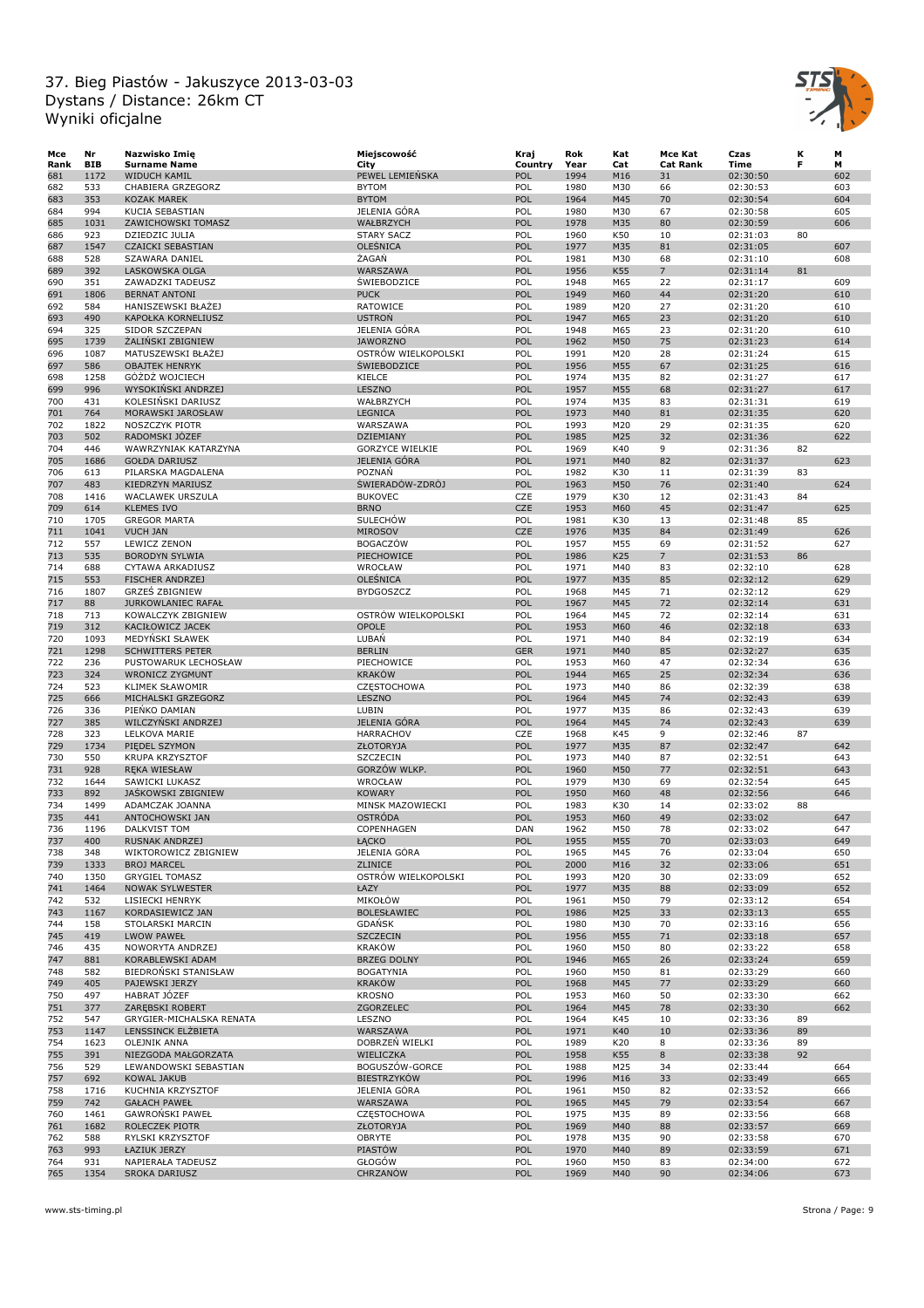

| Mce  | Nr         | Nazwisko Imię               | Miejscowość            | Kraj       | Rok  | Kat | Mce Kat         | Czas     | κ   | М   |
|------|------------|-----------------------------|------------------------|------------|------|-----|-----------------|----------|-----|-----|
| Rank | <b>BIB</b> | <b>Surname Name</b>         | City                   | Country    | Year | Cat | <b>Cat Rank</b> | Time     | F   | м   |
| 766  | 1105       | SZELERSKI MACIEJ            | MILICZ                 | POL        | 1993 | M20 | 31              | 02:34:07 |     | 674 |
| 767  | 1344       | KONTECKI IRENEUSZ           | WROCŁAW                | POL        | 1975 | M35 | 91              | 02:34:20 |     | 675 |
| 768  | 1488       | LENKIEWICZ-BARDZIŃSKA AGATA | LUTOWISKA              | POL        | 1982 | K30 | 15              | 02:34:24 | 93  |     |
| 769  | 972        | GRZYWACZEWSKI ANDRZEJ       | POZNAŃ                 | POL        | 1968 | M45 | 80              | 02:34:33 |     | 676 |
| 770  | 639        | ZYDROŃ MAREK                | <b>KATOWICE</b>        | POL        | 1962 | M50 | 84              | 02:34:33 |     | 676 |
| 771  | 373        | STASZEWSKI KAZIMIERZ        | WAŁBRZYCH              | POL        | 1953 | M60 | 51              | 02:34:36 |     | 678 |
| 772  | 1616       | WIŚNIEWSKI WOJCIECH         | ZBYLITOWSKA GÓRA       | POL        | 1973 | M40 | 91              | 02:34:38 |     | 679 |
| 773  | 724        | <b>KAJDAS ADAM</b>          | WIEDEN                 | AUT        | 1950 | M60 | 52              | 02:34:39 |     | 680 |
|      |            |                             |                        |            |      |     |                 |          |     |     |
| 774  | 1178       | <b>GOMOLA HENRYK</b>        | <b>SKOCZÓW</b>         | POL        | 1955 | M55 | 72              | 02:34:40 |     | 681 |
| 775  | 274        | SIERPIŃSKI PIOTR            | GORZÓW WLKP.           | POL        | 1996 | M16 | 34              | 02:34:42 |     | 682 |
| 776  | 1593       | <b>SLEBODA ROBERT</b>       | WOŁÓW                  | POL        | 1967 | M45 | 81              | 02:34:42 |     | 682 |
| 777  | 536        | <b>SOWA ALINA</b>           | WROCĎŻ"AW              | POL        | 1976 | K35 | 15              | 02:34:44 | 94  |     |
| 778  | 447        | ORLIŃSKI TOMASZ             | <b>LUBSKO</b>          | POL        | 1975 | M35 | 92              | 02:34:45 |     | 684 |
| 779  | 1126       | JASIŃSKI BARTOSZ            | CZERNICA               | POL        | 1994 | M16 | 35              | 02:34:47 |     | 685 |
| 780  | 1353       | <b>KRAWCZYŃSKI KSAWERY</b>  | <b>JAWORZNO</b>        | POL        | 1971 | M40 | 92              | 02:34:47 |     | 685 |
| 781  | 515        | <b>KWAŚNY ANDRZEJ</b>       | CZELADŹ                | POL        | 1949 | M60 | 53              | 02:34:47 |     | 685 |
| 782  | 1372       | <b>GACIA MAGDALENA</b>      | WARSZAWA               | POL        | 1978 | K35 | 16              | 02:34:48 | 95  |     |
| 783  | 453        | SŁOWIK ROBERT               | <b>BOGUSZÓW GORCE</b>  | POL        | 1966 | M45 | 82              | 02:34:49 |     | 688 |
| 784  | 1032       | MYSTKOWSKI DARIUSZ          | WYSOKIE MAZOWIECKIE    | POL        | 1984 | M25 | 35              | 02:34:54 |     | 689 |
| 785  | 1227       | MUENCH CHRISTOPH            |                        | GER        | 1957 | M55 | 73              |          |     | 690 |
|      |            |                             | HOF / SAALE            |            |      |     |                 | 02:34:56 |     |     |
| 786  | 1791       | SZYDEŁKO JAROSŁAW           | <b>KRAKÓW</b>          | POL        | 1978 | M35 | 93              | 02:34:56 |     | 690 |
| 787  | 1427       | RELIDZYŃSKI MICHAŁ          | RADOSZYCE              | POL        | 1994 | M16 | 36              | 02:34:57 |     | 692 |
| 788  | 1707       | <b>WIRBUŁ LESŁAW</b>        | JELENIA GÓRA           | POL        | 1973 | M40 | 93              | 02:34:57 |     | 692 |
| 789  | 1726       | WALCZAK DAWID               | <b>INWAŁD</b>          | POL        | 1991 | M20 | 32              | 02:35:01 |     | 694 |
| 790  | 1809       | MIDTLYNG ELFRID             | <b>SAUPSTAD</b>        | <b>NOR</b> | 1947 | K65 | $\overline{2}$  | 02:35:06 | 96  |     |
| 791  | 1565       | KORNALEWICZ HONORATA        | PIECHOWICE             | POL        | 1996 | K16 | 9               | 02:35:07 | 97  |     |
| 792  | 443        | BARSZCZ KAZIMIERZ           | PRZYSZOWICE            | POL        | 1944 | M65 | 27              | 02:35:08 |     | 695 |
| 793  | 682        | WANTULOK PAWEŁ              | <b>CZESKI CIESZYN</b>  | CZE        | 1949 | M60 | 54              | 02:35:08 |     | 695 |
| 794  | 571        | KOMADA BARTOSZ              | JELENIA GÓRA           | POL        | 1981 | M30 | 71              | 02:35:09 |     | 697 |
|      |            |                             |                        |            |      |     |                 |          |     |     |
| 795  | 1761       | DERNDORFER GEORG            | LANGENLOIS             | <b>AUT</b> | 1939 | M70 | 14              | 02:35:10 |     | 698 |
| 796  | 958        | <b>LEHMAN TOMASZ</b>        | MYŚLENICE              | POL        | 1967 | M45 | 83              | 02:35:10 |     | 698 |
| 797  | 1685       | <b>OLECH GRZEGORZ</b>       | KOBYŁKA                | POL        | 1985 | M25 | 36              | 02:35:14 |     | 700 |
| 798  | 1802       | <b>KASPAR JOSEF</b>         | PRAHA                  | <b>CZE</b> | 1938 | M75 | $\overline{4}$  | 02:35:16 |     | 701 |
| 799  | 1677       | JASIK WOJCIECH              | POZNAŃ                 | POL        | 1970 | M40 | 94              | 02:35:21 |     | 702 |
| 800  | 562        | PAS TOMASZ                  | <b>WROCŁAW</b>         | POL        | 1975 | M35 | 94              | 02:35:21 |     | 702 |
| 801  | 635        | BIRUTA SEBASTIAN            | WROCŁAW                | POL        | 1969 | M40 | 95              | 02:35:22 |     | 704 |
| 802  | 1617       | ZAKRĘT PRZEMYSŁAW           | PAWŁÓW WLP.            | POL        | 1995 | M16 | 37              | 02:35:22 |     | 704 |
| 803  | 340        | JAKUBIEC KRZYSZTOF          | PIETRZYKOWICE          | POL        | 1968 | M45 | 84              | 02:35:23 |     | 706 |
|      |            |                             |                        |            |      |     |                 |          |     |     |
| 804  | 1710       | <b>SAJDAK PAWEŁ</b>         | WAŁBRZYCH              | POL        | 1990 | M20 | 33              | 02:35:25 |     | 707 |
| 805  | 1357       | <b>FIRS ŁUKASZ</b>          | WARSZAWA               | POL        | 1982 | M30 | 72              | 02:35:26 |     | 708 |
| 806  | 1557       | <b>JANOWICZ PAWEŁ</b>       | LESZNO                 | POL        | 1974 | M35 | 95              | 02:35:26 |     | 708 |
| 807  | 1700       | <b>GIL MIROSŁAW</b>         | <b>NOWA RUDA</b>       | POL        | 1958 | M55 | 74              | 02:35:27 |     | 710 |
| 808  | 1252       | MOSZCZYŃSKA KAROLINA        | WARSZAWA               | POL        | 1982 | K30 | 16              | 02:35:35 | 98  |     |
| 809  | 556        | <b>CYRWUS JACEK</b>         | <b>JAWOR</b>           | POL        | 1968 | M45 | 85              | 02:35:40 |     | 711 |
| 810  | 1292       | NORITOMO SUSUMU             | OTARU-SHI, HOKKAIDO, J | <b>JPN</b> | 1951 | M60 | 55              | 02:35:42 |     | 712 |
| 811  | 513        | FURMANOWSKI JAN             | PUSZCZYKOWO            | POL        | 1992 | M20 | 34              | 02:35:44 |     | 713 |
| 812  | 372        | LIPINSKI BARTOSZ            | <b>JELENIA GÓRA</b>    | POL        | 1949 | M60 | 56              | 02:35:45 |     | 714 |
| 813  | 1622       | OSTAPCZUK SEBASTIAN         | WARSZAWA               | POL        | 1970 | M40 | 96              | 02:35:49 |     | 715 |
| 814  | 548        | SZYMKOWIAK MARIAN           | <b>SŁUPCA</b>          | POL        | 1953 | M60 | 57              | 02:35:54 |     | 716 |
|      | 1573       |                             | <b>KARPACZ</b>         | POL        | 1969 | M40 | 97              | 02:35:56 |     | 717 |
| 815  |            | ARCHITEKT JANUSZ            |                        |            |      |     |                 |          |     |     |
| 816  | 427        | APOSTOLUK WŁODZIMIERZ       | WROCŁAW                | POL        | 1970 | M40 | 98              | 02:35:57 |     | 718 |
| 817  | 464        | KANONIAK WŁADYSŁAW          | WIELUŃ                 | POL        | 1955 | M55 | 75              | 02:35:59 |     | 719 |
| 818  | 1309       | MANKA ADAM                  | <b>RYBNIK</b>          | POL        | 1972 | M40 | 99              | 02:36:01 |     | 720 |
| 819  | 1271       | SUDNIK KATARZYNA            | <b>GDAŃSK</b>          | POL        | 1972 | K40 | 11              | 02:36:05 | 99  |     |
| 820  | 335        | <b>DUDA ALEKSANDER</b>      | <b>WROCŁAW</b>         | POL        | 1973 | M40 | 100             | 02:36:06 |     | 721 |
| 821  | 1265       | MAKSIM PRZEMYSŁAW           | ŁÓDŹ                   | POL        | 1985 | M25 | 37              | 02:36:13 |     | 722 |
| 822  | 1566       | KORNALEWICZ ADAM            | PIECHOWICE             | POL        | 1973 | M40 | 101             | 02:36:17 |     | 723 |
| 823  | 1515       | WACHNA GRZEGORZ             | WOŁÓW                  | POL        | 1986 | M25 | 38              | 02:36:17 |     | 723 |
| 824  | 1718       | SIENKAN ELŻBIETA            | <b>BEDZIN</b>          | POL        | 1965 | K45 | 11              | 02:36:18 | 100 |     |
| 825  | 1150       | POCIECHA KAROLINA           | WARSZAWA               | POL        | 1982 | K30 | 17              | 02:36:19 | 101 |     |
| 826  | 524        | <b>SEK CEZARY</b>           | ZAGNAŃSK               | POL        | 1995 | M16 | 38              | 02:36:19 |     | 725 |
| 827  | 1226       |                             | <b>DOEHLAU</b>         | GER        | 1962 | M50 | 85              | 02:36:23 |     | 726 |
|      | 1780       | <b>TETZLAFF PETER</b>       |                        | POL        |      |     |                 |          |     | 727 |
| 828  |            | <b>HEDA TOMASZ</b>          | <b>BYDGOSZCZ</b>       |            | 1972 | M40 | 102             | 02:36:24 |     |     |
| 829  | 1269       | FURMANOWSKI PAWEŁ           | PUSZCZYKOWO            | POL        | 1994 | M16 | 39              | 02:36:25 |     | 728 |
| 830  | 494        | NOWAK KRZYSZTOF             | KATOWICE               | POL        | 1958 | M55 | 76              | 02:36:29 |     | 729 |
| 831  | 519        | DUDEK BOGUSŁAW              | KATOWICE               | POL        | 1965 | M45 | 86              | 02:36:36 |     | 730 |
| 832  | 1397       | <b>BIAŁAS IWONA</b>         | SZKARSKA PORĘBA        | POL        | 1977 | K35 | 17              | 02:36:39 | 102 |     |
| 833  | 1201       | SOKOLOWSKA URSZULA          | JELENIA GÓRA           | POL        | 1971 | K40 | 12              | 02:36:46 | 103 |     |
| 834  | 1054       | <b>FISCHER TOBIAS</b>       | <b>BERLIN</b>          | <b>GER</b> | 1975 | M35 | 96              | 02:36:47 |     | 731 |
| 835  | 1120       | <b>JAROSZ HUBERT</b>        | LUBAŃ                  | POL        | 1975 | M35 | 96              | 02:36:47 |     | 731 |
| 836  | 657        | KAWAŁKO MATEUSZ             | WARSZAWA               | POL        | 2000 | M16 | 40              | 02:36:49 |     | 733 |
| 837  | 1737       | MARSZAŁEK EDWARD            | KROŚCIENKO WYŻNE       | POL        | 1961 | M50 | 86              | 02:36:52 |     | 734 |
| 838  | 1531       | ANKUDO LESZEK               | TRZEMESZNO             | POL        | 1964 | M45 | 87              | 02:36:53 |     | 735 |
|      |            | <b>GŁOWACKI TADEUSZ</b>     |                        |            |      |     |                 |          |     |     |
| 839  | 921        |                             | PIOTRKOW TRYB          | POL        | 1952 | M60 | 58              | 02:36:53 |     | 735 |
| 840  | 436        | SZYMANEK ZBIGNIEW           | <b>KŁOBUCK</b>         | POL        | 1973 | M40 | 103             | 02:36:55 |     | 737 |
| 841  | 543        | <b>OSTROWSKI MAREK</b>      | BOLESŁAWIEC            | POL        | 1968 | M45 | 88              | 02:36:57 |     | 738 |
| 842  | 472        | WAJS ANDRZEJ                | JELENIA GÓRA           | POL        | 1955 | M55 | 77              | 02:36:58 |     | 739 |
| 843  | 611        | HOUSZKA PIOTR               | WROCŁAW                | POL        | 1990 | M20 | 35              | 02:37:01 |     | 740 |
| 844  | 466        | HAMER ALEKSANDER            | JELENIA GÓRA           | POL        | 1955 | M55 | 78              | 02:37:02 |     | 741 |
| 845  | 444        | <b>KLOREK BARTOSZ</b>       | RASZKÓW                | POL        | 1993 | M20 | 36              | 02:37:02 |     | 741 |
| 846  | 514        | <b>KORDAS ANTONI</b>        | <b>SZCZECIN</b>        | POL        | 1971 | M40 | 104             | 02:37:02 |     | 741 |
| 847  | 988        | KUCZYNSKA-PYTEL DANUTA      | JANÓW                  | POL        | 1954 | K55 | 9               | 02:37:02 | 104 |     |
| 848  | 1282       | <b>WYTRYKUS JAROSŁAW</b>    | ZIELONA GÓRA           | POL        | 1966 | M45 | 89              | 02:37:02 |     | 741 |
| 849  | 1444       | <b>JUSZCZAK PAWEŁ</b>       | ZDUŃSKA WOLA           | POL        | 1990 | M20 | 37              |          |     | 745 |
|      |            |                             |                        |            |      |     |                 | 02:37:03 |     |     |
| 850  | 526        | KRĘŻEL MARIUSZ              | WROCŁAW                | POL        | 1969 | M40 | 105             | 02:37:03 |     | 745 |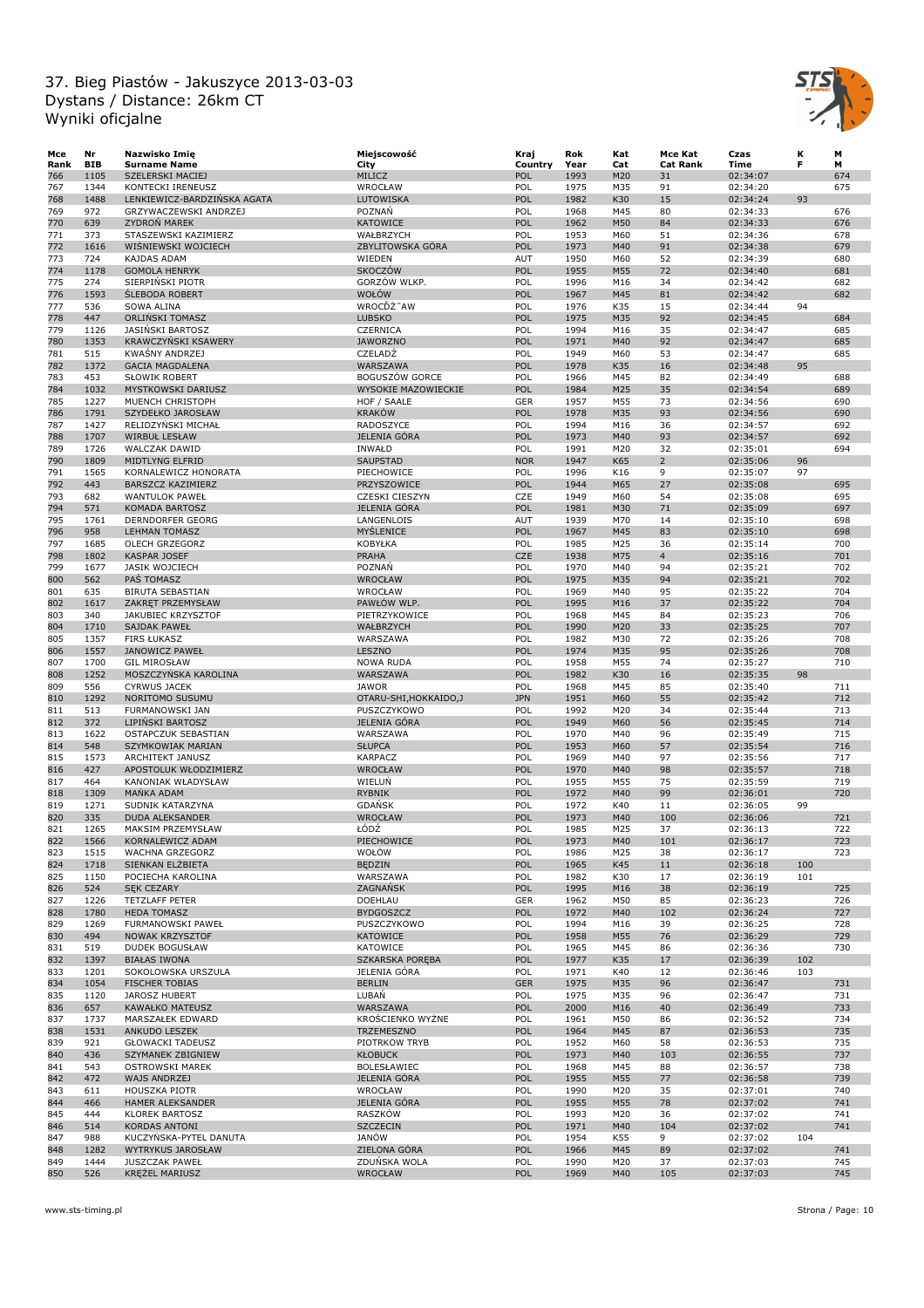

| Мсе        | Nr         | Nazwisko Imię                          | Miejscowość             | Kraj       | Rok  | Kat | Mce Kat         | Czas     | к   | М   |
|------------|------------|----------------------------------------|-------------------------|------------|------|-----|-----------------|----------|-----|-----|
| Rank       | <b>BIB</b> | <b>Surname Name</b>                    | City                    | Country    | Year | Cat | <b>Cat Rank</b> | Time     | F   | м   |
| 851        | 1402       | ZARZYCKI ROBERT                        | KALISZ POMORSKI         | POL        | 1961 | M50 | 87              | 02:37:05 |     | 747 |
| 852        | 366        | <b>TWARDOCHLEB EDWARD</b>              | LWOWEK SLĄSKI           | POL        | 1956 | M55 | 79              | 02:37:07 |     | 748 |
| 853        | 1592       | <b>BALA DARIUSZ</b>                    | <b>LEGNICA</b>          | POL        | 1970 | M40 | 106             | 02:37:08 |     | 749 |
| 854        | 716        | TAPEREK GRZEGORZ                       | PIASECZNO               | POL        | 1955 | M55 | 80              | 02:37:08 |     | 749 |
| 855        | 540        | OBSZAŃSKI STANISŁAW                    | <b>KRAKÓW</b>           | POL        | 1962 | M50 | 88              | 02:37:13 |     | 751 |
| 856        | 583        | GAJDA MAŁGORZATA                       | <b>BERLIN</b>           | GER        | 1980 | K30 | 18              | 02:37:14 | 105 |     |
| 857        | 1409       | RUBASZEK MICHAL                        | WARSZAWA                | POL        | 1978 | M35 | 98              | 02:37:15 |     | 752 |
| 858        | 1819       | ANDRZEJEWSKI RADOSŁAW                  | ZDUŃSKA WOLA            | POL        | 1980 | M30 | 73              | 02:37:16 |     | 753 |
| 859        | 1501       | PIECHOWIAK PIOTR                       | <b>GORZYCE WIELKIE</b>  | POL        | 1981 | M30 | 74              | 02:37:18 |     | 754 |
| 860        | 420        | SZYNGIERA WŁADYSŁAW                    | SIEMIANOWICE SLĄSKIE    | POL        | 1955 | M55 | 81              | 02:37:20 |     | 755 |
| 861        | 1215       | <b>GIL TOMASZ</b>                      | <b>GDYNIA</b>           | POL        | 1954 | M55 | 82              | 02:37:21 |     | 756 |
| 862        | 689        | RECZEK JERZY                           | WARSZAWA                | POL        | 1951 | M60 | 59              | 02:37:23 |     | 757 |
| 863        | 696        | <b>JARECKA IZABELA</b>                 | <b>LEGNICA</b>          | POL        | 1978 | K35 | 18              | 02:37:26 | 106 |     |
| 864        | 778        | <b>GRUDZIEN WOJCIECH</b>               | RADOM                   | POL        | 1956 | M55 | 83              | 02:37:33 |     | 758 |
| 865        | 646        | <b>GRZEGORZ MAREK</b>                  | JELENIA GÓRA            | POL        | 1970 | M40 | 107             | 02:37:33 |     | 758 |
| 866        | 451        | <b>CWIĘCEK PRZEMYSŁAW</b>              | POZNAŃ / POLSKA         | POL        | 1982 | M30 | 75              | 02:37:34 |     | 760 |
| 867        | 1004       | STROJNA-GRZYBOWSKA MARTA               | <b>SZCZECIN</b>         | POL        | 1987 | K25 | 8               | 02:37:34 | 107 |     |
| 868        | 511        | PIECHOTA TOMASZ                        | POZNAŃ                  | POL        | 1973 | M40 | 108             | 02:37:39 |     | 761 |
| 869        | 1854       | <b>BUCHAU STEFFEN</b>                  | <b>LINDA</b>            | <b>GER</b> | 1960 | M50 | 89              | 02:37:41 |     | 762 |
| 870        | 658        | KAWAŁKO MARIUSZ                        | WARSZAWA                | POL        | 1970 | M40 | 109             | 02:37:41 |     | 762 |
| 871        | 1589       | ZAPOTOCZNY PRZEMYSLAW                  | <b>GLIWICE</b>          | POL        | 1975 | M35 | 99              | 02:37:46 |     | 764 |
| 872        | 546        | <b>BATYCKI ANDRZEJ</b>                 | POZNAŃ                  | POL        | 1978 | M35 | 100             | 02:37:49 |     | 765 |
| 873        | 1351       | WAWRZYNIAK WOJCIECH                    | <b>GORZYCE WIELKIE</b>  | POL        | 1994 | M16 | 41              | 02:37:49 |     | 765 |
| 874        | 1125       | <b>WEGRZYCKA JOANNA</b>                | <b>KRAKÓW</b>           | POL        | 1971 | K40 | 13              |          | 108 |     |
|            | 1381       |                                        | OSTRÓW WIELKOPOLSKI     | POL        | 1991 | M20 | 38              | 02:37:49 |     | 767 |
| 875<br>876 | 1484       | CIERPKA ARKADIUSZ<br><b>KARI SEPPO</b> | <b>ESPOO</b>            | <b>FIN</b> | 1962 | M50 | 90              | 02:37:52 |     | 768 |
|            |            |                                        |                         |            |      |     |                 | 02:37:53 |     |     |
| 877        | 1068       | <b>KAWALEC KRZYSZTOF</b>               | <b>WROCŁAW</b>          | POL        | 1967 | M45 | 90              | 02:38:04 |     | 769 |
| 878        | 1110       | MAŁYSKA MAREK                          | NIEMCE                  | POL        | 1970 | M40 | 110             | 02:38:04 |     | 769 |
| 879        | 810        | DOBROWOLSKA BOŻENA                     | JELENIA GÓRA            | POL        | 1952 | K60 | $2^{\circ}$     | 02:38:06 | 109 |     |
| 880        | 1465       | ODRZYWOŁEK WITOLD                      | <b>SWIDNICA</b>         | POL        | 1980 | M30 | 76              | 02:38:06 |     | 771 |
| 881        | 1407       | <b>ENGLER KAROL</b>                    | WOJCIESZÓW              | POL        | 1999 | M16 | 42              | 02:38:14 |     | 772 |
| 882        | 1743       | JAWORSKA MAŁGORZATA                    | JELENIA GÓRA            | POL        | 1972 | K40 | 14              | 02:38:20 | 110 |     |
| 883        | 1420       | CZUBAJ-KUROWSKA KATARZYNA              | <b>NOWA SĄCZ</b>        | POL        | 1972 | K40 | 15              | 02:38:21 | 111 |     |
| 884        | 619        | SZCZEPEK TADEUSZ                       | <b>HENRYKÓW</b>         | POL        | 1953 | M60 | 60              | 02:38:26 |     | 773 |
| 885        | 1403       | KULIS TOMASZ                           | ŁÓDŹ                    | POL        | 1986 | M25 | 39              | 02:38:35 |     | 774 |
| 886        | 595        | PAPRZYCKI BARTOSZ                      | OBORNIKI ŚLĄSKIE        | POL        | 1979 | M30 | 77              | 02:38:38 |     | 775 |
| 887        | 1049       | RYKACZEWSKI BERNARD                    | <b>REDŁO</b>            | POL        | 1972 | M40 | 111             | 02:38:39 |     | 776 |
| 888        | 1305       | LORKO JAN                              | <b>JELENIA GORA</b>     | POL        | 1963 | M50 | 91              | 02:38:40 |     | 777 |
| 889        | 670        | <b>GRZYB PIOTR</b>                     | WOŁÓW                   | POL        | 1973 | M40 | 112             | 02:38:41 |     | 778 |
| 890        | 602        | CEGIELSKI RYSZARD                      | WROCŁAW                 | POL        | 1952 | M60 | 61              | 02:38:45 |     | 779 |
| 891        | 1725       | PODŻORSKI BOGUSŁAW                     | <b>USTRON</b>           | POL        | 1962 | M50 | 92              | 02:38:45 |     | 779 |
| 892        | 600        | <b>SAGAN JACEK</b>                     | RUDNIK NAD SANEM        | POL        | 1983 | M30 | 78              | 02:38:45 |     | 779 |
| 893        | 1670       | DOBERSZTYN ALEKSANDER                  | PIŁA                    | POL        | 1965 | M45 | 91              | 02:38:47 |     | 782 |
| 894        | 1159       | DANICKA MAGDALENA                      | <b>JAROSŁAW</b>         | POL        | 1984 | K25 | 9               | 02:38:48 | 112 |     |
| 895        | 896        | WILLMAN JERZY                          | MYŚLENICE               | POL        | 1934 | M75 | 5               | 02:38:49 |     | 783 |
| 896        | 590        | KAMIŃSKA ANDŻELIKA                     | KUDOWA-ZDRÓJ            | POL        | 1973 | K40 | 16              | 02:38:53 | 113 |     |
| 897        | 1117       | <b>MAJER JANUSZ</b>                    | JELENIA GÓRA            | POL        | 1953 | M60 | 62              | 02:39:06 |     | 784 |
| 898        | 564        | <b>KRET MARIAN</b>                     | ZŁOTORYJA               | POL        | 1955 | M55 | 84              | 02:39:08 |     | 785 |
| 899        | 1074       | <b>NOWACKI ŁUKASZ</b>                  | <b>BIERZWNIK</b>        | POL        | 1975 | M35 | 101             | 02:39:11 |     | 786 |
| 900        | 1164       | <b>BAKOWICZ KAMIL</b>                  | <b>KAMIEŃSK</b>         | POL        | 1986 | M25 | 40              | 02:39:12 |     | 787 |
| 901        | 1648       | KOSMALA HERBERT                        | <b>ROSPORT</b>          | <b>LUX</b> | 1943 | M70 | 15              | 02:39:12 |     | 787 |
| 902        | 462        | KUNCEWICZ-JUREK KATARZYNA              | ZGIERZ                  | POL        | 1956 | K55 | 10              | 02:39:19 | 114 |     |
| 903        | 517        | ZAPAŁA MACIEJ                          | <b>MIŁKÓW</b>           | POL        | 1984 | M25 | 41              | 02:39:20 |     | 789 |
| 904        | 428        | PANOWICZ MAREK                         | <b>TORUŃ</b>            | POL        | 1963 | M50 | 93              | 02:39:22 |     | 790 |
| 905        | 830        | MARCZYK DAWID                          | OSTRÓW WIELKOPOLSKI     | POL        | 1984 | M25 | 42              | 02:39:29 |     | 791 |
| 906        | 699        | PIEC JOLANTA                           | <b>BIELAWA</b>          | POL        | 1964 | K45 | 12              | 02:39:30 | 115 |     |
| 907        | 1356       | <b>BORKOWSKI WOJCIECH</b>              | WARSZAWA                | <b>POL</b> | 1951 | M60 | 63              | 02:39:34 |     | 792 |
| 908        | 674        | <b>FISCHER JAROSŁAW</b>                | <b>CZARKÓW</b>          | POL        | 1993 | M20 | 39              | 02:39:37 |     | 793 |
| 909        | 1062       | POSTUPALSKI JAROSŁAW                   | ZGORZELEC               | POL        | 1962 | M50 | 94              | 02:39:38 |     | 794 |
| 910        | 955        | <b>GRACZYK TADEUSZ</b>                 | <b>SZCZECIN</b>         | POL        | 1951 | M60 | 64              | 02:39:39 |     | 795 |
| 911        | 1366       | PILCH AGNIESZKA                        | WROCŁAW                 | POL        | 1984 | K25 | 10              | 02:39:42 | 116 |     |
| 912        | 481        | KRZYŻANEK BOGUMIŁA                     | PUSZCZYKOWO             | POL        | 1967 | K45 | 13              | 02:39:46 | 117 |     |
| 913        | 567        | <b>JUSZCZYK ANDRZEJ</b>                | <b>KRAKÓW</b>           | POL        | 1957 | M55 | 85              | 02:39:47 |     | 796 |
| 914        | 1112       | KUPKA KAROL                            | LESZNO                  | POL        | 1974 | M35 | 102             | 02:39:51 |     | 797 |
| 915        | 479        | HANISZEWSKI BARTŁOMIEJ                 | <b>RATOWICE</b>         | POL        | 1991 | M20 | 40              | 02:39:54 |     | 798 |
| 916        | 290        | GRZEDZICKI ROMAN                       | ŁEBA                    | POL        | 1961 | M50 | 95              | 02:39:57 |     | 799 |
| 917        | 1411       | <b>HELAK PAWEŁ</b>                     | WARSZAWA                | POL        | 1976 | M35 | 103             | 02:40:01 |     | 800 |
| 918        | 492        | PAWLAK-WARZYBOK MONIKA                 | JELENIA GÓRA            | POL        | 1975 | K35 | 19              | 02:40:02 | 118 |     |
| 919        | 398        | STRZELECKI ARKADIUSZ                   | MIEDZYBORÓW             | POL        | 1970 | M40 | 113             | 02:40:04 |     | 801 |
| 920        | 964        | <b>HACZEK KRZYSZTOF</b>                | <b>OTWOCK</b>           | POL        | 1962 | M50 | 96              | 02:40:09 |     | 802 |
| 921        | 926        | SZMIGIEL MARIAN                        | LUBIN                   | POL        | 1947 | M65 | 28              | 02:40:11 |     | 803 |
| 922        | 625        | STETTNER JÓZEF                         | MIRSK                   | POL        | 1966 | M45 | 92              | 02:40:15 |     | 804 |
|            | 757        |                                        | <b>SZKLARSKA POREBA</b> | POL        | 1983 |     |                 |          | 119 |     |
| 923        | 1798       | ORŁOWSKA ALEKSANDRA                    | LWÓW                    |            |      | K30 | 19              | 02:40:18 |     |     |
| 924        |            | LEUSZ ANDRZEJ                          |                         | <b>UKR</b> | 1992 | M20 | 41              | 02:40:21 |     | 805 |
| 925        | 694        | KULICZKOWSKI WŁODZIMIERZ               | <b>ZŁOTORYJA</b>        | POL        | 1966 | M45 | 93              | 02:40:31 |     | 806 |
| 926        | 687        | JAKUBOWSKI WIESŁAW                     | KONSKIE                 | POL        | 1963 | M50 | 97              | 02:40:36 |     | 807 |
| 927        | 667        | <b>KROLIK ZENON</b>                    | OSTRÓW WIELKOPOLSKI     | POL        | 1946 | M65 | 29              | 02:40:36 |     | 807 |
| 928        | 574        | NEHRING-GUGULSKA MAGDALENA             | WARSZAWA                | POL        | 1966 | K45 | 14              | 02:40:36 | 120 |     |
| 929        | 643        | PERLIK BORYS                           | <b>JELENIA GÓRA</b>     | POL        | 1979 | M30 | 79              | 02:40:36 |     | 807 |
| 930        | 495        | WAWRZYNIAK JOANNA                      | <b>GORZYCE WIELKIE</b>  | POL        | 1989 | K20 | 9               | 02:40:38 | 121 |     |
| 931        | 376        | KURZAJ ŁUKASZ                          | <b>RADŁÓW</b>           | POL        | 1989 | M20 | 42              | 02:40:40 |     | 810 |
| 932        | 512        | KOWAL KRZYSZTOF                        | WROCŁAW                 | POL        | 1983 | M30 | 80              | 02:40:41 |     | 811 |
| 933        | 493        | <b>BUNIA KRZYSZTOF</b>                 | NIEMODLIN               | POL        | 1952 | M60 | 65              | 02:40:45 |     | 812 |
| 934        | 390        | RAJFURA DARIUSZ                        | SOSNOWIEC               | POL        | 1974 | M35 | 104             | 02:40:45 |     | 812 |
| 935        | 1355       | <b>STAWIK TOMASZ</b>                   | OSTRÓW WIELKOPOLSKI     | POL        | 1988 | M25 | 43              | 02:40:52 |     | 814 |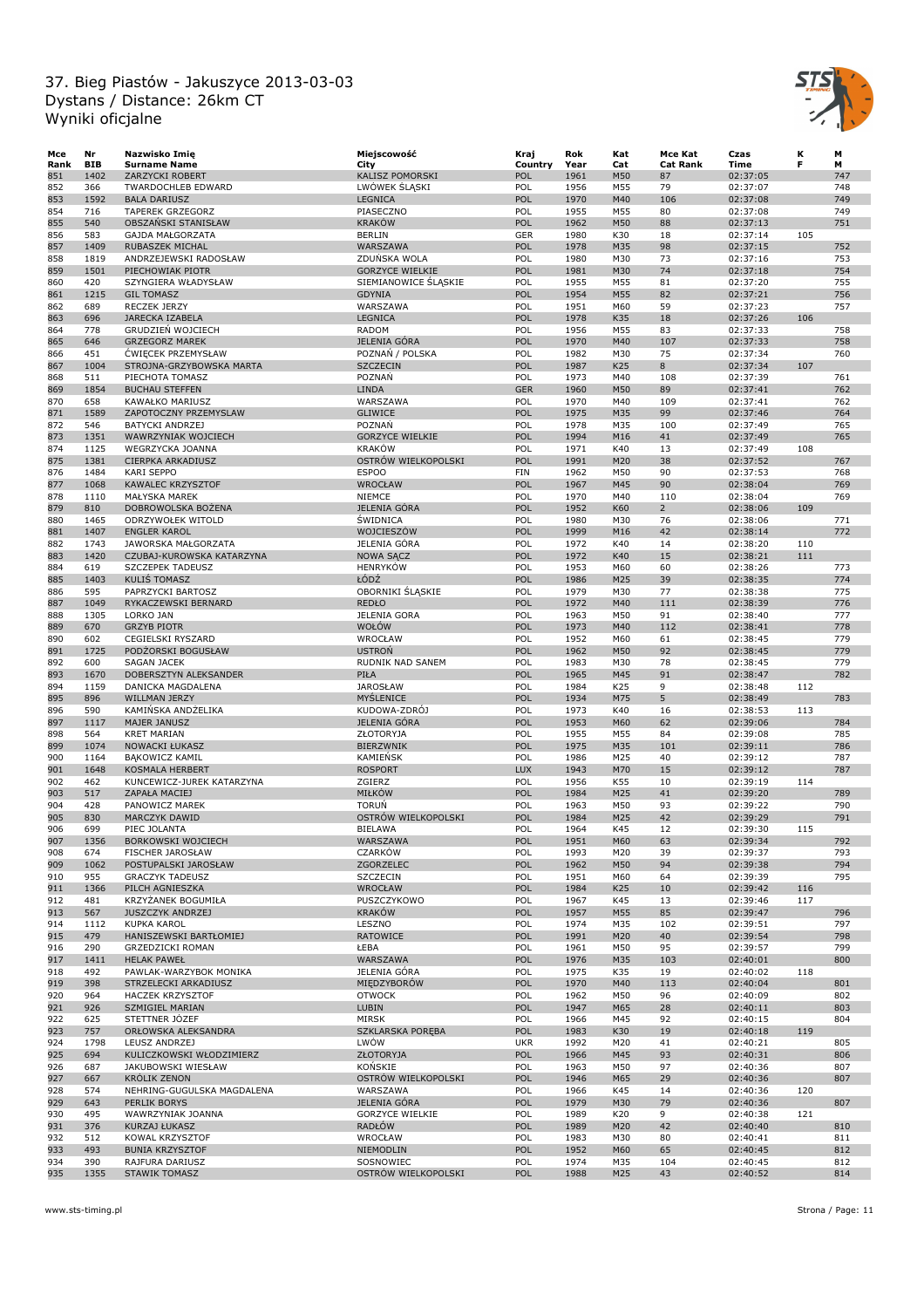

| Mce  | Nr         | Nazwisko Imię               | Miejscowość            | Kraj       | Rok  | Kat | Mce Kat         | Czas     | к   | М   |
|------|------------|-----------------------------|------------------------|------------|------|-----|-----------------|----------|-----|-----|
| Rank | <b>BIB</b> | <b>Surname Name</b>         | City                   | Country    | Year | Cat | <b>Cat Rank</b> | Time     | F   | м   |
| 936  | 1053       | <b>WILAS MIECZYSŁAW</b>     | <b>BOLESŁAWIEC</b>     | POL        | 1961 | M50 | 98              | 02:40:55 |     | 815 |
| 937  | 1551       | PRZYSIECKI RAFAŁ            | POZNAŃ                 | POL        | 1978 | M35 | 105             | 02:40:56 |     | 816 |
| 938  | 1560       | KUBALA KINGA                | GODZISZKA              | POL        | 1995 | K16 | 10              | 02:40:57 | 122 |     |
| 939  | 1498       | SZCZEPANIAK ARTUR           | WARSZAWA               | POL        | 1972 | M40 | 114             | 02:40:57 |     | 817 |
| 940  | 458        | MARCINIAK WOJCIECH          | JELENIA GÓRA           | POL        | 1953 | M60 | 66              | 02:41:01 |     | 818 |
| 941  | 1183       | LEWANDOWSKI KRZYSZTOF       | STANISŁAWÓW PIERWSZY   | POL        | 1967 | M45 | 94              | 02:41:04 |     | 819 |
| 942  | 591        | <b>CERAZY MICHAŁ</b>        | <b>JUGÓW</b>           | POL        | 1997 | M16 | 43              | 02:41:06 |     | 820 |
| 943  | 1650       | <b>BAUMGAERTNER OLGA</b>    | DEGGENDORF             | <b>GER</b> | 1961 | K50 | 11              | 02:41:13 | 123 |     |
|      |            |                             |                        |            |      |     |                 |          |     |     |
| 944  | 457        | <b>BUDZIK MIECZYSŁAW</b>    | <b>WROCŁAW</b>         | POL        | 1948 | M65 | 30              | 02:41:14 |     | 821 |
| 945  | 1584       | POŚNIK JAN                  | WARSZAWA               | POL        | 1952 | M60 | 67              | 02:41:15 |     | 822 |
| 946  | 1651       | <b>ESTERL KARL-HEINZ</b>    | <b>DEGGENDORF</b>      | <b>GER</b> | 1960 | M50 | 99              | 02:41:16 |     | 823 |
| 947  | 1432       | KURZYŃSKI WOJCIECH          | NIEMODLIN              | POL        | 1966 | M45 | 95              | 02:41:22 |     | 824 |
| 948  | 1451       | <b>ADAMCZYK MARCIN</b>      | LUBLIN                 | POL        | 1982 | M30 | 81              | 02:41:23 |     | 825 |
| 949  | 1542       | PIATEK NORBERT              | PIŁA                   | POL        | 1986 | M25 | 44              | 02:41:23 |     | 825 |
| 950  | 1045       | <b>SLIWINSKI ANDRZEJ</b>    | <b>GDAŃSK</b>          | POL        | 1946 | M65 | 31              | 02:41:27 |     | 827 |
| 951  | 603        | POCZMAN AGATA               | WARSZAWA               | POL        | 1976 | K35 | 20              | 02:41:30 | 124 |     |
| 952  | 538        | <b>FERET KAMIL</b>          | STALOWA WOLA           | POL        | 1983 | M30 | 82              | 02:41:31 |     | 828 |
| 953  | 1431       | JAKOWICZ AGNIESZKA          | <b>OTWOCK</b>          | POL        | 1972 | K40 | 17              | 02:41:34 | 125 |     |
| 954  | 402        | <b>SKICA DARIUSZ</b>        | <b>BYTOM</b>           | POL        | 1980 | M30 | 83              | 02:41:37 |     | 829 |
| 955  | 489        | OSTROPOLSKI TOMASZ          | WARSZAWA               | POL        | 1978 | M35 | 106             | 02:41:39 |     | 830 |
| 956  | 1026       | KASPRZAK ADRIAN             | <b>BOGATYNIA</b>       | POL        | 1988 | M25 | 45              | 02:41:41 |     | 831 |
|      | 633        |                             | LUBAWKA                | POL        | 1965 | K45 |                 |          | 126 |     |
| 957  |            | DRYJA ALEKSANDRA            |                        |            |      |     | 15              | 02:41:44 |     |     |
| 958  | 1414       | DUDA MIROSŁAW               | MNICHOWICE             | POL        | 1965 | M45 | 96              | 02:41:47 |     | 832 |
| 959  | 437        | KIBLER ANDRZEJ              | ŚWIEBODZICE            | POL        | 1958 | M55 | 86              | 02:41:49 |     | 833 |
| 960  | 555        | ORVOS JURAJ                 | <b>BRATISLAVA</b>      | <b>SVK</b> | 1951 | M60 | 68              | 02:41:49 |     | 833 |
| 961  | 1518       | WOJTOWICZ MATEUSZ           | WROCŁAW                | POL        | 1983 | M30 | 84              | 02:41:49 |     | 833 |
| 962  | 554        | <b>FISCHER GRZEGORZ</b>     | ŻORY                   | POL        | 1966 | M45 | 97              | 02:41:50 |     | 836 |
| 963  | 761        | ZASADA JACEK                | WŁOCŁAWEK              | POL        | 1968 | M45 | 98              | 02:41:53 |     | 837 |
| 964  | 1007       | SZUPLEWSKA ELZBIETA ZOFIA   | WAŁBRZYCH              | POL        | 1960 | K50 | 12              | 02:41:58 | 127 |     |
| 965  | 499        | <b>KUREK BOLESŁAW</b>       | SZKLARSKA-PORĘBA       | POL        | 1957 | M55 | 87              | 02:42:01 |     | 838 |
|      | 1410       | <b>BALICKI JACEK</b>        | ŁÓDŻ                   | POL        | 1963 | M50 | 100             | 02:42:10 |     | 839 |
| 966  |            |                             |                        |            |      |     |                 |          |     |     |
| 967  | 1044       | <b>CLEMENZ LIANE</b>        | <b>KURORT JONSDORF</b> | <b>GER</b> | 1960 | K50 | 13              | 02:42:13 | 128 |     |
| 968  | 1550       | KALETA DARIUSZ              | <b>CZĘSTOCHOWA</b>     | POL        | 1991 | M20 | 43              | 02:42:14 |     | 840 |
| 969  | 1643       | NIEZGODA RAFAŁ              | PARZYMIECHY            | POL        | 1970 | M40 | 115             | 02:42:15 |     | 841 |
| 970  | 1820       | <b>GÓRSKI MACIEJ</b>        | WROCŁAW                | POL        | 1974 | M35 | 107             | 02:42:18 |     | 842 |
| 971  | 1681       | CHMIELEWSKI ARTUR           | WARSZAWA               | POL        | 1968 | M45 | 99              | 02:42:19 |     | 843 |
| 972  | 471        | <b>WASIK MAREK</b>          | LEWIN KŁODZKI          | POL        | 1954 | M55 | 88              | 02:42:19 |     | 843 |
| 973  | 496        | MŁYNARZ BARTŁOMIEJ          | <b>SWIDNICA</b>        | POL        | 1955 | M55 | 89              | 02:42:24 |     | 845 |
| 974  | 1222       | WESOŁOWSKA ANITA            | WARSZAWA               | POL        | 1985 | K25 | 11              | 02:42:26 | 129 |     |
| 975  | 1588       | <b>BRYJKA KRZYSZTOF</b>     | WAŁBRZYCH              | POL        | 1971 | M40 | 116             | 02:42:27 |     | 846 |
|      |            |                             |                        |            |      |     |                 |          |     |     |
| 976  | 534        | <b>KLĄSKAŁA MARCIN</b>      | WROCŁAW                | POL        | 1977 | M35 | 108             | 02:42:28 |     | 847 |
| 977  | 1656       | JÓZEFCZAK TOMASZ            | ZABORÓWIEC             | POL        | 1979 | M30 | 85              | 02:42:31 |     | 848 |
| 978  | 1668       | KOSICKI RAFAŁ               | ZAWADA                 | POL        | 1973 | M40 | 117             | 02:42:31 |     | 848 |
| 979  | 1073       | ROBACKI MACIEJ              | SZCZECIN               | POL        | 1971 | M40 | 118             | 02:42:42 |     | 850 |
| 980  | 572        | <b>GLIWA MACIEJ</b>         | WLEŃ                   | POL        | 1967 | M45 | 100             | 02:42:43 |     | 851 |
| 981  | 1614       | DĘBICKI WALERY              |                        | POL        | 1984 | M25 | 46              | 02:42:44 |     | 852 |
| 982  | 1810       | JACHNIEWICZ ALEKSANDER      | <b>KALISZ</b>          | POL        | 1955 | M55 | 90              | 02:42:46 |     | 853 |
| 983  | 411        | ŻUK JÓZEF                   | WAŁBRZYCH              | POL        | 1940 | M70 | 16              | 02:42:59 |     | 854 |
| 984  | 1433       | <b>GRZEGORZEWSKI ROBERT</b> | <b>GLINIANKA</b>       | POL        | 1965 | M45 | 101             | 02:43:00 |     | 855 |
| 985  | 839        | MRZYGŁÓD MACIEJ             | KĘTY                   | POL        | 1965 | M45 | 102             | 02:43:02 |     | 856 |
| 986  | 732        | <b>GROTH JACEK</b>          | <b>SZCZECIN</b>        | POL        | 1966 | M45 | 103             | 02:43:03 |     | 857 |
|      |            |                             |                        |            |      |     |                 |          |     |     |
| 987  | 1781       | PRIVSEK ŁUKASZ              | WROCŁAW                | POL        | 1983 | M30 | 86              | 02:43:04 |     | 858 |
| 988  | 1773       | PRZYBYŁO LUCYNA             | <b>RZESZÓW</b>         | POL        | 1966 | K45 | 16              | 02:43:05 | 130 |     |
| 989  | 1306       | KOLCZYŃSKI MICHAŁ           | ŁOMIANKI               | POL        | 1959 | M50 | 101             | 02:43:18 |     | 859 |
| 990  | 1767       | NIAMERA MARIA               | <b>GRODNO</b>          | <b>BLR</b> | 1988 | K25 | 12              | 02:43:27 | 131 |     |
| 991  | 570        | PIETRZAK KAZIMIERZ          | OSTRÓW WIELKOPOLSKI    | POL        | 1957 | M55 | 91              | 02:43:30 |     | 860 |
| 992  | 1509       | <b>WOJTUN BOGUSŁAW</b>      | GŁOGÓW                 | POL        | 1969 | M40 | 119             | 02:43:38 |     | 861 |
| 993  | 573        | PIETRZAK KRZYSZTOF          | OSTRÓW WIELKOPOLSKI    | POL        | 1957 | M55 | 92              | 02:43:44 |     | 862 |
| 994  | 887        | ZEMUŁA ZBIGNIEW             | <b>KRAKÓW</b>          | POL        | 1954 | M55 | 93              | 02:43:48 |     | 863 |
| 995  | 1223       | <b>SLUSARSKI REMIGIUSZ</b>  | JELENIA GÓRA           | POL        | 1942 | M70 | 17              | 02:43:54 |     | 864 |
| 996  | 768        | <b>CEPA MATEUSZ</b>         | OSTRÓW WIELKOPOLSKI    | POL        | 1979 | M30 | 87              | 02:43:56 |     | 865 |
| 997  | 1063       | JASTRZĘBSKI KAMIL           | GORZÓW WLKP.           | POL        | 1998 | M16 | 44              | 02:43:58 |     | 866 |
| 998  | 1530       | MAŁKOWICZ WOJCIECH          | WROCŁAW                | POL        | 1966 | M45 | 104             | 02:43:58 |     | 866 |
|      |            |                             |                        |            |      |     |                 |          |     |     |
| 999  | 417        | LUTYK PIOTR                 | JÓZEFÓW                | POL        | 1952 | M60 | 69              | 02:43:59 |     | 868 |
| 1000 | 501        | PASEK JOZEF                 | MŚCIWOJÓW              | POL        | 1951 | M60 | 70              | 02:44:00 |     | 869 |
| 1001 | 579        | BIELASZEWSKI ROBERT         | WROCŁAW                | POL        | 1966 | M45 | 105             | 02:44:03 |     | 870 |
| 1002 | 597        | MAZUR ZBIGNIEW              | LESZNO                 | POL        | 1950 | M60 | 71              | 02:44:04 |     | 871 |
| 1003 | 861        | POREBSKA NATALIA            | WROCŁAW                | POL        | 1986 | K25 | 13              | 02:44:04 | 132 |     |
| 1004 | 1817       | <b>KŁOSOWSKI DOMINIK</b>    | <b>WROCŁAW</b>         | POL        | 1977 | M35 | 109             | 02:44:08 |     | 872 |
| 1005 | 1753       | WISZNIEWSKI WOJCIECH        | WARSZAWA               | POL        | 1959 | M50 | 102             | 02:44:09 |     | 873 |
| 1006 | 563        | <b>BUCZEK ŁUKASZ</b>        | SZCZAWNO-ZDRÓJ         | POL        | 1987 | M25 | 47              | 02:44:10 |     | 874 |
| 1007 | 1384       | BARANOWSKI KRZYSZTOF        | ŻARY                   | POL        | 1976 | M35 | 110             | 02:44:11 |     | 875 |
|      |            | BRYJKA MAŁGORZATA           |                        |            |      |     |                 |          |     |     |
| 1008 | 1307       |                             | WAŁBRZYCH              | POL        | 1974 | K35 | 21              | 02:44:13 | 133 |     |
| 1009 | 1136       | <b>KUSTRON ADAM</b>         | <b>KROSNO</b>          | POL        | 1963 | M50 | 103             | 02:44:18 |     | 876 |
| 1010 | 521        | PELCNER MARCIN              | <b>ROŻNOWO</b>         | POL        | 1970 | M40 | 120             | 02:44:18 |     | 876 |
| 1011 | 651        | PUCHAŁA DARIUSZ             | <b>JAWOR</b>           | POL        | 1963 | M50 | 104             | 02:44:20 |     | 878 |
| 1012 | 902        | LIPEK ELZBIETA              | <b>JELENIA GÓRA</b>    | POL        | 1999 | K16 | 11              | 02:44:21 | 134 |     |
| 1013 | 1548       | ŁUKASZEWICZ PAWEŁ           | BIELANY WROCŁAWSKIE    | POL        | 1969 | M40 | 121             | 02:44:21 |     | 879 |
| 1014 | 418        | <b>BUBEŁA ADAM</b>          | <b>OLSZTYN</b>         | POL        | 1977 | M35 | 111             | 02:44:23 |     | 880 |
| 1015 | 500        | OSTASZEWSKI ARKADIUSZ       | LUBIN                  | POL        | 1973 | M40 | 122             | 02:44:26 |     | 881 |
| 1016 | 1458       | DZIECHCIARZ TOMASZ          | PODZAMCZE              | POL        | 1975 | M35 | 112             | 02:44:27 |     | 882 |
|      |            |                             |                        |            |      |     |                 |          |     |     |
| 1017 | 1440       | KAŁDUNEK DAGMARA            | WROCŁAW                | POL        | 1986 | K25 | 14              | 02:44:30 | 135 |     |
| 1018 | 1035       | CZERSKI GRZEGORZ            | LUBAĎŻ"                | POL        | 1970 | M40 | 123             | 02:44:38 |     | 883 |
| 1019 | 1529       | KULA LESŁAW                 | CHMIELOWICE            | POL        | 1978 | M35 | 113             | 02:44:38 |     | 883 |
| 1020 | 527        | SIRANT MIECZYSŁAW           | ŻAGAŃ                  | POL        | 1957 | M55 | 94              | 02:44:39 |     | 885 |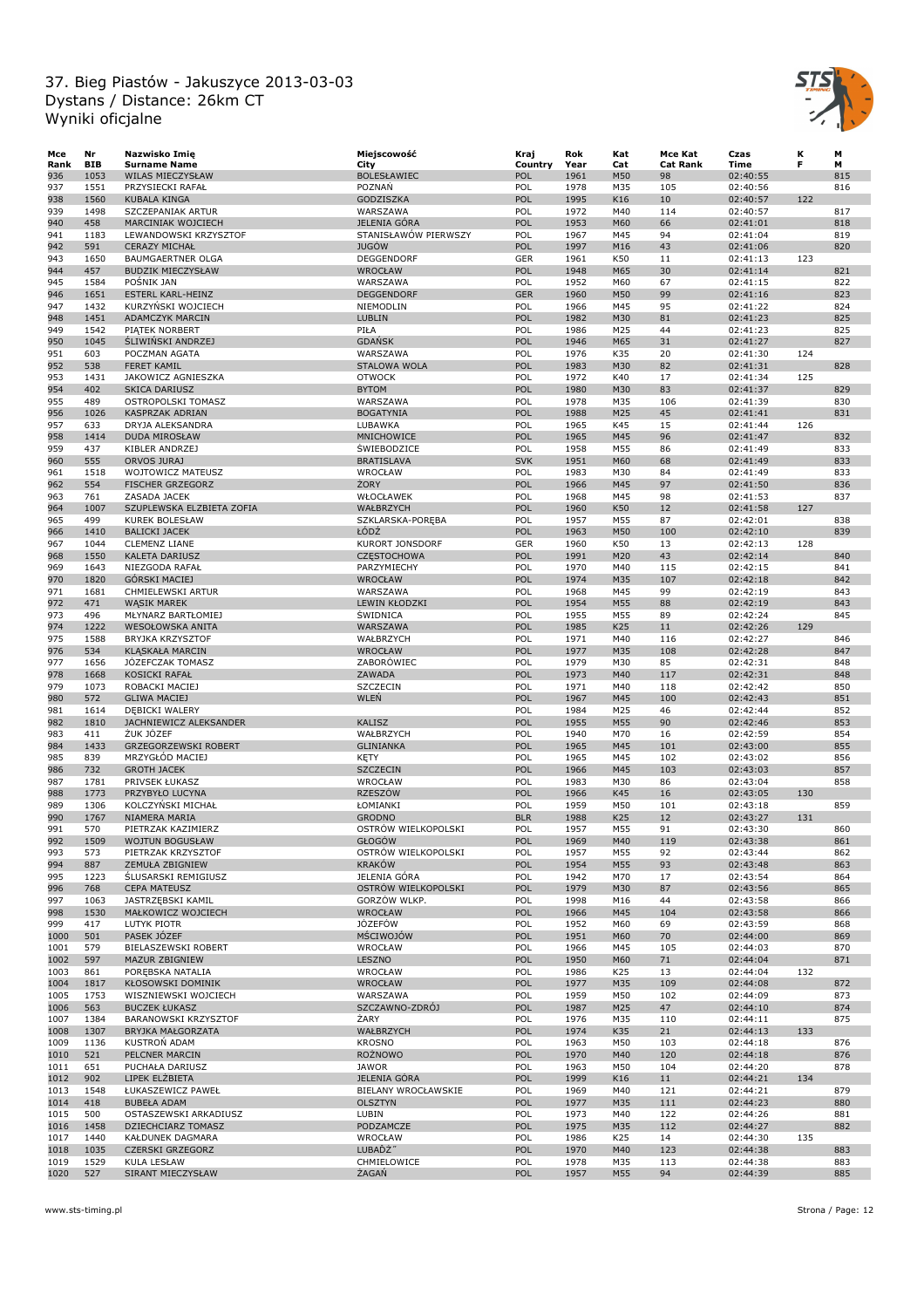

| Мсе  | Nr         | Nazwisko Imię               | Miejscowość                 | Kraj       | Rok  | Kat        | Mce Kat         | Czas                 | к   | м   |
|------|------------|-----------------------------|-----------------------------|------------|------|------------|-----------------|----------------------|-----|-----|
| Rank | <b>BIB</b> | <b>Surname Name</b>         | City                        | Country    | Year | Cat        | <b>Cat Rank</b> | Time                 | F   | м   |
| 1021 | 508        | <b>WROTECKI ARTUR</b>       | MYSŁAKOWICE                 | POL        | 1971 | M40        | 124             | 02:44:42             |     | 886 |
| 1022 | 669        | KRUPSKI ALEKSANDER          | OBORNIKI SLASKIE            | POL        | 1974 | M35        | 114             | 02:44:54             |     | 887 |
| 1023 | 751        | MIELCAREK MATEUSZ           | <b>NEWTON ON OUSE</b>       | <b>GBR</b> | 1971 | M40        | 125             | 02:44:58             |     | 888 |
| 1024 | 1453       | ZIENKIEWICZ JAN ROBERT      | WARSZAWA                    | POL        | 1946 | M65        | 32              | 02:44:59             |     | 889 |
| 1025 | 1815       | <b>OPPELT KARIN</b>         | <b>JONSDORF</b>             | <b>GER</b> | 1956 | K55        | 11              | 02:45:00             | 136 |     |
| 1026 | 709        | <b>WERES ANNA</b>           | POZNAŃ                      | POL        | 1976 | K35        | 22              | 02:45:02             | 137 |     |
| 1027 | 1769       | IHNATSIK VIACHASLAU         | <b>GRODNO</b>               | <b>BLR</b> | 1953 | M60        | 72              | 02:45:05             |     | 890 |
| 1028 | 1684       | RAUTIAINEN VELI             | PORI                        | <b>FIN</b> | 1948 | M65        | 33              | 02:45:13             |     | 891 |
| 1029 | 1101       | STARCZEWSKI PAWEŁ           | PRUSZKÓW                    | POL        | 1961 | M50        | 105             | 02:45:16             |     | 892 |
| 1030 | 871        | TABORSKA MAGDALENA          | ZAGNAŃSK                    | POL        | 1994 | K16        | 12              | 02:45:18             | 138 |     |
| 1031 | 569        | ZALEPA MIECZYSŁAW           | <b>DOŁUJE</b>               | POL        | 1965 | M45        | 106             | 02:45:24             |     | 893 |
| 1032 | 919        | <b>WAJMAN PIOTR</b>         | <b>GDAŃSK</b>               | POL        | 1963 | M50        | 106             | 02:45:26             |     | 894 |
| 1033 | 1088       | <b>SAWICKI PIOTR</b>        | DZIERŻONIÓW                 | POL        | 1990 | M20        | 44              | 02:45:27             |     | 895 |
| 1034 | 1666       | <b>GAD EDWARD</b>           | <b>KOSTOMŁOTY</b>           | POL        | 1976 | M35        | 115             | 02:45:30             |     | 896 |
| 1035 | 644        | <b>GRUCHLIK JERZY</b>       | <b>GLIWICE</b>              | POL        | 1943 | M70        | 18              | 02:45:32             |     | 897 |
| 1036 | 973        | KURZAWA JACEK               | POZNAŃ                      | POL        | 1968 | M45        | 107             | 02:45:32             |     | 897 |
| 1037 | 654        | <b>GAWLIK ROBERT</b>        | <b>SZCZECIN</b>             | POL        | 1972 | M40        | 126             | 02:45:37             |     | 899 |
| 1038 | 1621       | PUCHALSKI PIOTR             | WROCŁAW                     | POL        | 1971 | M40        | 127             | 02:45:41             |     | 900 |
| 1039 | 1290       | ANTIKAINEN HANNELE          | <b>TAMPERE</b>              | <b>FIN</b> | 1958 | K55        | 12              | 02:45:42             | 139 |     |
| 1040 | 1296       | ANTIKAINEN MARKKU           | <b>TAMPERE</b>              | <b>FIN</b> | 1956 | M55        | 95              | 02:45:42             |     | 901 |
| 1041 | 622        | ANTOSZ JOANNA               | <b>GLIWICE</b>              | POL        | 1957 | K55        | 13              | 02:45:43             | 140 |     |
| 1042 | 544        | <b>BUCZYNSKI MICHAŁ</b>     | ZAGNAŃSK                    | POL        | 1975 | M35        | 116             | 02:45:43             |     | 902 |
| 1043 | 498        | <b>JANOWIAK PAWEŁ</b>       | <b>BOGUSZÓW GORCE</b>       | POL        | 1946 | M65        | 34              | 02:45:43             |     | 902 |
| 1044 | 1513       | <b>SEK ŁUKASZ</b>           | ŁÓDŹ                        | POL        | 1978 | M35        | 117             | 02:45:46             |     | 904 |
| 1045 | 429        | ŁUKASIŃSKI ARTUR            | <b>WOLBÓRZ</b>              | POL        | 1970 | M40        | 128             | 02:45:46             |     | 904 |
| 1046 | 1609       | <b>FILA ROBERT</b>          | ŁAZY                        | POL        | 1975 | M35        | 118             | 02:45:48             |     | 906 |
| 1047 | 1553       | KACZMAREK PRZEMYSŁAW        | POZNAŃ                      | POL        | 1981 | M30        | 88              | 02:45:49             |     | 907 |
| 1048 | 551        | KIEŁCZYŃSKI RAJMUND         | LUBIN                       | POL        | 1977 | M35        | 119             | 02:45:51             |     | 908 |
| 1049 | 609        | WILKOWIECKI DANIEL          | REBIELICE KRÓLEWSKIE        | POL        | 1991 | M20        | 45              | 02:45:54             |     | 909 |
| 1050 | 820        | KUBERA JUSTYNA              | OSTRÓW WIELKOPOLSKI         | POL        | 1991 | K20        | 10              | 02:45:55             | 141 |     |
| 1051 | 1814       | ROESER FABIAN               | <b>DRESDEN</b>              | <b>GER</b> | 1977 | M35        | 120             | 02:45:59             |     | 910 |
| 1052 | 1362       |                             |                             | POL        | 1968 | M45        | 108             |                      |     | 911 |
| 1053 | 1541       | MYTNIK WIESLAW              | KONSTANCIN JEZIORNA<br>PIŁA | POL        | 1994 | K16        | 13              | 02:46:04<br>02:46:04 | 142 |     |
|      |            | PIATEK ANNA<br>SEPPÄLÄ EEVA |                             |            |      |            |                 |                      |     |     |
| 1054 | 1596       |                             | <b>ESPOO</b>                | FIN        | 1957 | K55        | 14              | 02:46:16             | 143 |     |
| 1055 | 1574       | SEPPÄLÄ ILKKA               | <b>ESPOO</b>                | <b>FIN</b> | 1956 | M55        | 96              | 02:46:16             |     | 912 |
| 1056 | 1821       | BRUDZIKOWSKI JANUSZ         | WARSZAWA                    | POL        | 1969 | M40        | 129             | 02:46:24             |     | 913 |
| 1057 | 621        | POHL ZBIGNIEW               | OSTRÓW WIELKOPOLSKI         | POL        | 1948 | M65        | 35              | 02:46:29             |     | 914 |
| 1058 | 788        | NOWAK ANDRZEJ               | BOLESŁAWIEC                 | POL        | 1952 | M60        | 73              | 02:46:30             |     | 915 |
| 1059 | 1328       | <b>BROJ KORNEL</b>          | ZLINICE                     | POL        | 1998 | M16        | 45              | 02:46:36             |     | 916 |
| 1060 | 474        | SZCZĘSNY ANDRZEJ            | <b>BYTOM</b>                | POL        | 1957 | M55        | 97              | 02:46:40             |     | 917 |
| 1061 | 459        | WICHER MARIAN               | OŁAWA                       | POL        | 1979 | M30        | 89              | 02:46:47             |     | 918 |
| 1062 | 612        | <b>GUZIK GRZEGORZ</b>       | OPOLE                       | POL        | 1959 | M50        | 107             | 02:47:00             |     | 919 |
| 1063 | 649        | GUSLINSKI JÓZEF             | <b>MIRSK</b>                | POL        | 1956 | M55        | 98              | 02:47:06             |     | 920 |
| 1064 | 691        | TROJANEK IRENEUSZ           | OLSZYNA                     | POL        | 1958 | M55        | 99              | 02:47:08             |     | 921 |
| 1065 | 731        | KUCHARCZYK JACEK            | <b>KUTNO</b>                | POL        | 1951 | M60        | 74              | 02:47:11             |     | 922 |
| 1066 | 522        | SITKOWSKI BOGUMIŁ           | <b>GDAŃSK</b>               | POL        | 1938 | M75        | 6               | 02:47:17             |     | 923 |
| 1067 | 863        | BOGDANOWICZ MIKOŁAJ         | <b>BOGATYNIA</b>            | POL        | 1997 | M16        | 46              | 02:47:20             |     | 924 |
| 1068 | 1322       | BIEDRONSKA PAULINA          | <b>KRAKÓW</b>               | POL        | 1980 | K30        | 20              | 02:47:21             | 144 |     |
| 1069 | 1554       | <b>SZEWCZYK ANDRZEJ</b>     | <b>KŁODZKO</b>              | POL        | 1971 | M40        | 130             | 02:47:27             |     | 925 |
| 1070 | 721        | <b>FEJFER ANDRZEJ</b>       | <b>BIELAWA</b>              | POL        | 1950 | M60        | 75              | 02:47:30             |     | 926 |
| 1071 | 1319       | OGRODOWICZ ZBIGNIEW         | WRZEŚNIA                    | POL        | 1954 | M55        | 100             | 02:47:32             |     | 927 |
| 1072 | 1207       | TRELA-BODUSZEK ANNA         | KATOWICE                    | POL        | 1977 | K35        | 23              | 02:47:32             | 145 |     |
| 1073 | 1760       | AWRAMIENKO WALDEMAR         | <b>KOWARY</b>               | POL        | 1955 | M55        | 101             | 02:47:33             |     | 928 |
| 1074 | 744        | POŁOMKA ARTUR               | LESZNO                      | POL        | 1964 | M45        | 109             | 02:47:36             |     | 929 |
| 1075 | 311        | <b>CIBOR DAGOMIR</b>        | WARSZAWA                    | POL        | 1994 | M16        | 47              | 02:47:37             |     | 930 |
| 1076 | 770        | MAKUCH ANDRZEJ              | WARSZAWA                    | POL        | 1959 | M50        | 108             | 02:47:43             |     | 931 |
| 1077 | 1143       | SMOLINSKI ADAM              | <b>GŁUCHOŁAZY</b>           | POL        | 1954 | M55        | 102             | 02:47:53             |     | 932 |
| 1078 | 765        | KAROWAR ARKADIUSZ           | <b>GORZÓW WLKP</b>          | POL        | 1995 | M16        | 48              | 02:48:00             |     | 933 |
| 1079 | 745        | <b>BABUSKA BARBARA</b>      | <b>WROCŁAW</b>              | POL        | 1981 | K30        | 21              | 02:48:01             | 146 |     |
| 1080 | 1526       | <b>GRELAK TOMASZ</b>        | LUBON                       | POL        | 1981 | M30        | 90              | 02:48:01             |     | 934 |
| 1081 | 1075       | WOJNAROWICZ DOROTA          | JELENIA GÓRA                | POL        | 1975 | K35        | 24              | 02:48:13             | 147 |     |
| 1082 | 1123       | DUSZYŃSKA JOANNA            | WROCŁAW                     | POL        | 1972 | K40        | 18              | 02:48:18             | 148 |     |
| 1083 | 615        | JASTRZĘBSKI WOJCIECH        | <b>KRAKÓW</b>               | POL        | 1948 | M65        | 36              | 02:48:20             |     | 935 |
| 1084 | 1154       | WIRSKA DOROTA               | WROCŁAW                     | POL        | 1971 | K40        | 19              | 02:48:20             | 149 |     |
| 1085 | 448        | BRZOZOWSKI RYSZARD          | <b>SZCZECINEK</b>           | POL        | 1966 | M45        | 110             | 02:48:26             |     | 936 |
| 1086 | 631        | <b>BEK BOGUSŁAW</b>         | RADOM                       | POL        | 1955 | M55        | 103             | 02:48:31             |     | 937 |
| 1087 | 637        | <b>JEDRYCH GRZEGORZ</b>     | WROCŁAW                     | POL        | 1977 | M35        | 121             | 02:48:33             |     | 938 |
| 1088 | 660        | RADZIKOWSKI WALDEMAR        | GŁOWNO                      | POL        | 1946 | M65        | 37              | 02:48:35             |     | 939 |
| 1089 | 1033       | <b>WALCZAK CZESŁAW</b>      | <b>LEGNICA</b>              | POL        | 1954 | M55        | 104             | 02:48:35             |     | 939 |
| 1090 | 727        | ORSKA - FILBIER DANUTA      | WAŁBRZYCH                   | POL        | 1966 | K45        | 17              | 02:48:38             | 150 |     |
| 1091 | 648        | <b>BARNAS JERZY</b>         | <b>SZCZECIN</b>             | POL        | 1948 | M65        | 38              | 02:48:43             |     | 941 |
| 1092 | 1417       | TYLOVA KARIN                | <b>OSTRAVA</b>              | POL        | 1974 | K35        | 25              | 02:48:43             | 151 |     |
| 1093 | 831        | <b>SZENTAK SZYMON</b>       | ŚWIĘTA KATARZYNA            | POL        | 1982 | M30        | 91              | 02:48:45             |     | 942 |
| 1094 | 647        | <b>INGLOT IWONA</b>         | JAWOR                       | POL        | 1966 | K45        | 18              | 02:48:50             | 152 |     |
| 1095 | 452        | STRASZAK WALDEMAR           | ZAWIERCIE                   | POL        | 1947 | M65        | 39              | 02:48:56             |     | 943 |
| 1096 | 1675       | NOWACKI ŁUKASZ              | WROCŁAW                     | POL        | 1978 | M35        | 122             | 02:49:04             |     | 944 |
| 1097 | 1077       | <b>KRZYZYK ZBIGNIEW</b>     | <b>JELENIA GÓRA</b>         | POL        | 1966 | M45        | 111             | 02:49:11             |     | 945 |
| 1098 | 1803       | LUBECK DETLEF               | GORLITZ                     | GER        | 1953 | M60        | 76              | 02:49:21             |     | 946 |
| 1099 | 1708       | <b>ZEMLAK ANNA</b>          | <b>JELENIA GÓRA</b>         | POL        | 1971 | K40        | 20              | 02:49:21             | 153 |     |
| 1100 | 800        | SOBOTOWICZ ANDRZEJ          | <b>TYCHY</b>                | POL        | 1958 | M55        | 105             | 02:49:33             |     | 947 |
|      | 1104       |                             |                             | POL        | 1952 |            |                 |                      |     | 948 |
| 1101 | 1295       | ZUCHNIAK RYSZARD            | SWIDNICA<br>WITNEY          | GBR        | 1961 | M60<br>M50 | 77<br>109       | 02:49:34<br>02:49:35 |     | 949 |
| 1102 | 1206       | PRICE JEREMY                | TARNÓW OPOLSKI              | POL        | 1963 | M50        | 110             |                      |     | 950 |
| 1103 |            | MATEJA JAN                  |                             |            |      |            |                 | 02:49:43             |     |     |
| 1104 | 1251       | PIETRUKANIEC KACPER         | WARSZAWA                    | POL        | 1999 | M16        | 49              | 02:49:43             |     | 950 |
| 1105 | 697        | SZULEPA MACIEJ              | WARSZAWA-WESOŁA             | <b>POL</b> | 1967 | M45        | 112             | 02:49:44             |     | 952 |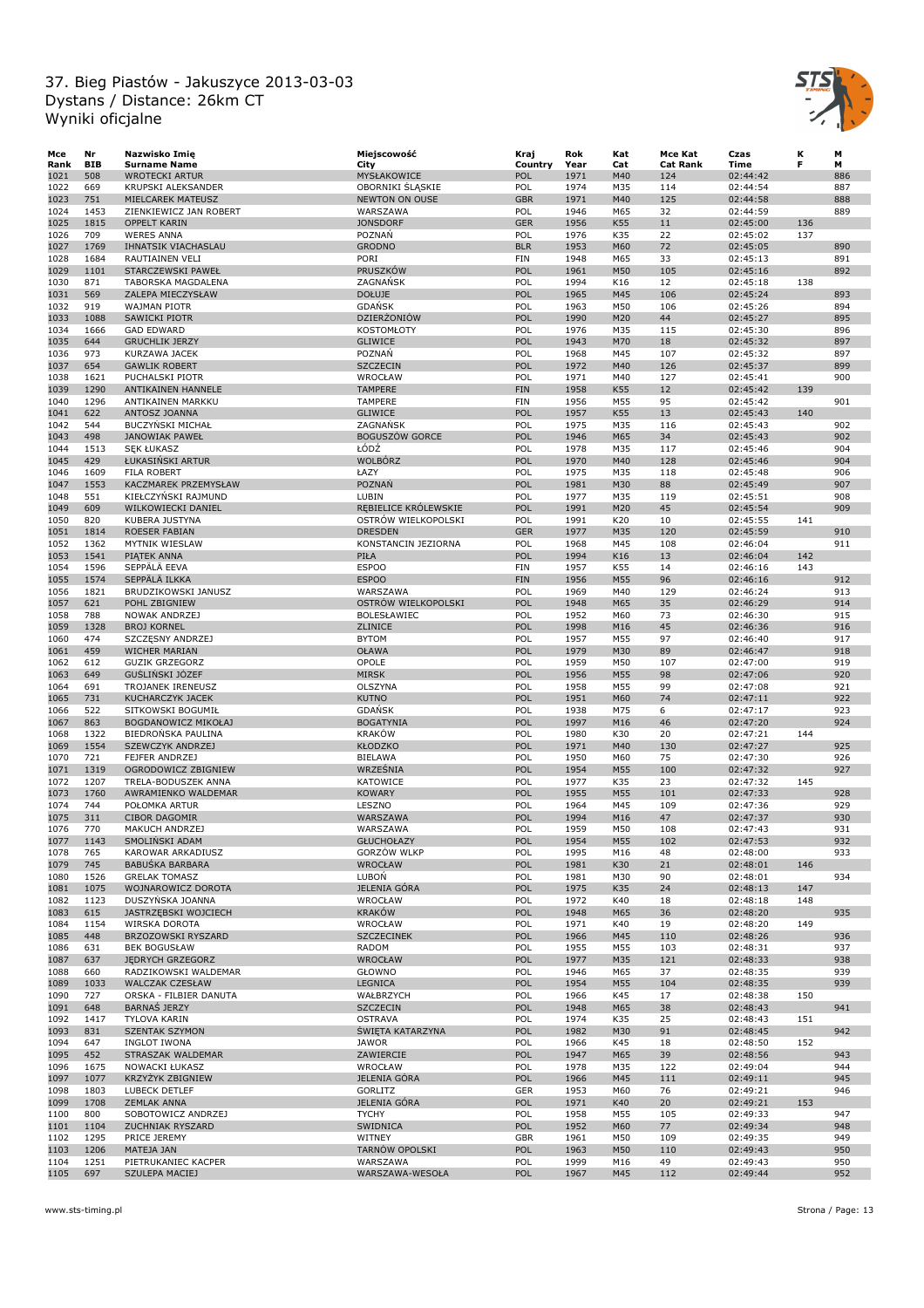

| Mce  | Nr         | Nazwisko Imię             | Miejscowość              | Kraj       | Rok  | Kat | Mce Kat         | Czas        | κ   | М    |
|------|------------|---------------------------|--------------------------|------------|------|-----|-----------------|-------------|-----|------|
| Rank | <b>BIB</b> | <b>Surname Name</b>       | City                     | Country    | Year | Cat | <b>Cat Rank</b> | <b>Time</b> | F   | М    |
| 1106 | 1268       | DŁUGASZEK DARIUSZ RAFAŁ   | <b>KRZESZOWICE</b>       | POL        | 1968 | M45 | 113             | 02:50:04    |     | 953  |
| 1107 | 596        | <b>LEHKI RYSZARD</b>      | <b>STRZEGOM</b>          | POL        | 1955 | M55 | 106             | 02:50:08    |     | 954  |
| 1108 | 537        | KUŚMIERCZYK ADAM          | <b>JAWOR</b>             | POL        | 1956 | M55 | 107             | 02:50:11    |     | 955  |
| 1109 | 645        | WALKOWIAK BOŻENA          | POZNAŃ                   | POL        | 1961 | K50 | 14              | 02:50:11    | 154 |      |
| 1110 | 1858       | ZASINA ARLETA             | JELENIA GÓRA             | POL        | 1980 | K30 | 22              | 02:50:12    | 155 |      |
| 1111 | 798        | PŁAWSIUK KAMILA           | GORZÓW WLKP              | POL        | 1977 | K35 | 26              | 02:50:15    | 156 |      |
| 1112 | 1413       | SZEWCZYŃSKI PIOTR         | WARSZAWA                 | POL        | 1968 | M45 | 114             | 02:50:21    |     | 956  |
| 1113 | 662        | <b>KUPISZ ANDRZEJ</b>     | BOLESŁAWIEC              | POL        | 1957 | M55 | 108             | 02:50:27    |     | 957  |
|      |            |                           |                          |            |      |     |                 |             |     |      |
| 1114 | 767        | KOZŁOWSKA EWA             | <b>DOBRE MIASTO</b>      | POL        | 1969 | K40 | 21              | 02:50:36    | 157 |      |
| 1115 | 1517       | <b>LEMPACH MAREK</b>      | WROCŁAW                  | POL        | 1975 | M35 | 123             | 02:50:37    |     | 958  |
| 1116 | 680        | SALWACH BERNARDA          | <b>CZERNICA</b>          | POL        | 1970 | K40 | 22              | 02:50:38    | 158 |      |
| 1117 | 717        | <b>BALCER KRZYSZTOF</b>   | SZCZYTNIKI               | POL        | 1977 | M35 | 124             | 02:50:39    |     | 959  |
| 1118 | 777        | <b>KRAWCZYŃSKI JACEK</b>  | RADZIEJOWICE/SŁABOMI     | POL        | 1947 | M65 | 40              | 02:50:43    |     | 960  |
| 1119 | 581        | JANUSZ WOJCIECH           | JELENIA GÓRA             | POL        | 1944 | M65 | 41              | 02:50:44    |     | 961  |
| 1120 | 638        | MŁODNICKA MONIKA          | SZCZYTNIKI               | POL        | 1975 | K35 | 27              | 02:51:00    | 159 |      |
| 1121 | 1264       | TRZCINSKI WIESŁAW         | <b>PUŁTUSK</b>           | POL        | 1962 | M50 | 111             | 02:51:00    |     | 962  |
| 1122 | 601        | MICHOWSKI MARIAN          | WROCŁAW                  | POL        | 1939 | M70 | 19              | 02:51:04    |     | 963  |
| 1123 | 438        | KARCZEWSKI DARIUSZ        | PIECHOWICE               | POL        | 1976 | M35 | 125             | 02:51:06    |     | 964  |
| 1124 | 416        | <b>CELER JACEK</b>        | <b>KRAKÓW</b>            | POL        | 1978 | M35 | 126             | 02:51:10    |     | 965  |
| 1125 | 1804       |                           | LWÓW                     |            |      |     |                 |             |     |      |
|      |            | MAKOWIECKI WITALIJ        |                          | <b>UKR</b> | 1993 | M20 | 46              | 02:51:11    |     | 966  |
| 1126 | 1545       | DZIADKOWIEC LESŁAW        | WARSZAWA                 | POL        | 1968 | M45 | 115             | 02:51:14    |     | 967  |
| 1127 | 1544       | <b>WNĘK JANUSZ</b>        | WROCŁAW                  | POL        | 1953 | M60 | 78              | 02:51:17    |     | 968  |
| 1128 | 1744       | <b>BEDNARZ WIKTOR</b>     | LWÓW                     | <b>UKR</b> | 1993 | M20 | 47              | 02:51:20    |     | 969  |
| 1129 | 634        | ROKITA DAMIAN             | MILICZ                   | POL        | 1976 | M35 | 127             | 02:51:21    |     | 970  |
| 1130 | 726        | SOKÓŁ ZBIGNIEW            | WARSZAWA                 | POL        | 1961 | M50 | 112             | 02:51:21    |     | 970  |
| 1131 | 664        | KLUPS DOMINIKA            | ZACHEŁMIE                | POL        | 1989 | K20 | 11              | 02:51:24    | 160 |      |
| 1132 | 675        | <b>CELER ANDRZEJ</b>      | <b>GRZYBOWO</b>          | POL        | 1954 | M55 | 109             | 02:51:28    |     | 972  |
| 1133 | 1170       | <b>STRYJEK MAREK</b>      | ZAWIDÓW                  | POL        | 1977 | M35 | 128             | 02:51:28    |     | 972  |
| 1134 | 750        | STRZAŁKOWSKA TERESA       | <b>DUEREN</b>            | <b>GER</b> | 1958 | K55 | 15              | 02:51:32    | 161 |      |
| 1135 | 738        | ILINA-NOWAK NATALIA       | WROCŁAW                  | <b>RUS</b> | 1963 | K50 | 15              | 02:51:38    | 162 |      |
|      |            |                           |                          |            |      |     |                 |             |     |      |
| 1136 | 753        | ROBAK URSZULA             | WROCŁAW                  | POL        | 1958 | K55 | 16              | 02:51:41    | 163 |      |
| 1137 | 1709       | WOJCIECHÓW EDYTA          | JELENIA GÓRA             | POL        | 1972 | K40 | 23              | 02:51:48    | 164 |      |
| 1138 | 992        | DĄBROWSKI RAFAŁ           | <b>BOGATYNIA</b>         | POL        | 1972 | M40 | 131             | 02:51:49    |     | 974  |
| 1139 | 673        | PASIŃSKA ALINA            | JELENIA GÓRA             | POL        | 1955 | K55 | 17              | 02:51:49    | 165 |      |
| 1140 | 1245       | SADOWSKI KRZYSZTOF        | SUWAŁKI                  | POL        | 1982 | M30 | 92              | 02:51:56    |     | 975  |
| 1141 | 685        | <b>NOWAK KAROL</b>        | BOLESŁAWIEC              | POL        | 1994 | M16 | 50              | 02:52:00    |     | 976  |
| 1142 | 545        | PANASZEK ELŻBIETA         | <b>SZCZECIN</b>          | POL        | 1968 | K45 | 19              | 02:52:02    | 166 |      |
| 1143 | 332        | ZAJĄC ROMAN               | <b>TARNÓW</b>            | POL        | 1945 | M65 | 42              | 02:52:04    |     | 977  |
| 1144 | 1286       | WIERCIOCH SŁAWOMIR        | <b>LUBIN</b>             | POL        | 1973 | M40 | 132             | 02:52:05    |     | 978  |
| 1145 | 676        | KNERA WOJCIECH            | <b>GDANSK</b>            | POL        | 1947 | M65 | 43              | 02:52:06    |     | 979  |
|      |            |                           | <b>SYCÓW</b>             | POL        | 1993 |     |                 |             |     |      |
| 1146 | 627        | PISUŁA JULIA              |                          |            |      | K20 | 12              | 02:52:21    | 167 |      |
| 1147 | 509        | KAROLAK JÓZEF             | PIŁA                     | POL        | 1948 | M65 | 44              | 02:52:28    |     | 980  |
| 1148 | 1721       | KLIMCZAK JOANNA           | <b>GŁUCHOŁAZY</b>        | POL        | 1969 | K40 | 24              | 02:52:28    | 168 |      |
| 1149 | 1481       | <b>CIEMNY PIOTR</b>       | SYCÓW                    | POL        | 1976 | M35 | 129             | 02:52:37    |     | 981  |
| 1150 | 1581       | MIELNICZUK JACEK          | <b>SZCZECIN</b>          | POL        | 1965 | M45 | 116             | 02:52:40    |     | 982  |
| 1151 | 1399       | <b>BOCHNO PAWEŁ</b>       | SIANÓW                   | POL        | 1978 | M35 | 130             | 02:52:43    |     | 983  |
| 1152 | 737        | <b>WOJTASIK HELENA</b>    | <b>TULOWICE</b>          | POL        | 1960 | K50 | 16              | 02:52:43    | 169 |      |
| 1153 | 1538       | KIELAR MACIEJ             | LEGNICA                  | POL        | 1995 | M16 | 51              | 02:52:54    |     | 984  |
| 1154 | 763        | <b>SUCHANEK JANUSZ</b>    | <b>WROCŁAW</b>           | POL        | 1959 | M50 | 113             | 02:53:08    |     | 985  |
| 1155 | 1066       | <b>KOPA DARIUSZ</b>       | SUCHY DWÓR               | POL        | 1965 | M45 | 117             | 02:53:11    |     | 986  |
| 1156 | 665        | MACIEJEWSKI WOJCIECH      | OSTRÓW WIELKOPOLSKI      | POL        | 1993 | M20 | 48              | 02:53:12    |     | 987  |
| 1157 | 1747       | STUHLDREHER CARSTEN       | BANNEWITZ                | <b>GER</b> | 1967 | M45 | 118             | 02:53:15    |     | 988  |
|      | 1778       |                           |                          | <b>UKR</b> | 1992 | M20 | 49              |             |     | 989  |
| 1158 |            | KUCZYŃSKI WŁADYSŁAW       | LWÓW                     |            |      |     |                 | 02:53:16    |     |      |
| 1159 | 1543       | MARCINÓW BARTŁOMIEJ       | <b>BYSTRZYCA</b>         | POL        | 1979 | M30 | 93              | 02:53:16    |     | 989  |
| 1160 | 1748       | LINK SILKE                | <b>BANNEWITZ</b>         | <b>GER</b> | 1978 | K35 | 28              | 02:53:18    | 170 |      |
| 1161 | 281        | PIESZKO ARTUR             | <b>BOLESŁASIEC</b>       | POL        | 1992 | M20 | 50              | 02:53:19    |     | 991  |
| 1162 | 1580       | BĄCZKOWSKI PAWEŁ          | WARSZAWA                 | POL        | 1981 | M30 | 94              | 02:53:22    |     | 992  |
| 1163 | 668        | DĄBROWSKA DOMINIKA        | <b>BOGATYNIA</b>         | POL        | 1998 | K16 | 14              | 02:53:25    | 171 |      |
| 1164 | 774        | NIEZGODA RYSZARD          | WIELICZKA                | POL        | 1953 | M60 | 79              | 02:53:34    |     | 993  |
| 1165 | 1606       | SZYMCZAK MICHAŁ           | SKALMIERZYCE             | POL        | 1994 | M16 | 52              | 02:53:34    |     | 993  |
| 1166 | 1603       | WOLNIASZEK ADAM           | SKALMIERZYCE             | POL        | 1994 | M16 | 53              | 02:53:43    |     | 995  |
| 1167 | 1776       | <b>KRAWCZYK TOMASZ</b>    | WROCŁAW                  | POL        | 1983 | M30 | 95              | 02:53:48    |     | 996  |
| 1168 | 1691       | DANYLKO ANDRZEJ           | LWÓW                     | <b>UKR</b> | 1992 | M20 | 51              | 02:53:56    |     | 997  |
| 1169 | 1699       | SOKÓŁ WIKTOR              | WARSZAWA-WESOŁA          | POL        | 1999 | M16 | 54              | 02:53:59    |     | 998  |
| 1170 | 984        | JASKIEWICZ ŁUKASZ         | <b>LIPUSZ</b>            | POL        | 1981 | M30 | 96              | 02:54:00    |     | 999  |
| 1171 | 1555       |                           | LUBIN                    | POL        |      |     | 114             | 02:54:03    |     |      |
|      |            | STANGRET ADAM             |                          |            | 1960 | M50 |                 |             |     | 1000 |
| 1172 | 893        | PUCHALSKI MAREK           | <b>BYSTRZYCA KŁODZKA</b> | POL        | 1953 | M60 | 80              | 02:54:07    |     | 1001 |
| 1173 | 678        | POTĘPSKI JANUSZ           | MYSŁAKOWICE              | POL        | 1948 | M65 | 45              | 02:54:09    |     | 1002 |
| 1174 | 1534       | <b>BALCEROWIAK MARCIN</b> | SZAMOTUŁY                | POL        | 1978 | M35 | 131             | 02:54:11    |     | 1003 |
| 1175 | 729        | SZATKOWSKI ZBIGNIEW       | <b>BYDGOSZCZ</b>         | POL        | 1961 | M50 | 115             | 02:54:12    |     | 1004 |
| 1176 | 827        | <b>TEODORCZYK ZENON</b>   | OSTRÓW WIELKOPOLSKI      | POL        | 1965 | M45 | 119             | 02:54:15    |     | 1005 |
| 1177 | 695        | KITA IRENEUSZ             | <b>BOLKÓW</b>            | POL        | 1967 | M45 | 120             | 02:54:25    |     | 1006 |
| 1178 | 401        | KOPEĆ MICHAŁ              | WARSZAWA                 | POL        | 1980 | M30 | 97              | 02:54:25    |     | 1006 |
| 1179 | 641        | MALKIEWICZ ZDZISŁAW       | <b>BYDGOSZCZ</b>         | POL        | 1953 | M60 | 81              | 02:54:25    |     | 1006 |
| 1180 | 719        | STAROSCIAK MARIOLA        | <b>BOLESŁASIEC</b>       | POL        | 1960 | K50 | 17              | 02:54:36    | 172 |      |
| 1181 | 624        | <b>OSUCH MARTA</b>        | <b>OTWOCK</b>            | POL        | 1981 | K30 | 23              | 02:54:37    | 173 |      |
|      |            |                           |                          | <b>CZE</b> |      |     |                 |             |     |      |
| 1182 | 650        | SIDEREK DANUTA            | <b>CZESKI CIESZYN</b>    |            | 1956 | K55 | 18              | 02:54:37    | 173 |      |
| 1183 | 1374       | PELA MALGORZATA           | LACZNIK                  | POL        | 1969 | K40 | 25              | 02:54:39    | 175 |      |
| 1184 | 1378       | PIĘTKA JOANNNA            | ŻERNIKI WROCŁAWSKIE      | POL        | 1994 | K16 | 15              | 02:54:45    | 176 |      |
| 1185 | 1405       | <b>BAS CYPRIAN</b>        | WARSZAWA                 | POL        | 1975 | M35 | 132             | 02:54:47    |     | 1009 |
| 1186 | 1790       | ROGALA TADEUSZ            | <b>KRAKÓW</b>            | POL        | 1980 | M30 | 98              | 02:54:51    |     | 1010 |
| 1187 | 819        | STRÓJWĄS PAWEŁ            | SZCZECIN                 | POL        | 1974 | M35 | 133             | 02:54:51    |     | 1010 |
| 1188 | 1735       | KURZAWSKI WIKTOR          | LUBIN                    | POL        | 1972 | M40 | 133             | 02:54:58    |     | 1012 |
| 1189 | 617        | LISZEWSKI ZYGMUNT         | SZCZECIN                 | POL        | 1950 | M60 | 82              | 02:54:59    |     | 1013 |
| 1190 | 793        | ORŁOWSKI WIESŁAW          | WROCŁAW                  | POL        | 1953 | M60 | 83              | 02:55:08    |     | 1014 |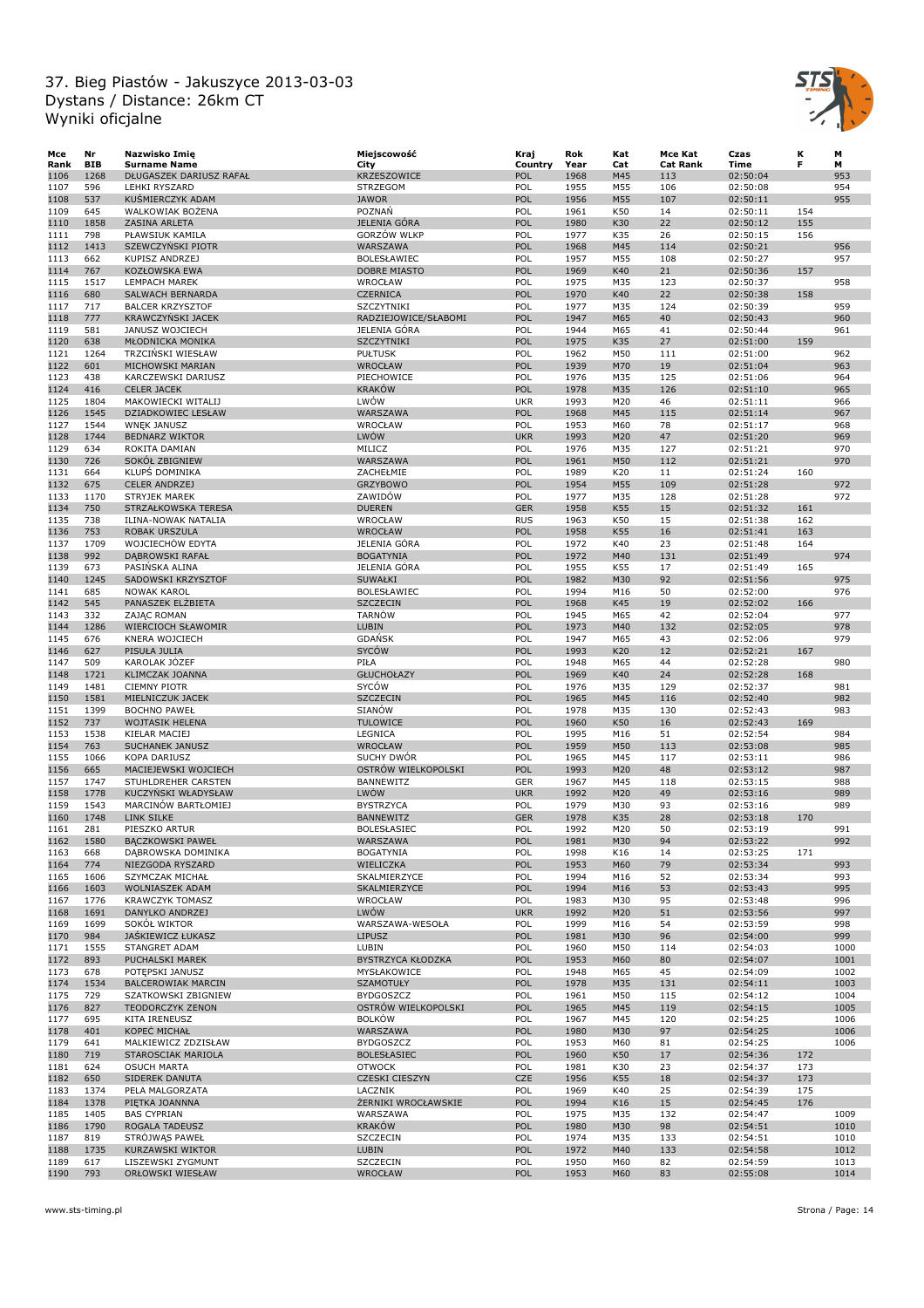

| Mce          | Nr           | Nazwisko Imię                               | Miejscowość                            | Kraj       | Rok          | Kat        | Mce Kat         | Czas                 | к          | M            |
|--------------|--------------|---------------------------------------------|----------------------------------------|------------|--------------|------------|-----------------|----------------------|------------|--------------|
| Rank         | <b>BIB</b>   | <b>Surname Name</b>                         | City                                   | Country    | Year         | Cat        | <b>Cat Rank</b> | Time                 | F          | М            |
| 1191         | 1020         | <b>FELSKI MARIUSZ</b>                       | MIASTKO                                | POL        | 1967         | M45        | 121             | 02:55:12             |            | 1015         |
| 1192         | 1336         | CZARNOTA ANNA                               | RZESZÓW                                | POL        | 2000         | K16        | 16              | 02:55:13             | 177        |              |
| 1193         | 1633         | <b>MEY KATRIN</b>                           | <b>DRESDEN</b>                         | <b>GER</b> | 1963         | K50        | 18              | 02:55:17             | 178        |              |
| 1194         | 630          | LAUBE MARIA                                 | <b>GDANSK</b>                          | POL        | 1953         | K60        | 3               | 02:55:24             | 179        |              |
| 1195         | 1086         | <b>FAZAKAS MÓNIKA</b>                       | <b>BUDAPEST</b><br>ŻERNIKI WROCŁAWSKIE | <b>HUN</b> | 1964         | K45        | 20              | 02:55:26             | 180        |              |
| 1196<br>1197 | 1377<br>1608 | PIĘTKA CEZARY                               | <b>BALIGRÓD</b>                        | POL<br>POL | 1997<br>1977 | M16<br>K35 | 55<br>29        | 02:55:27<br>02:55:29 | 181        | 1016         |
| 1198         | 1232         | <b>STELMACH MARIA</b><br><b>FARON BEATA</b> | NOWA SÓL                               | POL        | 1970         | K40        | 26              | 02:55:38             | 182        |              |
| 1199         | 1762         | SIELIWANOW ANDREI                           | <b>GRODNO</b>                          | <b>BLR</b> | 1975         | M35        | 134             | 02:55:43             |            | 1017         |
| 1200         | 1468         | BAŁDA MAGDALENA                             | RZESZÓW                                | POL        | 1993         | K20        | 13              | 02:55:54             | 183        |              |
| 1201         | 701          | <b>GRANOWSKI JERZY</b>                      | JEŻÓW SUDECKI                          | POL        | 1956         | M55        | 110             | 02:55:56             |            | 1018         |
| 1202         | 1800         | KRAWCZYK KATARZYNA                          | WROCŁAW                                | POL        | 1982         | K30        | 24              | 02:56:04             | 184        |              |
| 1203         | 1283         | <b>CZIHRIN IHAR</b>                         | <b>GRODNO</b>                          | <b>BLR</b> | 1975         | M35        | 135             | 02:56:06             |            | 1019         |
| 1204         | 790          | KOMOROWSKI MARIUSZ                          | OSTRÓW WIELKOPOLSKI                    | POL        | 1963         | M50        | 116             | 02:56:06             |            | 1019         |
| 1205         | 1205         | <b>MYSŁEK RADOSŁAW</b>                      | KONSTANCIN-JEZIORNA                    | POL        | 1975         | M35        | 136             | 02:56:07             |            | 1021         |
| 1206         | 1394         | KOSMALSKI OSMAN                             | <b>WROCLAW</b>                         | POL        | 1969         | M40        | 134             | 02:56:09             |            | 1022         |
| 1207         | 1024         | RAPICKI MAREK                               | ZŁOCIENIEC                             | POL        | 1954         | M55        | 111             | 02:56:10             |            | 1023         |
| 1208         | 1358         | <b>DZIUBA MATEUSZ</b>                       | ŁÓD                                    | POL        | 1982         | M30        | 99              | 02:56:12             |            | 1024         |
| 1209         | 998          | HUGO-BADER AGATA                            | WARSZAWA                               | POL        | 1958         | K55        | 19              | 02:56:13             | 185        |              |
| 1210         | 1556         | STEFANCZYK MONIKA                           | <b>KRAKÓW</b>                          | POL        | 1980         | K30        | 25              | 02:56:13             | 185        |              |
| 1211         | 937          | HUGO-BADER JACEK                            | WARSZAWA                               | POL        | 1957         | M55        | 112             | 02:56:15             |            | 1025         |
| 1212         | 1231         | MAKUCH KAMIL                                | WARSZAWA                               | POL        | 1988         | M25        | 48              | 02:56:16             |            | 1026         |
| 1213         | 1714         | GÓŻDŻ-MORAWSKA MAŁGOSIA                     | KIELCE                                 | POL        | 1980         | K30        | 26              | 02:56:18             | 187        |              |
| 1214         | 653          | MORDARSKA DOROTA                            | LUBAWKA                                | POL        | 1969         | K40        | 27              | 02:56:18             | 187        |              |
| 1215         | 783          | <b>BARYLSKI ZBIGNIEW</b>                    | ALEKSANDRIA I                          | POL        | 1946         | M65        | 46              | 02:56:25             |            | 1027         |
| 1216         | 725          | KURCZYNSKA AGATA                            | <b>BOGATYNIA</b>                       | POL        | 1991         | K20        | 14              | 02:56:25             | 189        |              |
| 1217         | 1186         | <b>NOWAK MARIUSZ</b>                        | ZAGNAŃSK                               | POL        | 1994         | M16        | 56              | 02:56:27             |            | 1028         |
| 1218         | 803          | PUCIATO MARZENA                             | AHUS<br>WROCŁAW                        | SWE        | 1960         | K50        | 19              | 02:56:35             | 190        |              |
| 1219         | 1284         | SEMICZEK MARTA                              |                                        | POL        | 1965         | K45        | 21              | 02:56:37             | 191        |              |
| 1220<br>1221 | 730<br>805   | KURCZYŃSKA BARBARA<br>HOŁYSZ ELŻBIETA       | <b>BOGATYNIA</b><br><b>ISTEBNA</b>     | POL<br>POL | 1960<br>1958 | K50<br>K55 | 20<br>20        | 02:56:38<br>02:56:47 | 192<br>193 |              |
| 1222         | 568          | RÓŻYCKI ADAM                                | <b>SULEJÓW</b>                         | POL        | 1949         | M60        | 84              | 02:56:47             |            | 1029         |
| 1223         | 434          | MILEWICZ STANISŁAW                          | <b>BOLESŁASIEC</b>                     | POL        | 1960         | M50        | 117             | 02:57:00             |            | 1030         |
| 1224         | 1429         | <b>NOWAK TOMASZ</b>                         | <b>BOLESŁAWIEC</b>                     | POL        | 1980         | M30        | 100             | 02:57:00             |            | 1030         |
| 1225         | 580          | <b>BRUZIAK MAREK</b>                        | ŁÓDŹ                                   | POL        | 1948         | M65        | 47              | 02:57:01             |            | 1032         |
| 1226         | 642          | WÓJCIK HENRYK                               | <b>BRZEG</b>                           | POL        | 1970         | M40        | 135             | 02:57:12             |            | 1033         |
| 1227         | 714          | DĘBIŃSKI PAWEŁ                              | <b>WROCŁAW</b>                         | POL        | 1978         | M35        | 137             | 02:57:17             |            | 1034         |
| 1228         | 741          | FEDIÓW MARCIN                               | POLKOWICE                              | POL        | 1983         | M30        | 101             | 02:57:24             |            | 1035         |
| 1229         | 1701         | <b>BABSKA NASTAZJA</b>                      | <b>JELENIA GÓRA</b>                    | POL        | 1991         | K20        | 15              | 02:57:28             | 194        |              |
| 1230         | 1497         | KRUZEL RAFAŁ                                | LEGNICA                                | POL        | 1971         | M40        | 136             | 02:57:29             |            | 1036         |
| 1231         | 901          | KUCZAK WALDEMAR                             | PRZYLEP                                | POL        | 1970         | M40        | 137             | 02:57:39             |            | 1037         |
| 1232         | 1184         | RAGIEL JAKUB                                | ZŁOCIENIEC                             | POL        | 1987         | M25        | 49              | 02:57:39             |            | 1037         |
| 1233         | 541          | <b>MUSIAŁ MAREK</b>                         | WROCŁAW                                | POL        | 1955         | M55        | 113             | 02:57:43             |            | 1039         |
| 1234         | 870          | <b>BORUTA PAWEŁ</b>                         | <b>SIEDLCE</b>                         | POL        | 1986         | M25        | 50              | 02:57:44             |            | 1040         |
| 1235         | 693          | <b>GAWRONSKI WIESŁAW</b>                    | <b>JAWOR</b>                           | POL        | 1962         | M50        | 118             | 02:57:44             |            | 1040         |
| 1236         | 1043         | CHOJNOWSKI ROBERT                           | PIASTÓW                                | POL        | 1966         | M45        | 122             | 02:57:48             |            | 1042         |
| 1237         | 477          | <b>MORAWSKI WITOLD</b>                      | <b>KŁOBUCK</b>                         | POL        | 1964         | M45        | 123             | 02:57:52             |            | 1043         |
| 1238         | 1496         | ZARADNY MARCIN                              | <b>OSTRÓW WLKP</b>                     | POL        | 1973         | M40        | 138             | 02:57:56             |            | 1044         |
| 1239         | 1263         | <b>BIAŁCZAK SŁAWOMIR</b>                    | <b>PUŁTUSK</b>                         | POL        | 1962         | M50        | 119             | 02:58:04             |            | 1045         |
| 1240         | 1578         | <b>GRABOWSKA ANNA</b>                       | <b>KRAKÓW</b>                          | POL        | 1978         | K35        | 30              | 02:58:17             | 195        |              |
| 1241         | 1092         | KUCZAK MAŁGORZATA                           | PRZYLEP                                | POL        | 1970         | K40        | 28              | 02:58:19             | 196        |              |
| 1242         | 735          | JĘDRASIEWICZ MAREK                          | WARSZAWA                               | POL        | 1974         | M35        | 138             | 02:58:25             |            | 1046         |
| 1243         | 882          | PIETKIEWICZ WALDEMAR                        | DZIERŻONIÓW                            | POL        | 1943         | M70        | 20              | 02:58:36             |            | 1047         |
| 1244         | 1533<br>1070 | SZYSZKO TADEUSZ<br><b>KOTAS ROMAN</b>       | KŁODAWA                                | POL<br>POL | 1967         | M45<br>M35 | 124<br>139      | 02:58:57             |            | 1048<br>1049 |
| 1245<br>1246 | 1132         |                                             | WROCŁAW<br><b>KOMORÓW</b>              | POL        | 1976<br>1963 | K50        | 21              | 02:59:00<br>02:59:04 | 197        |              |
| 1247         | 1786         | CHLEBICKA ELŻBIETA<br>KARŁOWSKI WOJCIECH    | <b>KRAKÓW</b>                          | POL        | 1973         | M40        | 139             | 02:59:04             |            | 1050         |
| 1248         | 710          | DAWID ANDRZEJ                               | <b>KLUCZBORK</b>                       | POL        | 1974         | M35        | 140             | 02:59:06             |            | 1051         |
| 1249         | 1262         | <b>MERTENS ROBERT</b>                       |                                        | <b>BEL</b> | 1952         | M60        | 85              | 02:59:15             |            | 1052         |
| 1250         | 1447         | SOKOŁOWSKA BEATA                            | JEŻÓW SUDECKI                          | POL        | 1966         | K45        | 22              | 02:59:26             | 198        |              |
| 1251         | 1757         | KARZELOWA LENKA                             | <b>CZESKI CIESZYN</b>                  | CZE        | 1955         | K55        | 21              | 02:59:30             | 199        |              |
| 1252         | 594          | OZAROWSKI ADAM                              | WARSZAWA                               | POL        | 1974         | M35        | 141             | 02:59:31             |            | 1053         |
| 1253         | 1792         | PIWOWARSKI MARCIN                           | <b>KRAKÓW</b>                          | POL        | 1972         | M40        | 140             | 02:59:32             |            | 1054         |
| 1254         | 1626         | KACEJKO PIOTR                               | LUBLIN                                 | POL        | 1955         | M55        | 114             | 02:59:35             |            | 1055         |
| 1255         | 1600         | MALAWSKA-KŁUSEK ELIZA                       | <b>KRAKÓW</b>                          | POL        | 1977         | K35        | 31              | 02:59:39             | 200        |              |
| 1256         | 1273         | DASZKIEWICZ EWA                             | OLKUSZ                                 | POL        | 1972         | K40        | 29              | 02:59:44             | 201        |              |
| 1257         | 746          | LIPIŃSKA URSZULA                            | <b>DEBLIN</b>                          | POL        | 1972         | K40        | 30              | 02:59:56             | 202        |              |
| 1258         | 1155         | DRZEWIECKI MIECZYSŁAW                       | TRZCIANKA                              | POL        | 1954         | M55        | 115             | 02:59:58             |            | 1056         |
| 1259         | 1332         | STAWIK JOANNA                               | OSTRÓW WIELKOPOLSKI                    | POL        | 2000         | K16        | 17              | 02:59:59             | 203        |              |
| 1260         | 747          | SOBCZAK RENATA                              | OLEŚNICA ŚLĄSKA                        | POL        | 1953         | K60        | $\overline{4}$  | 03:00:00             | 204        |              |
| 1261         | 276          | SAMSEL GRZEGORZ                             | <b>BOGATYNIA</b>                       | POL        | 1962         | M50        | 120             | 03:00:04             |            | 1057         |
| 1262         | 1237         | JOZEFOWICZ KRZYSZTOF                        | WROCŁAW                                | POL        | 1981         | M30        | 102             | 03:00:11             |            | 1058         |
| 1263         | 786          | <b>KLUPS MIROSŁAW</b>                       | <b>JELENIA GÓRA</b>                    | POL        | 1950         | M60        | 86              | 03:00:28             |            | 1059         |
| 1264         | 1673         | ŁYSIAK JANUSZ                               | <b>BOLESŁASIEC</b>                     | POL        | 1953         | M60        | 87              | 03:00:30             |            | 1060         |
| 1265         | 932          | PASINSKI KRZYSZTOF                          | <b>BARNSLEY</b>                        | <b>GBR</b> | 1959         | M50        | 121             | 03:00:32             |            | 1061         |
| 1266         | 835          | LIS BARTŁOMIEJ                              | TARCHAŁY WIELKIE                       | POL        | 1995         | M16        | 57              | 03:00:40             |            | 1062         |
| 1267         | 1525         | LIBUDZIC MARTA                              | <b>OSTRÓW WLKP</b>                     | POL        | 1980         | K30        | 27              | 03:00:41             | 205        |              |
| 1268         | 1830         | NARLOCH JAKUB                               | WARSZAWA                               | POL        | 1993         | M20        | 52              | 03:00:45             |            | 1063         |
| 1269         | 756          | <b>BINIEK RYSZARD</b>                       | <b>ROZTOKA</b>                         | POL        | 1953         | M60        | 88              | 03:00:52             |            | 1064         |
| 1270         | 818          | SUCHECKA EMILIA                             | GARWOLIN                               | POL        | 1982         | K30        | 28              | 03:00:53             | 206        |              |
| 1271         | 656<br>1441  | <b>OCHREM IWONA</b>                         | <b>KRAKÓW</b>                          | POL<br>POL | 1958         | K55        | 22              | 03:01:06             | 207        |              |
| 1272<br>1273 | 1401         | KOSZ DARIUSZ<br>PONA WIKTOR                 | <b>NYSA</b><br>OLEŚNICA                | POL        | 1991<br>1994 | M20<br>M16 | 53<br>58        | 03:01:09<br>03:01:17 |            | 1065<br>1066 |
| 1274         | 748          | OSTROWSKI BERNARD                           | <b>BOLESŁASIEC</b>                     | POL        | 1953         | M60        | 89              | 03:01:28             |            | 1067         |
| 1275         | 981          | BYZIA PIOTR                                 | OSTRÓW WIELKOPOLSKI                    | POL        | 1987         | M25        | 51              | 03:01:48             |            | 1068         |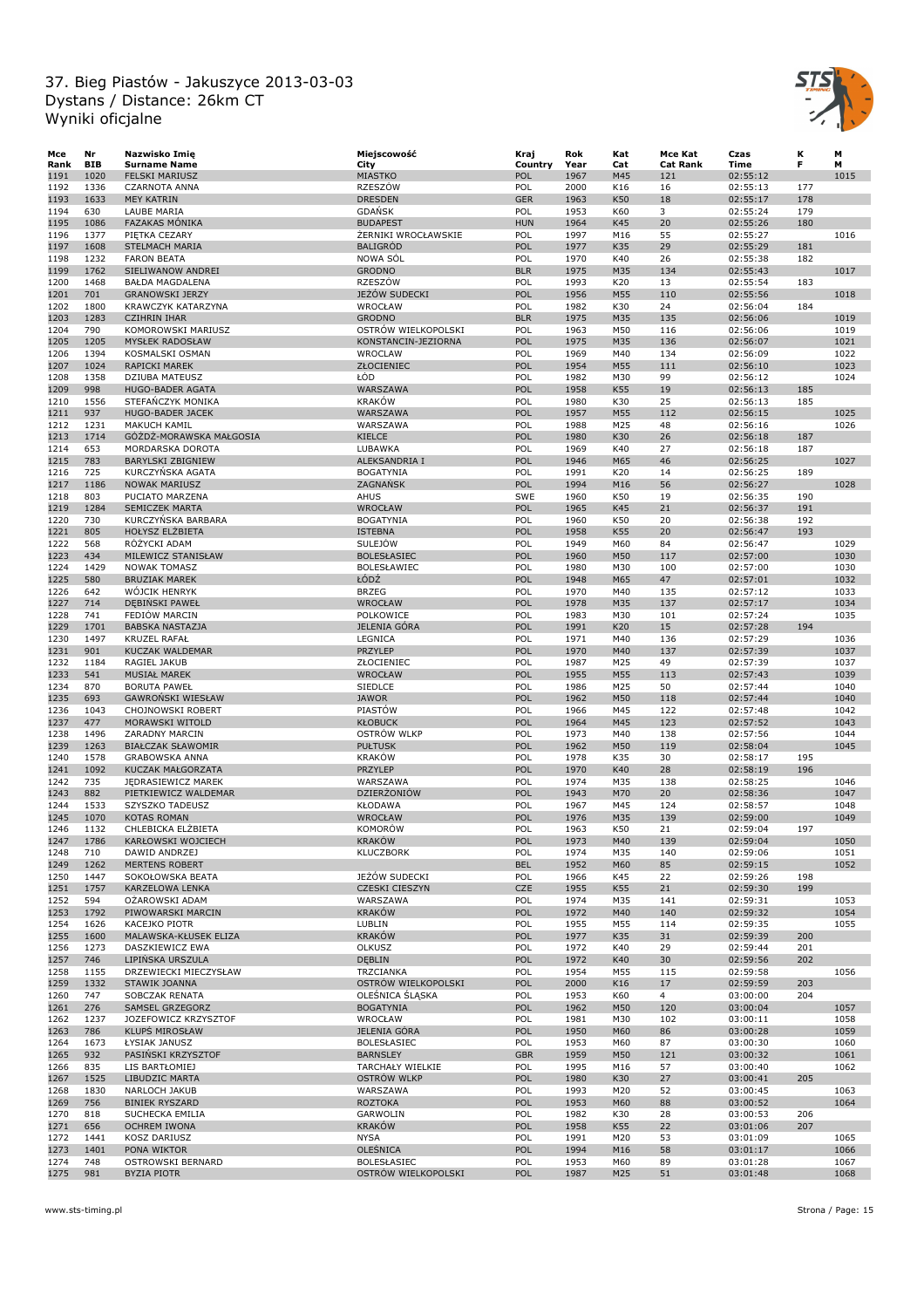

| Mce  | Nr         | Nazwisko Imię            | Miejscowość                | Kraj       | Rok  | Kat        | Mce Kat         | Czas     | к   | М    |
|------|------------|--------------------------|----------------------------|------------|------|------------|-----------------|----------|-----|------|
| Rank | <b>BIB</b> | <b>Surname Name</b>      | City                       | Country    | Year | Cat        | <b>Cat Rank</b> | Time     | F   | М    |
| 1276 | 995        | <b>HABER-CZERSKA EWA</b> | LUBAŃ                      | POL        | 1974 | K35        | 32              | 03:01:54 | 208 |      |
| 1277 | 1503       | WYROZĘBSKA ANETA         | BAŁKI                      | POL        | 1993 | K20        | 16              | 03:01:59 | 209 |      |
| 1278 | 999        | <b>NEMERA RYTA</b>       | <b>GRODNO</b>              | <b>BLR</b> | 1962 | <b>K50</b> | 22              | 03:02:00 | 210 |      |
| 1279 | 672        | PIESZKO JAROSŁAW         | <b>BOLESŁASIEC</b>         | POL        | 1962 | M50        | 122             | 03:02:06 |     | 1069 |
| 1280 | 1187       | BARTOSZEWSKA JOANNA      | <b>RZESZÓW</b>             | POL        | 1968 | K45        | 23              | 03:02:23 | 211 |      |
| 1281 | 1422       | SEKUŁA AGATA             | LUBAŃ                      | POL        | 1977 | K35        | 33              | 03:02:30 | 212 |      |
| 1282 | 566        | NEDOROSTOVA TEREZA       | NERATOVICE                 | <b>CZE</b> | 1988 | K25        | 15              | 03:02:33 | 213 |      |
| 1283 | 708        | <b>TOKARSKA URSZULA</b>  | LEGNICA                    | POL        | 1966 | K45        | 24              | 03:02:34 | 214 |      |
| 1284 | 752        | MIELCAREK GRZEGORZ       | <b>KOŻUCHÓW</b>            | POL        | 1979 | M30        | 103             | 03:02:40 |     | 1070 |
| 1285 | 791        | WASIŃSKA EWA             | <b>IWANOWICE MAŁE</b>      | POL        | 1985 | K25        | 16              | 03:02:45 | 215 |      |
| 1286 | 739        | <b>KIELAR JACEK</b>      | <b>LEGNICA</b>             | POL        | 1965 | M45        | 125             | 03:02:50 |     | 1071 |
| 1287 | 1733       | SKUZA-REK GRAŻYNA        | <b>OTWOCK</b>              | POL        | 1962 | K50        | 23              | 03:02:51 | 216 |      |
| 1288 | 1642       | PILIS TOMASZ             | <b>CZĘSTOCHOWA</b>         | POL        | 1971 | M40        | 141             | 03:03:01 |     | 1072 |
| 1289 | 1745       | WĄSIAK ODYSEUSZ          | MILICZ                     | POL        | 1995 | M16        | 59              | 03:03:08 |     | 1073 |
| 1290 | 1619       | HAJKOWICZ DANUTA         | OŚNO LUBUSKIE              | POL        | 1966 | K45        | 25              | 03:03:20 | 217 |      |
| 1291 | 683        | <b>GOŁOS KORNELIA</b>    | WROCŁAW                    | POL        | 1981 | K30        | 29              | 03:03:29 | 218 |      |
| 1292 | 1665       | RAGIEL WOJCIECH          | ZŁOCIENIEC                 | POL        | 1995 | M16        | 60              | 03:03:35 |     | 1074 |
| 1293 | 1210       | CHMIELIK-WÓJCICKA MONIKA | <b>SŁUPCA</b>              | POL        | 1975 | K35        | 34              | 03:03:47 | 219 |      |
| 1294 | 1428       | <b>OSTROWSKA MARIA</b>   | <b>BRZEŚCIE</b>            | POL        | 1992 | K20        | 17              | 03:03:51 | 220 |      |
| 1295 | 1768       | IRYNIA KRYVENIA          | <b>GRODNO</b>              | <b>BLR</b> | 1992 | K20        | 18              | 03:03:54 | 221 |      |
| 1296 | 775        | MASŁOWSKI RYSZARD        | OSTRÓW WIELKOPOLSKI        | POL        | 1950 | M60        | 90              | 03:03:54 |     | 1075 |
| 1297 | 1406       | NICGORSKI MAREK          | <b>JOZEFOSŁAW</b>          | POL        | 1974 | M35        | 142             | 03:03:54 |     | 1075 |
| 1298 | 877        | <b>TWARDON JACEK</b>     | <b>BIAŁOGARD</b>           | POL        | 1966 | M45        | 126             | 03:03:56 |     | 1077 |
| 1299 | 1272       | MARCOLA MAGDALENA        | WARSZAWA                   | POL        | 1983 | K30        | 30              | 03:03:57 | 222 |      |
| 1300 | 914        | <b>BUBULA BARBARA</b>    | <b>KRAKÓW</b>              | POL        | 1963 | K50        | 24              | 03:04:08 | 223 |      |
| 1301 | 1280       | <b>FELSKI JAKUB</b>      | MIASTKO                    | POL        | 1992 | M20        | 54              | 03:04:23 |     | 1078 |
| 1302 | 1687       | <b>BRYSCH BERNHARD</b>   | JELENIA GÓRA               | POL        | 1951 | M60        | 91              | 03:04:24 |     | 1079 |
| 1303 | 771        | ANDRZEJEWSKI MARIUSZ     | OSTRÓW WLKP.               | POL        | 1975 | M35        | 143             | 03:04:25 |     | 1080 |
| 1304 | 723        | NAWROCKA WIOLETTA        | ZAŁOM                      | POL        | 1967 | K45        | 26              | 03:04:25 | 224 |      |
| 1305 | 1789       | KUDER ANDRZEJ            | <b>KRAKÓW</b>              | POL        | 1980 | M30        | 104             | 03:04:35 |     | 1081 |
| 1306 | 1483       | ŁOBOS MICHAŁ             | <b>BIELANY WROCŁAWSKIE</b> | POL        | 1998 | M16        | 61              | 03:04:44 |     | 1082 |
| 1307 | 1657       | CHARCZUK ZENON           | <b>OPOLE</b>               | POL        | 1957 | M55        | 116             | 03:04:49 |     | 1083 |
| 1308 | 840        | <b>RADKE EDWARD</b>      | WŁOSZAKOWICE               | POL        | 1945 | M65        | 48              | 03:04:54 |     | 1084 |
| 1309 | 1480       | BARSKAYA NATALIA         | <b>SAINT PETERSBURG</b>    | <b>RUS</b> | 1964 | K45        | 27              | 03:04:56 | 225 |      |
| 1310 | 711        | KRASZEWSKI JAROSŁAW      | ŁÓDŹ                       | POL        | 1964 | M45        | 127             | 03:04:59 |     | 1085 |
| 1311 | 856        | OSIŃSKI ROMAN            | WARSZAWA-WESOŁA            | POL        | 1948 | M65        | 49              | 03:05:00 |     | 1086 |
| 1312 | 1146       | <b>GARNITZ MARZENA</b>   | <b>OSIEK NAD NOTECIA</b>   | POL        | 1964 | K45        | 28              | 03:05:08 | 226 |      |
| 1313 | 1471       | PAŁECKI WOJCIECH         | POZNAŃ                     | POL        | 1987 | M25        | 52              | 03:05:32 |     | 1087 |
| 1314 | 1289       | GÓRSKA EMILIA            | <b>KALISZ</b>              | POL        | 1984 | K25        | 17              | 03:05:50 | 227 |      |
| 1315 | 773        | <b>OLEKSY ZDZISŁAW</b>   | KAMIENNA GÓRA              | POL        | 1955 | M55        | 117             | 03:06:03 |     | 1088 |
| 1316 | 618        | KOPEĆ TADEUSZ            | WARSZAWA                   | POL        | 1945 | M65        | 50              | 03:06:08 |     | 1089 |
| 1317 | 1050       | SZYMCZAK JUSTYNA         | GNIEZNO                    | POL        | 1976 | K35        | 35              | 03:06:16 | 228 |      |
| 1318 | 759        | STUDNIAREK ANNA          | JEŻÓW SUDECKI              | POL        | 1962 | K50        | 25              | 03:06:50 | 229 |      |
| 1319 | 1653       | JASKÓŁA KRZYSZTOF        | <b>SIERAKÓW</b>            | POL        | 1984 | M25        | 53              | 03:06:56 |     | 1090 |
| 1320 | 1059       | <b>UCZCIWEK MAREK</b>    | SOCHACZEW                  | POL        | 1980 | M30        | 105             | 03:06:56 |     | 1090 |
| 1321 | 1285       | TROJANEK KAROLINA        | OLSZYNA                    | POL        | 1989 | K20        | 19              | 03:06:58 | 230 |      |
| 1322 | 859        | MANOWSKI JAROSŁAW        | WARSZAWA                   | POL        | 1959 | M50        | 123             | 03:06:59 |     | 1092 |
| 1323 | 806        | MISIUK ZBIGNIEW          | SZKLARSKA PORĘBA           | POL        | 1950 | M60        | 92              | 03:06:59 |     | 1092 |
| 1324 | 789        | CHMIELARCZYK GRZEGORZ    | <b>RZEPIN</b>              | POL        | 1952 | M60        | 93              | 03:07:09 |     | 1094 |
| 1325 | 1019       | KASZUBA ZBIGNIEW         | DEBRZNO                    | POL        | 1957 | M55        | 118             | 03:07:09 |     | 1094 |
| 1326 | 1274       | KASZUBA JOLANTA          | <b>DEBRZNO</b>             | POL        | 1957 | K55        | 23              | 03:07:11 | 231 |      |
| 1327 | 1826       | KAŻMIERCZAK GRZEGORZ     | WARSZAWA                   | POL        | 1990 | M20        | 55              | 03:07:22 |     | 1096 |
| 1328 | 875        | <b>BŁONIARZ JOANNA</b>   | WARSZAWA                   | POL        | 1968 | K45        | 29              | 03:07:23 | 232 |      |
| 1329 | 1145       | <b>JUSYPENKO EWA</b>     | WROCŁAW                    | POL        | 1982 | K30        | 31              | 03:07:24 | 233 |      |
| 1330 | 850        | MATUSZAK EWA             | OPOLE                      | POL        | 1966 | K45        | 30              | 03:07:29 | 234 |      |
| 1331 | 963        | LISIECKI DARIUSZ         | PYZDRY                     | POL        | 1968 | M45        | 128             | 03:07:32 |     | 1097 |
| 1332 | 1060       | WASILIK WOJCIECH         | <b>JELENIA GÓRA</b>        | POL        | 1956 | M55        | 119             | 03:07:34 |     | 1098 |
| 1333 | 825        | <b>NOWAK ANNA</b>        | WROCŁAW                    | POL        | 1985 | K25        | 18              | 03:07:43 | 235 |      |
| 1334 | 776        | SPYCHAŁA BRONISŁAW       | PIECHOWICE                 | POL        | 1950 | M60        | 94              | 03:07:45 |     | 1099 |
| 1335 | 1255       | <b>FENC RYSZARD</b>      | LUBIN                      | POL        | 1954 | M55        | 120             | 03:07:46 |     | 1100 |
| 1336 | 814        | <b>SROKA WITOLD</b>      | ŁABISZYN                   | POL        | 1964 | M45        | 129             | 03:07:58 |     | 1101 |
| 1337 | 766        | NIEMIR DOROTA            | POZNAŃ                     | POL        | 1965 | K45        | 31              | 03:08:21 | 236 |      |
| 1338 | 866        | <b>BUKALSKA ZOFIA</b>    | <b>CZESTOCHOWA</b>         | POL        | 1947 | K65        | 3               | 03:08:24 | 237 |      |
| 1339 | 816        | HRYNIEWICZ EWA           | <b>GRZYBOWO</b>            | POL        | 1958 | K55        | 24              | 03:08:26 | 238 |      |
| 1340 | 799        | WANTULOK MICHALINA       | CZESKI CIESZYN             | CZE        | 1950 | K60        | 5               | 03:08:27 | 239 |      |
| 1341 | 640        | WĄSICKI KAZIMIERZ        | <b>BOGATYNIA</b>           | POL        | 1954 | M55        | 121             | 03:08:28 |     | 1102 |
| 1342 | 1317       | KRZEŚNIAK AGNIESZKA      | WARSZAWA                   | POL        | 1978 | K35        | 36              | 03:08:29 | 240 |      |
| 1343 | 950        | SOBOLEWSKI PIOTR         | WOLSZTYN                   | POL        | 1951 | M60        | 95              | 03:08:36 |     | 1103 |
| 1344 | 755        | <b>CICHOR LUCYNA</b>     | <b>ANDRYCHÓW</b>           | POL        | 1965 | K45        | 32              | 03:08:39 | 241 |      |
| 1345 | 702        | NOWORYTA JACEK           | WARSZAWA                   | POL        | 1942 | M70        | 21              | 03:08:41 |     | 1104 |
| 1346 | 1144       | KASPRZAK MATEUSZ         | OSTRÓW WIELKOPOLSKI        | POL        | 1990 | M20        | 56              | 03:08:50 |     | 1105 |
| 1347 | 867        | BARANSKI BOGDAN          | WOLA KSIAŻĘCA              | POL        | 1952 | M60        | 96              | 03:09:01 |     | 1106 |
| 1348 | 1229       | PERDAK ZBIGNIEW          | <b>OPOLE</b>               | POL        | 1959 | M50        | 124             | 03:09:02 |     | 1107 |
| 1349 | 817        | NOWAK URSZULA            | <b>SLEDZIEJOWICE</b>       | POL        | 1957 | K55        | 25              | 03:09:05 | 242 |      |
| 1350 | 1663       | KĘDZIERSKI DANIEL        | KARPACZ                    | POL        | 1984 | M25        | 54              | 03:09:11 |     | 1108 |
| 1351 | 823        | KOSTRZEWSKA ALICJA       | BOLESŁAWIEC                | POL        | 1959 | K50        | 26              | 03:09:15 | 243 |      |
| 1352 | 1179       | DALC SZYMON              | POZNAŃ                     | POL        | 1956 | M55        | 122             | 03:09:21 |     | 1109 |
| 1353 | 1182       | SITEK KAMILA             | PIASECZNO                  | POL        | 1980 | K30        | 32              | 03:09:28 | 244 |      |
| 1354 | 1302       | NOWOTNIK DARIUSZ         | <b>GDANSK</b>              | POL        | 1960 | M50        | 125             | 03:09:40 |     | 1110 |
| 1355 | 1003       | WILCZYŃSKI JANUSZ        | WROCŁAW                    | POL        | 1964 | M45        | 130             | 03:09:45 |     | 1111 |
| 1356 | 843        | <b>HARCIAREK AGATA</b>   | NOWA SÓL                   | POL        | 1966 | K45        | 33              | 03:10:02 | 245 |      |
| 1357 | 848        | <b>BRANDT WALDEMAR</b>   | <b>BEŁCHATÓW</b>           | POL        | 1956 | M55        | 123             | 03:10:17 |     | 1112 |
| 1358 | 971        | ŁOPIŃSKI ALEKSY          | PIŁA                       | POL        | 1948 | M65        | 51              | 03:10:24 |     | 1113 |
| 1359 | 849        | BASIEWICZ WOJCIECH       | WROCŁAW                    | POL        | 1979 | M30        | 106             | 03:10:25 |     | 1114 |
| 1360 | 772        | KUŻMA ZBIGNIEW           | TRZEBNICA                  | POL        | 1964 | M45        | 131             | 03:10:26 |     | 1115 |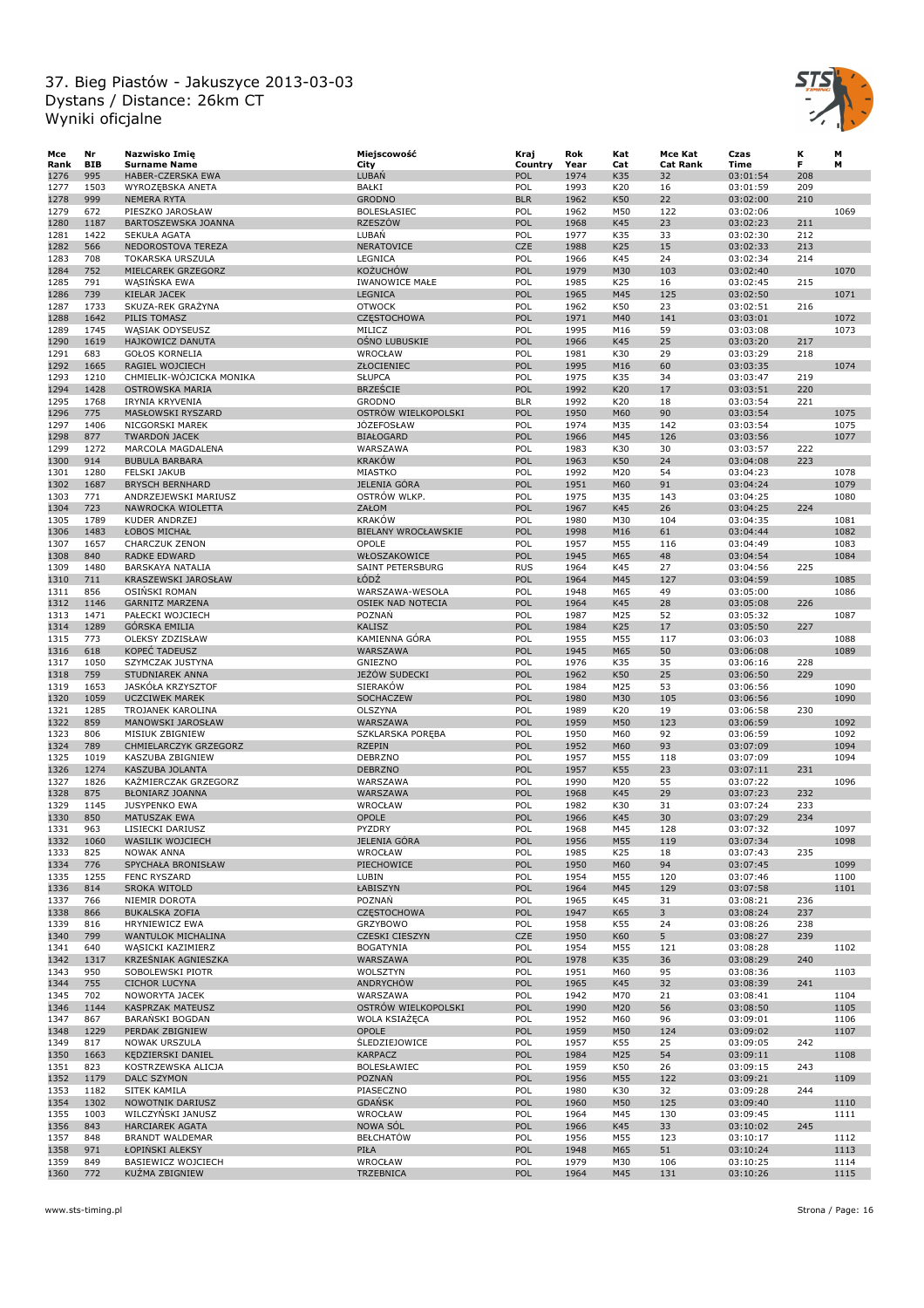

| Мсе  | Nr   | Nazwisko Imię              | Miejscowość              | Kraj       | Rok  | Kat | Mce Kat         | Czas     | к   | М    |
|------|------|----------------------------|--------------------------|------------|------|-----|-----------------|----------|-----|------|
| Rank | BIB  | <b>Surname Name</b>        | City                     | Country    | Year | Cat | <b>Cat Rank</b> | Time     | F   | М    |
| 1361 | 1380 | SZABŁOWSKI JERZY           | <b>BYDGOSZCZ</b>         | POL        | 1948 | M65 | 52              | 03:10:27 |     | 1116 |
| 1362 | 1367 | <b>GUTEK ROMAN</b>         | WARSZAWA                 | POL        | 1958 | M55 | 124             | 03:10:37 |     | 1117 |
| 1363 | 1181 | <b>LANCMAN MAREK</b>       | <b>WISTKA</b>            | POL        | 1962 | M50 | 126             | 03:10:39 |     | 1118 |
| 1364 | 826  | ZIELINSKI GRZEGORZ         | WROCŁAW                  | POL        | 1967 | M45 | 132             | 03:10:39 |     | 1118 |
| 1365 | 1711 | <b>BEŁZ ARTUR</b>          | WAŁBRZYCH                | POL        | 1969 | M40 | 142             | 03:10:43 |     | 1120 |
| 1366 | 1797 | ŁOBOS EDYTA                | BIELANY WROCŁAWSKIE      | POL        | 1970 | K40 | 31              | 03:10:44 | 246 |      |
| 1367 | 1082 | POSPIECH BARBARA           | WOJCIESZÓW               | POL        | 1967 | K45 | 34              | 03:10:59 | 247 |      |
| 1368 | 1649 | DUDZIŃSKI SŁAWOMIR         | WARSZAWA                 | POL        | 1955 | M55 | 125             | 03:11:01 |     | 1121 |
| 1369 | 1190 | <b>ENGLER AGNIESZKA</b>    | WOJCIESZÓW               | POL        | 1972 | K40 | 32              | 03:11:01 | 248 |      |
| 1370 | 795  | SIRANT HANNA               | ŻAGAŃ                    | POL        | 1956 | K55 | 26              | 03:11:02 | 249 |      |
| 1371 | 700  | ZUBER KRZYSZTOF            | KONSTANCIN-JEZIORNA      | POL        | 1947 | M65 | 53              | 03:11:14 |     | 1122 |
| 1372 | 628  | <b>VASSMERS PETRA</b>      | <b>GORLITZ</b>           | <b>GER</b> | 1954 | K55 | 27              | 03:11:21 | 250 |      |
| 1373 | 1260 | <b>SYNOWIECKI MAREK</b>    | <b>BRZEG</b>             | POL        | 1974 | M35 | 144             | 03:11:23 |     | 1123 |
| 1374 | 1570 | <b>WAJSBERG MACIEJ</b>     | NOWA SÓL                 | POL        | 1977 | M35 | 145             | 03:11:31 |     | 1124 |
| 1375 | 1689 | STANCZYK KRZYSZTOF         | WARSZAWA                 | POL        | 1955 | M55 | 126             | 03:11:34 |     | 1125 |
| 1376 | 1287 | WIERCIOCH IWONA            | LUBIN                    | POL        | 1971 | K40 | 33              | 03:11:39 | 251 |      |
| 1377 | 1301 | KULESZA ARTUR              | WARSZAWA                 | POL        | 1966 | M45 | 133             | 03:11:48 |     | 1126 |
| 1378 | 1765 | POTAPOVICH PAVEL           | <b>GRODNO</b>            | <b>BLR</b> | 1990 | M20 | 57              | 03:11:57 |     | 1127 |
| 1379 | 828  | <b>GAJOS EDYTA</b>         | WROCŁAW                  | POL        | 1954 | K55 | 28              | 03:12:12 | 252 |      |
| 1380 | 1084 | ŁUPIEŻOWIEC PIOTR          | <b>TYCHY</b>             | POL        | 1968 | M45 | 134             | 03:12:27 |     | 1128 |
| 1381 | 589  | SAMSEL MAŁGORZATA          | <b>BOGATYNIA</b>         | POL        | 1962 | K50 | 27              | 03:12:28 | 253 |      |
|      | 794  |                            | JELENIA GÓRA             | POL        | 1951 |     | 97              |          |     |      |
| 1382 |      | PERLIK KAJETAN             |                          |            |      | M60 |                 | 03:12:33 |     | 1129 |
| 1383 | 1161 | MAČKOWSKA STANISŁAWA       | MORACZEWO                | POL        | 1963 | K50 | 28              | 03:12:50 | 254 |      |
| 1384 | 1597 | MOKRACKI MIKOŁAJ           | ODOLANÓW / KACZORY       | POL        | 1995 | M16 | 62              | 03:12:50 |     | 1130 |
| 1385 | 1504 | RADUCHOWSKI MICHAŁ         | <b>TRZEBNICA</b>         | POL        | 1980 | M30 | 107             | 03:12:52 |     | 1131 |
| 1386 | 412  | ZUBER IGOR                 | KONSTANCIN-JEZIORNA      | POL        | 1976 | M35 | 146             | 03:12:59 |     | 1132 |
| 1387 | 1445 | <b>BROTKIEWICZ MARIUSZ</b> | <b>POZNAŃ</b>            | POL        | 1973 | M40 | 143             | 03:13:02 |     | 1133 |
| 1388 | 1834 | ŻYCKI IRENEUSZ             | WARSZAWA                 | POL        | 1969 | M40 | 144             | 03:13:39 |     | 1134 |
| 1389 | 769  | GAJOWSKA WIOLETTA          | KAMIENNA GÓRA            | POL        | 1978 | K35 | 37              | 03:13:44 | 255 |      |
| 1390 | 1524 | FABIAŃSKI KRZYSZTOF        | OSTRÓW WLKP              | POL        | 1975 | M35 | 147             | 03:13:50 |     | 1135 |
| 1391 | 927  | <b>CENDRY KRYSTYNA</b>     | <b>TYCHY</b>             | POL        | 1954 | K55 | 29              | 03:13:55 | 256 |      |
| 1392 | 525  | KOŁAT MAŁGORZATA           | WROCŁAW                  | POL        | 1971 | K40 | 34              | 03:13:55 | 256 |      |
| 1393 | 1702 | <b>HELINSKI ADAM</b>       | OLEŚNICA                 | POL        | 1973 | M40 | 145             | 03:14:00 |     | 1136 |
| 1394 | 1595 | MOTEL WOJCIECH             | WARSZAWA                 | POL        | 1944 | M65 | 54              | 03:14:13 |     | 1137 |
| 1395 | 1246 | SADOWSKA LILIANNA          | SUWAŁKI                  | POL        | 1956 | K55 | 30              | 03:14:19 | 258 |      |
| 1396 | 1607 | NAWROT MICHAŁ              | <b>GRABOW NAD PROSNA</b> | POL        | 1994 | M16 | 63              | 03:14:24 |     | 1138 |
| 1397 | 1042 | <b>GRUDNIK BARTŁOMIEJ</b>  | WARSZAWA                 | POL        | 1976 | M35 | 148             | 03:14:25 |     | 1139 |
| 1398 | 1169 | <b>NOWAK IRENA</b>         | JELENIA GÓRA             | POL        | 1954 | K55 | 31              | 03:14:36 | 259 |      |
| 1399 | 1500 | <b>JAROCH MARTA</b>        | <b>WROCŁAW</b>           | POL        | 1982 | K30 | 33              | 03:14:38 | 260 |      |
| 1400 | 1577 | CYTAWA ILONA               | WROCŁAW                  | POL        | 1975 | K35 | 38              | 03:14:50 | 261 |      |
| 1401 | 925  | <b>CENDRY MAREK</b>        | <b>TYCHY</b>             | POL        | 1950 | M60 | 98              | 03:15:18 |     | 1140 |
| 1402 | 1510 | <b>CERSTVA VLADKA</b>      | PRAHA 9                  | CZE        | 1981 | K30 | 34              | 03:15:32 | 262 |      |
| 1403 | 889  | LIPINSKA JOLANTA           | <b>CZĘSTOCHOWA</b>       | POL        | 1951 | K60 | 6               | 03:15:51 | 263 |      |
| 1404 | 846  | STASZEWSKI MARCIN          | <b>BARANÓW</b>           | POL        | 1995 | M16 | 64              | 03:15:51 |     | 1141 |
| 1405 | 813  | MIKOŁAJCZAK ROMAN          | <b>POZNAŃ</b>            | POL        | 1963 | M50 | 127             | 03:16:05 |     | 1142 |
| 1406 | 1522 | <b>TARNICKI JACEK</b>      | <b>OSTRÓW WLKP</b>       | POL        | 1969 | M40 | 146             | 03:16:06 |     | 1143 |
| 1407 | 1385 | KISIELINSKA-RUTKOWSKA ANNA | <b>SWIERADÓW</b>         | POL        | 1979 | K30 | 35              | 03:16:23 | 264 |      |
|      |      |                            |                          |            |      |     |                 |          |     | 1144 |
| 1408 | 1323 | <b>GOŁUNSKI ŁUKASZ</b>     | KOMORNIKI                | POL        | 1977 | M35 | 149             | 03:16:28 |     |      |
| 1409 | 728  | KRAJEWSKI ANDRZEJ          | WARSZAWA WESOŁA          | POL        | 1942 | M70 | 22              | 03:16:31 |     | 1145 |
| 1410 | 1213 | ANTCZAK DOMINIK            | <b>WTÓREK</b>            | POL        | 1995 | M16 | 65              | 03:16:40 |     | 1146 |
| 1411 | 1288 | DROŻDŻ WIOLETTA            | <b>SWIDNICA</b>          | POL        | 1971 | K40 | 35              | 03:16:51 | 265 |      |
| 1412 | 894  | <b>TUREK RUDOLF</b>        | WAŁBRZYCH                | POL        | 1941 | M70 | 23              | 03:17:05 |     | 1147 |
| 1413 | 1166 | KORDASIEWICZ ALINA         | <b>BOLESŁAWIEC</b>       | POL        | 1958 | K55 | 32              | 03:17:16 | 266 |      |
| 1414 | 792  | OSTROWSKA BARBARA          | <b>BOLESŁASIEC</b>       | POL        | 1954 | K55 | 33              | 03:17:24 | 267 |      |
| 1415 | 1254 | SUERMELI NATALIE           | <b>BERLIN</b>            | <b>GER</b> | 1991 | K20 | 20              | 03:17:38 | 268 |      |
| 1416 | 1390 | RUTKOWSKI JAN              | WROCŁAW                  | POL        | 1960 | M50 | 128             | 03:17:39 |     | 1148 |
| 1417 | 1094 | NICER WOJCIECH             | <b>KŁOBUCK</b>           | <b>POL</b> | 1993 | M20 | 58              | 03:17:41 |     | 1149 |
| 1418 | 1436 | PYDA PAWEŁ                 | KOSZALIN                 | POL        | 1971 | M40 | 147             | 03:17:46 |     | 1150 |
| 1419 | 986  | SOŁTYS ANDRZEJ             | <b>UDANIN</b>            | POL        | 1952 | M60 | 99              | 03:18:07 |     | 1151 |
| 1420 | 1537 | <b>GORLACH BERNARDA</b>    | GORZÓW WLKP.             | POL        | 1971 | K40 | 36              | 03:18:21 | 269 |      |
| 1421 | 1100 | <b>BAKOWICZ MIROSŁAW</b>   | <b>KAMIEŃSK</b>          | POL        | 1963 | M50 | 129             | 03:18:24 |     | 1152 |
| 1422 | 681  | <b>KUS ZBIGNIEW</b>        | DZIERŻONIÓW              | POL        | 1956 | M55 | 127             | 03:18:24 |     | 1152 |
| 1423 | 1424 | KĘPA KAROLINA              | <b>ELBLAG</b>            | POL        | 1986 | K25 | 19              | 03:18:42 | 270 |      |
| 1424 | 983  | NOWAKOWSKA-KOTAS MARTA     | WROCŁAW                  | POL        | 1980 | K30 | 36              | 03:19:22 | 271 |      |
| 1425 | 1089 | SUERMELI SIGRID            | <b>BERLIN</b>            | <b>GER</b> | 1954 | K55 | 34              | 03:19:31 | 272 |      |
| 1426 | 951  | BORYSOWICZ ANDRZEJ         | RADOM                    | POL        | 1939 | M70 | 24              | 03:19:59 |     | 1154 |
| 1427 | 811  | SOKOŁOWSKA ELWIRA          | <b>SZCZECIN</b>          | POL        | 1967 | K45 | 35              | 03:20:12 | 273 |      |
| 1428 | 1482 | <b>BROSS MAREK</b>         | WROCŁAW                  | POL        | 1964 | M45 | 135             | 03:20:22 |     | 1155 |
| 1429 | 1412 | WRZECIONKOWSKI ANDRZEJ     | WARSZAWA                 | POL        | 1958 | M55 | 128             | 03:20:36 |     | 1156 |
| 1430 | 1216 | <b>GIL ALICJA</b>          | GDYNIA                   | POL        | 1957 | K55 | 35              | 03:20:57 | 274 |      |
| 1431 | 1109 | PLUTA AGNIESZKA            | <b>BOGATYNIA</b>         | POL        | 1975 | K35 | 39              | 03:20:57 | 274 |      |
| 1432 | 836  | WRONICZ JADWIGA            | <b>KRAKÓW</b>            | POL        | 1944 | K65 | $\overline{4}$  | 03:21:00 | 276 |      |
| 1433 | 1198 | HACZEK BOŻENA              | <b>OTWOCK</b>            | POL        | 1960 | K50 | 29              | 03:21:22 | 277 |      |
| 1434 | 853  | GAWOR JOZEFA               | <b>KRAKÓW</b>            | POL        | 1943 | K70 | $\overline{2}$  | 03:21:26 | 278 |      |
| 1435 | 749  | RYBKOWSKA BARBARA          | <b>RADOM</b>             | POL        | 1957 | K55 |                 | 03:21:37 | 279 |      |
|      |      |                            |                          |            |      |     | 36              |          |     |      |
| 1436 | 1715 | STĘPIEN ANNA MONIKA        | RYBNICA                  | POL        | 1971 | K40 | 37              | 03:21:37 | 279 |      |
| 1437 | 841  | KRAHL HEIKE                | KRAUSCHWITZ              | <b>GER</b> | 1963 | K50 | 30              | 03:21:43 | 281 |      |
| 1438 | 1224 | WEBER IZABELA              | <b>JÓZEFÓW</b>           | POL        | 1978 | K35 | 40              | 03:21:45 | 282 |      |
| 1439 | 832  | JUSIEL JÓZEF               | <b>JAWOR</b>             | POL        | 1958 | M55 | 129             | 03:21:59 |     | 1157 |
| 1440 | 967  | NIEZGODA TADEUSZ           | WROCŁAW                  | POL        | 1957 | M55 | 129             | 03:21:59 |     | 1157 |
| 1441 | 959  | PLUTA ZYGMUNT              | <b>BOGATYNIA</b>         | POL        | 1952 | M60 | 100             | 03:22:05 |     | 1159 |
| 1442 | 855  | ŁUKSZA WIESŁAW             | WARSZAWA                 | POL        | 1941 | M70 | 25              | 03:22:08 |     | 1160 |
| 1443 | 975  | <b>JAROSZ MARIAN</b>       | MYSŁOWICE                | POL        | 1953 | M60 | 101             | 03:22:30 |     | 1161 |
| 1444 | 1097 | ZIMOŃ IWONA                | CZĘSTOCHOWA              | POL        | 1976 | K35 | 41              | 03:22:33 | 283 |      |
| 1445 | 911  | FIEDOROWICZ RAJMUND        | <b>BYDGOSZCZ</b>         | POL        | 1932 | M80 | $\overline{2}$  | 03:23:26 |     | 1162 |